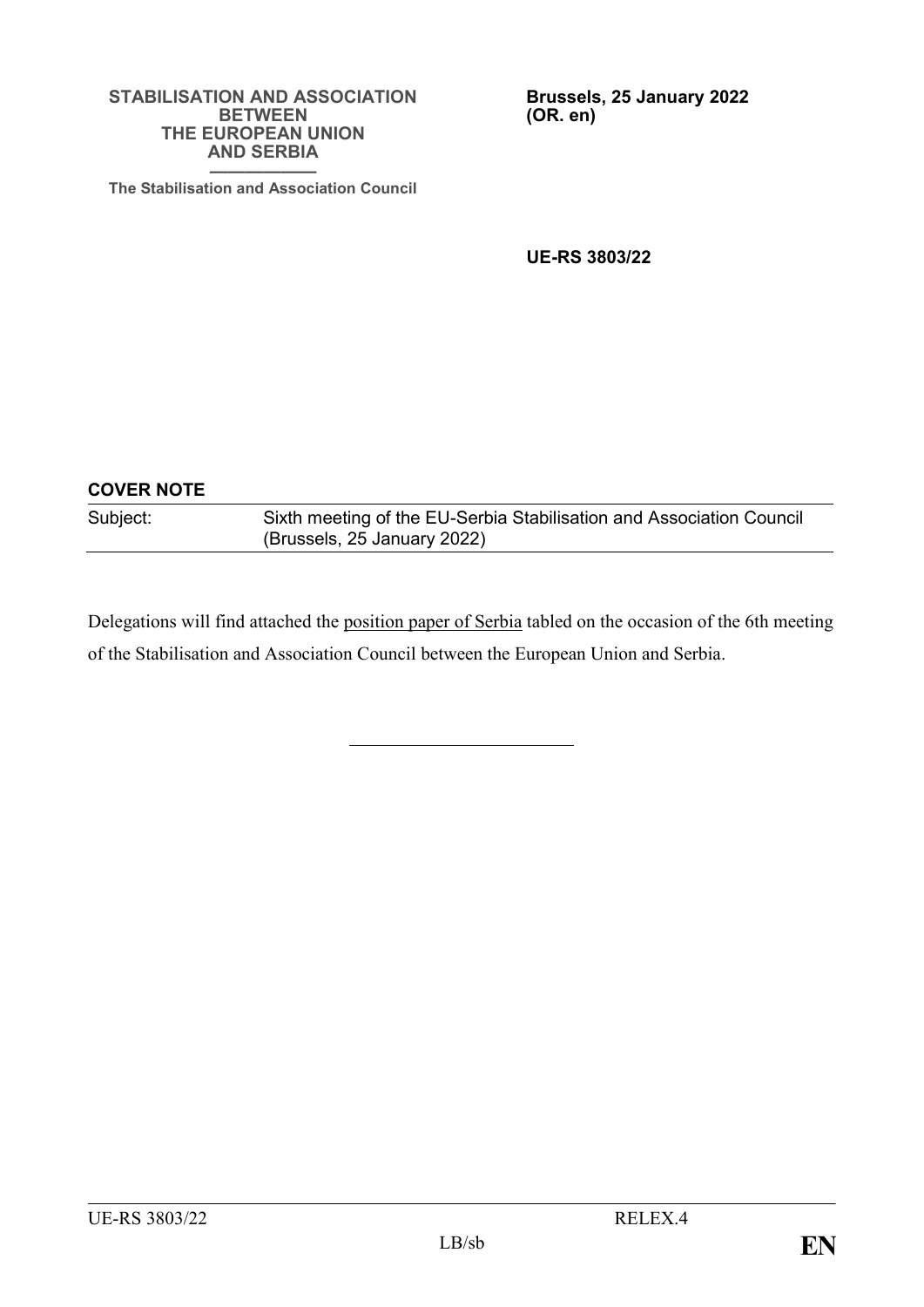**Stabilisation and Association Council meeting between** 

**the Republic of Serbia and the European Union**

**Position Paper of the Republic of Serbia on the Stabilisation and Association Process**

January 2022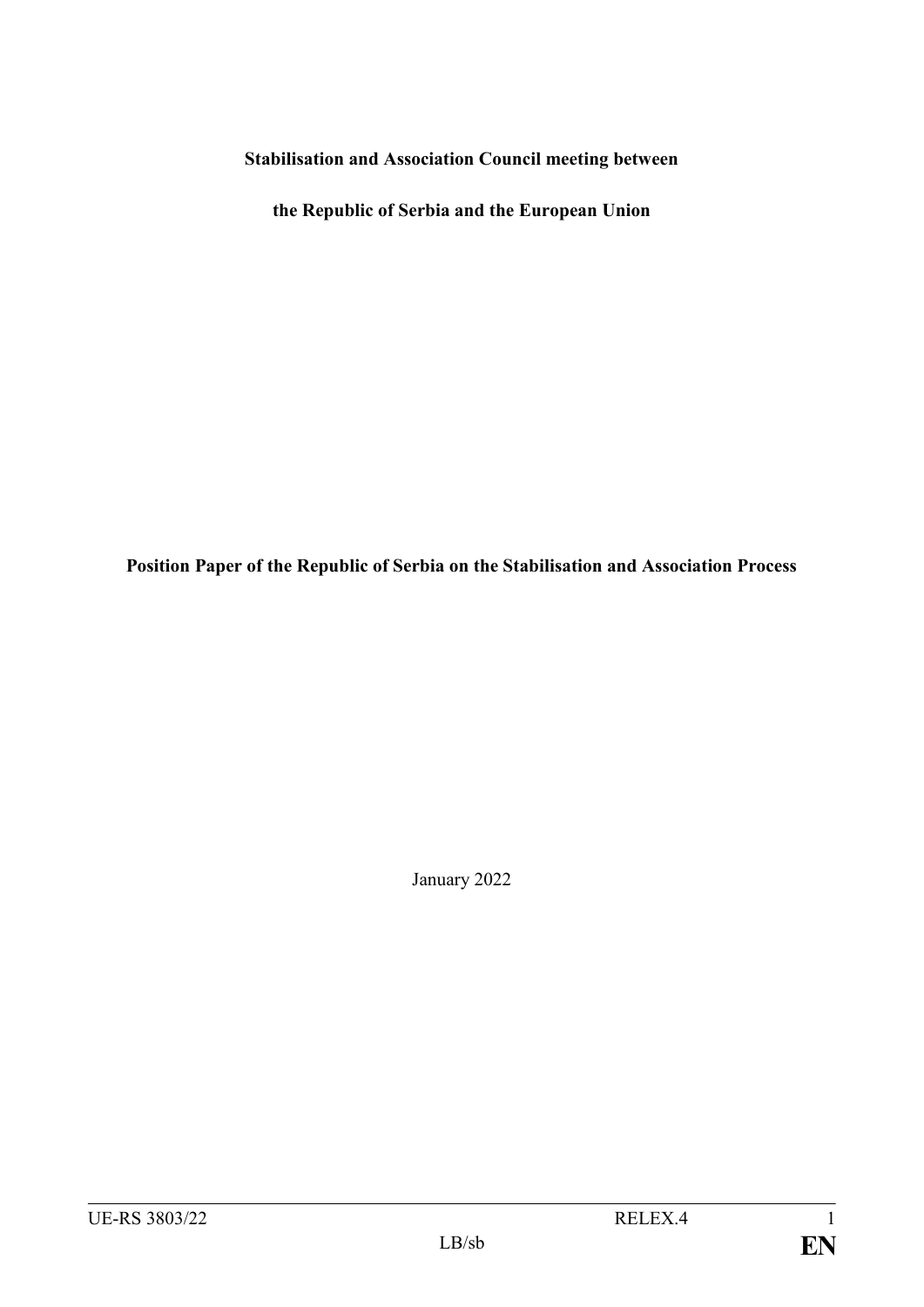# **I Introduction**

- 1. Membership in the European Union is a strategic goal of the Republic of Serbia, stemming from a strong commitment to the fundamental ideas, achievements and values of the European Union. The Republic of Serbia recognises the Stabilisation and Association Process, as well as the EU accession negotiation process, as a strong impetus for the continuation of political and economic reforms. At the same time, the EU integration process is an important part of the internal reform and development agenda, having in mind that the Republic of Serbia is implementing reforms because the process is in our national interest.
- 2. The Republic of Serbia welcomes the fact that the EC has recognised Serbia as a frontrunner for EU membership and remains committed to A Credible Enlargement Perspective for and Enhanced EU Engagement with the Western Balkans (2018). Serbia welcomes the fact that the Strategy defines a specific timeframe for the next enlargement of the EU and the accession of countries ready for membership. The Enlargement Strategy is a very important document and is an impetus for our country to pursue and accelerate the implementation of activities aimed at acquiring full membership in the EU, and we expect that the EC will also consistently implement said document.
- 3. The twelfth Intergovernmental Conference on the Republic of Serbia's Accession to the European Union was held at a high political level in Luxembourg on 22 June 2021. The official beginning of the implementation of the new methodology in negotiations on the Republic of Serbia's accession to the European Union was marked at this meeting. In addition, it was noted that the Republic of Serbia had opened Cluster 1 – Fundamentals, given that all negotiation chapters in that cluster had already been opened over the course of negotiations. The Republic of Serbia presented the measures undertaken in order to create conditions for the application of the new methodology in practice, progress in the rule of law area, and reform activities undertaken within clusters, particularly Cluster 3 – Competitiveness and Inclusive Growth and Cluster 4 – Green Agenda and sustainable connectivity, expressing expectation that the negotiation process will enter a more dynamic stage in the upcoming period, given the official beginning of the application of the new methodology.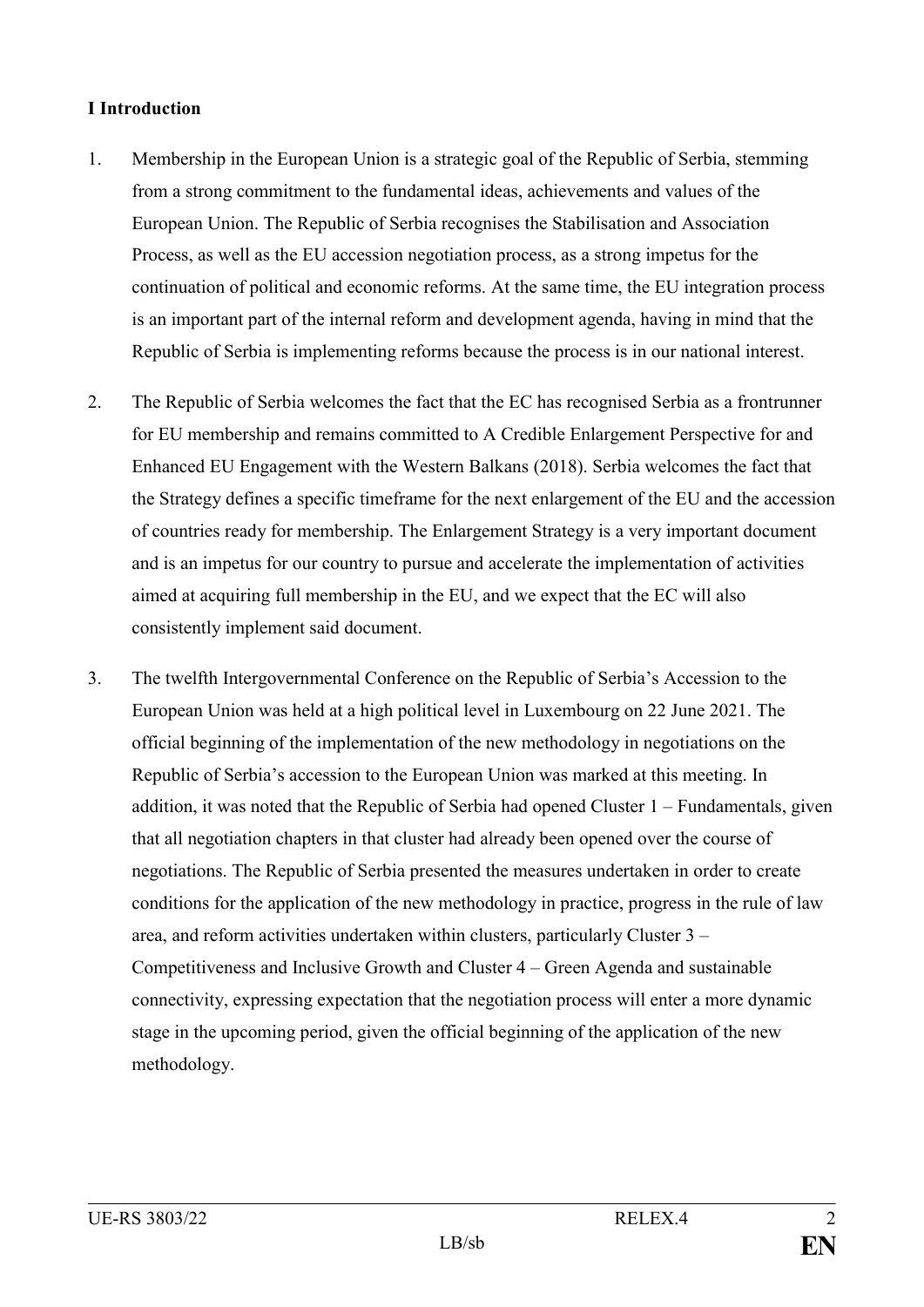- 4. The thirteenth Intergovernmental Conference on the Republic of Serbia's Accession to the European Union was held at a high political level in Brussels on 14 December 2021. Cluster 4 – Green Agenda and sustainable connectivity was officially opened at the meeting. Cluster 4 covers four negotiation chapters: Chapter 14 – Transport policy, Chapter 15 – Energy, Chapter 21– Trans-European networks, and Chapter 27 – Environment and climate change.
- 5. The Government of the Republic of Serbia welcomed and accepted the new methodology as a new impetus for membership negotiations, particularly bearing in mind that the innovated approach could additionally improve and accelerate the process of EU enlargement.
- 6. On 19 October 2021, the European Commission presented the Report on Serbia for 2021, which states that the Serbian Government continues to declare that the European integration is its strategic goal and that the structure of the Ministry of European Integration has been adjusted to meet the requirements of the revised methodology.
- 7. It is also important to note that reporting within this year's enlargement package reflects proposals for the enhanced approach to the accession process which was introduced in the EC Communication 'Enhancing the accession process – A credible EU perspective for the Western Balkans' of 5 February 2020, whose goal is the revitalisation of the accession process for WB countries.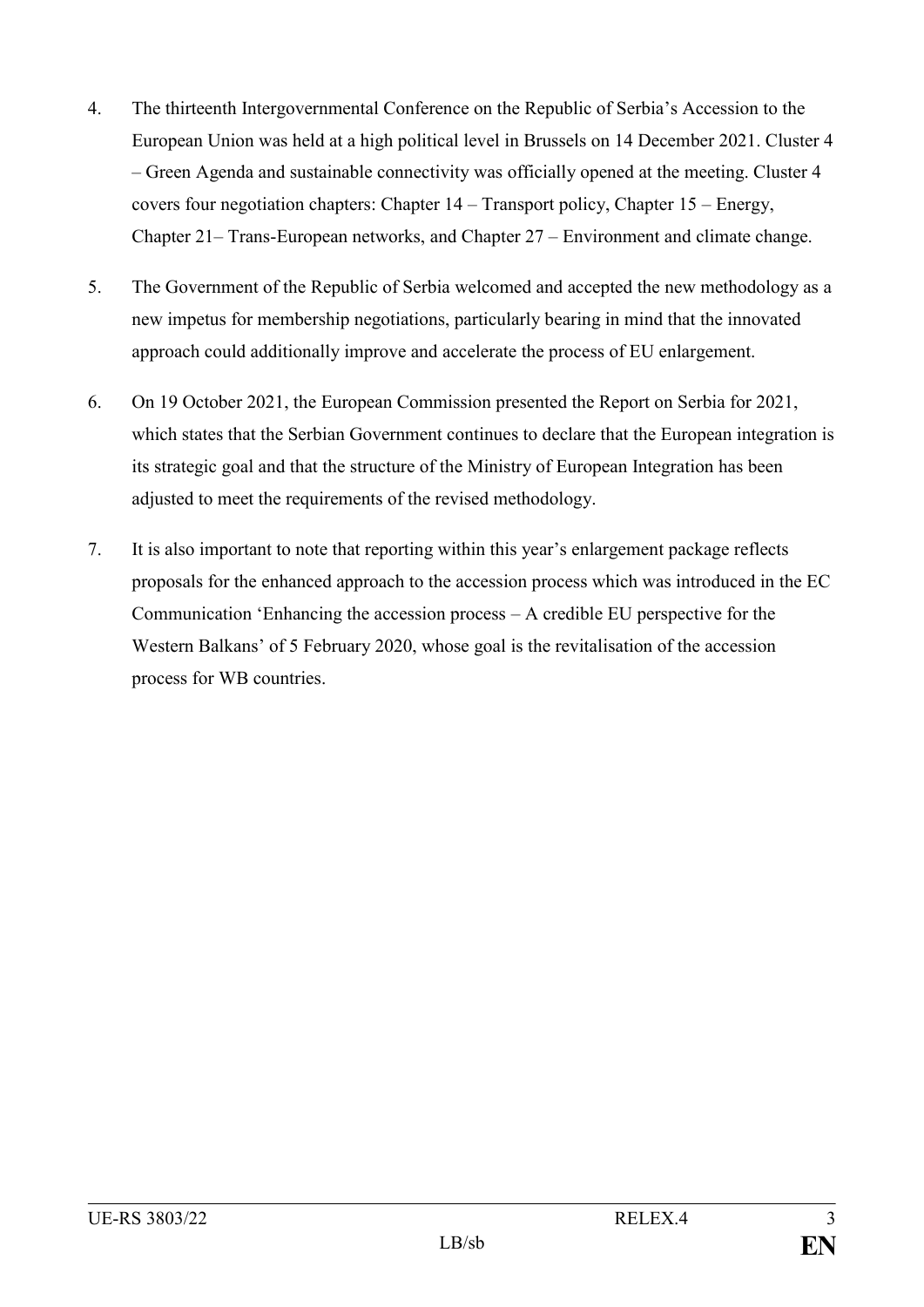- 8. The Republic of Serbia is very motivated to advance further in the European integration process. Now more than ever, when political and economic progress is questionable due to the fight against COVID-19, it is crucial that the EU membership perspective preserves its positive context and dynamism. Serbia will continue to be a reliable partner to the EU, and the Serbian Government will remain strongly committed to the continuation of the reform process in all areas, ensuring a stable environment for further socio-economic progress. This has also been recognised in the EC Annual Report, which notes that the Serbian Government has met a series of vital benchmarks within Cluster 3 (Competitiveness and inclusive growth) and Cluster 4 (Green Agenda and sustainable connectivity). Following this assessment, Cluster 4 was opened. The Republic of Serbia currently has opened 2 clusters (Cluster 1 – Fundamentals and Cluster 4 – Green Agenda and sustainable connectivity).
- 9. Owing to the SAA and accession negotiations, the Republic of Serbia is already partially integrated into the European economic processes, and therefore it wishes to take its place in the EU, respecting the rules of market economy, social justice and striving to further improve its own capacities in order to be ready to fully meet the obligations of the EU membership on the date of accession.
- 10. The Republic of Serbia fully shares the position of the EU, its institutions and Member States, that the progress of candidate countries in the process of accession to the EU is to be based on the results achieved in the implementation of necessary reforms.
- 11. The Government of the Republic of Serbia continues to implement the necessary reforms and confirms that the EU membership is a strategic goal of Serbia. The Ministry of European Integration continues to coordinate and monitor the implementation of the SAA, and, within its competence, monitors and encourages progress in the alignment of national legislation with the EU acquis, which also includes proper application and implementation of regulations. The Republic of Serbia reiterates its strategic goal set forth at the First Intergovernmental Conference and that is to be fully prepared, within a realistic timeframe, to assume the obligations arising from the EU membership in order to become a Member State.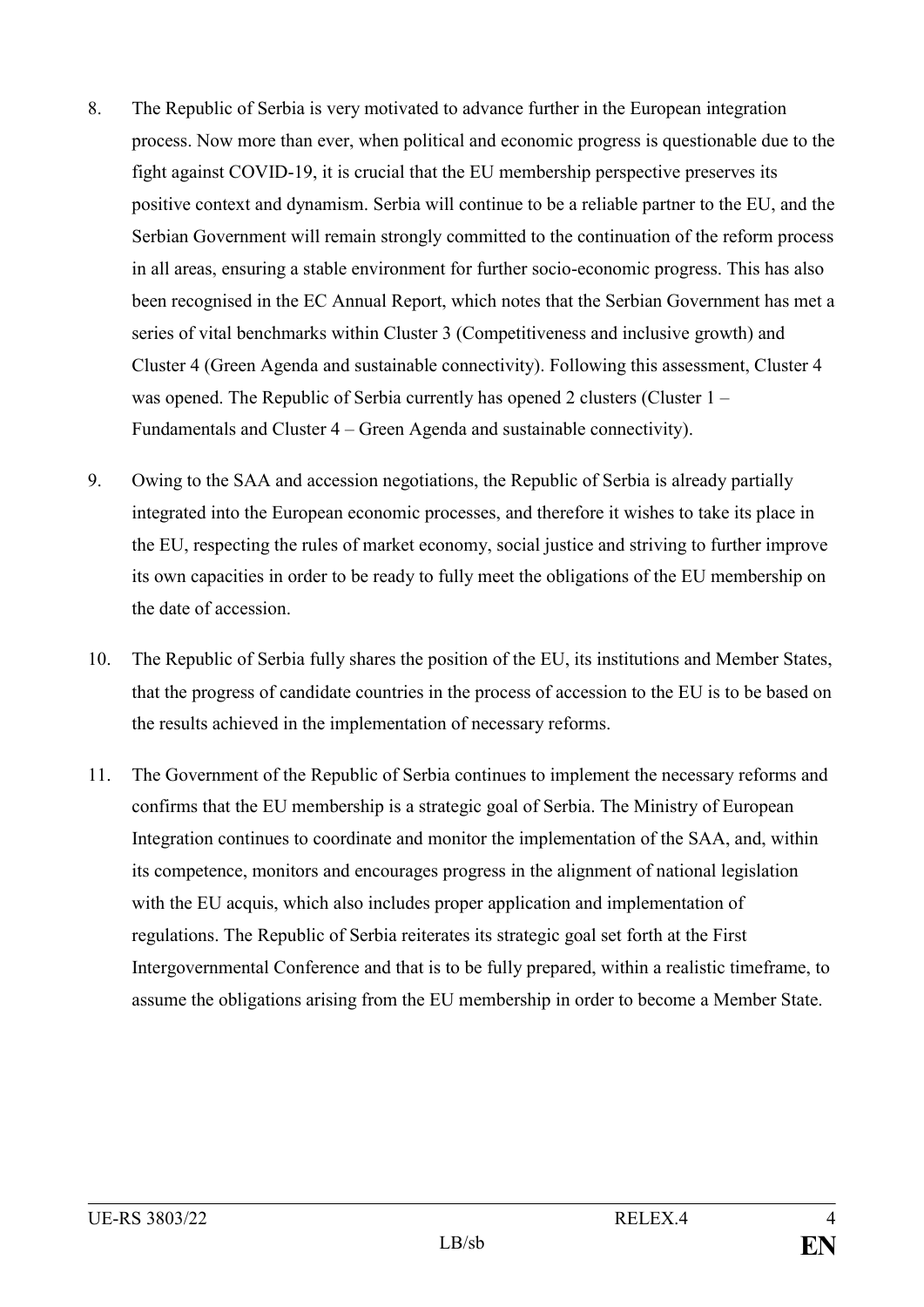12. The Republic of Serbia started accession negotiations with the European Union at the First Intergovernmental Conference held in Brussels on 21 January 2014. At the Second Intergovernmental Conference held in Brussels on 14 December 2015, the first negotiation chapters were opened, namely: 32 Financial control and 35 Other issues, dedicated to monitoring the implementation of agreements reached within the dialogue between Belgrade and Pristina. At the Third Intergovernmental Conference held in Brussels on 18 July 2016, the following chapters were opened: 23 Judiciary and fundamental rights and 24 Justice, freedom and security. At the Fourth Intergovernmental Conference held in Brussels on 13 December 2016, Chapter 5 – Public procurement was opened, while Chapter 25 - Science and research was opened and provisionally closed. At the Fifth Intergovernmental Conference held in Brussels on 27 February 2017, Chapter 20 – Enterprise and industrial policy was opened, while Chapter 26 – Education and culture was opened and provisionally closed. At the Sixth Intergovernmental Conference held in Luxembourg on 20 June 2017 , two chapters were opened, namely Chapter 29 – Customs union and Chapter 7 – Intellectual property rights. At the Seventh Intergovernmental Ministerial Conference on Serbia's accession to the European Union, held in Brussels on 11 December 2017, Chapter 6 – Company law and Chapter 30 – External relations were officially opened. At the Eighth Intergovernmental Ministerial Conference on Serbia's accession to the European Union, held in Luxembourg on 25 June 2018, Chapter 13 – Fisheries and Chapter 33 – Financial and budgetary provisions were officially opened. At the Ninth Intergovernmental Conference, held in Brussels on 10 December 2018, Chapter 17 – Economic and monetary policy and Chapter 18 – Statistics were opened. At the Tenth Intergovernmental Conference on the Republic of Serbia's accession to the EU, held in Brussels on 27 June 2019, negotiations on Chapter 9 – Financial services were opened. At the Eleventh Intergovernmental Conference on the Republic of Serbia's accession to the EU, held on 10 December 2019, negotiations on Chapter 4 – Free movement of capital were opened. At the Thirteenth Intergovernmental Conference on the Republic of Serbia's accession to the EU, held in Brussels on 14 December 2021, Cluster 4 – Green Agenda and sustainable connectivity was officially opened. Cluster 4 covers four negotiation chapters: Chapter 14 – Transport policy, Chapter 15 – Energy, Chapter 21– Trans-European networks, and Chapter 27 – Environment and climate change.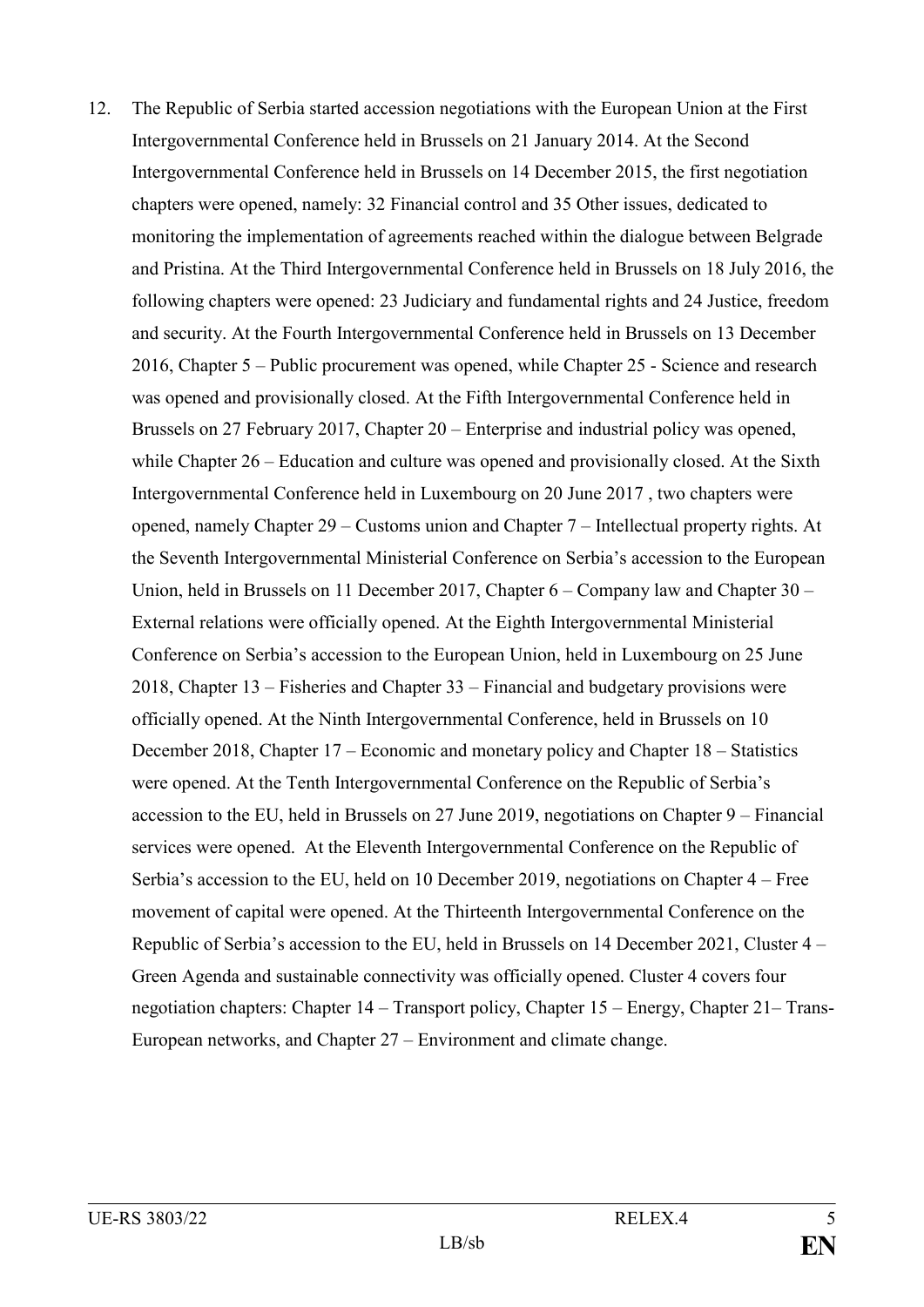- 13. The Republic of Serbia submitted to the EU Council presidency the following: Negotiating Position for Chapter 2 – Freedom of movement for workers on 23 July 2018, Negotiating Position for Chapter 3 – Right of establishment and freedom to provide services on 5 December 2019, and Negotiating Position for Chapter 10 – Information society and media on 11 May 2021. The Republic of Serbia submitted the Negotiating Position for Chapter 19 – Social policy and employment on 11 May 2021 and the Negotiating Position for Chapter 16 – Taxation on 28 May 2021. In addition, in July 2020, the Republic of Serbia submitted the revised actions plans for Chapter 23 – Judiciary and fundamental rights and Chapter 24 – Justice, freedom and security to the EU Council presidency. Serbia's progress in the EU accession negotiation process is both the confirmation of success of the EU enlargement project and the demonstration of the commitment of the EU to continue this process, at the same time ensuring its credibility and conditions for fulfilling the assumed obligations of both parties in negotiations.
- 14. In accordance with the received invitations for the submission of negotiating positions, the Republic of Serbia is working intensively on the preparation of the negotiating position in the area of Consumer and health protection (28). The Republic of Serbia is continuously working on fulfilling the opening benchmarks for chapters in the area of Free movement of goods (1), Competition policy (8), Food safety, veterinary and phytosanitary policy (12). Within Chapter 11 – Agriculture and rural development, the EC estimated that Serbia fulfilled both benchmarks and, accordingly, on 11 February 2019, it sent the Report on the fulfilment of the opening benchmarks for this chapter to COELA for consideration. Within Chapter 19, the Action Plan, whose adoption was set as an opening benchmarks for this chapter, was adopted at the Government session of 28 May 2020. The EC assessed that Serbia had met the benchmark, and, accordingly, it presented the Report on the fulfilment of the opening benchmarks for this chapter to COELA on 9 November 2020. . So far, 26 Member States have given consent for Chapter 19 in OBAR. The Negotiating Position for Chapter 19 was adopted at the Government session of 11 May 2021.
- 15. In October 2021, the Republic of Serbia received the regular EC Report on the state of the reform process in the Republic of Serbia, which noted progress in most areas. This level of progress enabled the opening of Cluster 4 – Green Agenda and sustainable connectivity.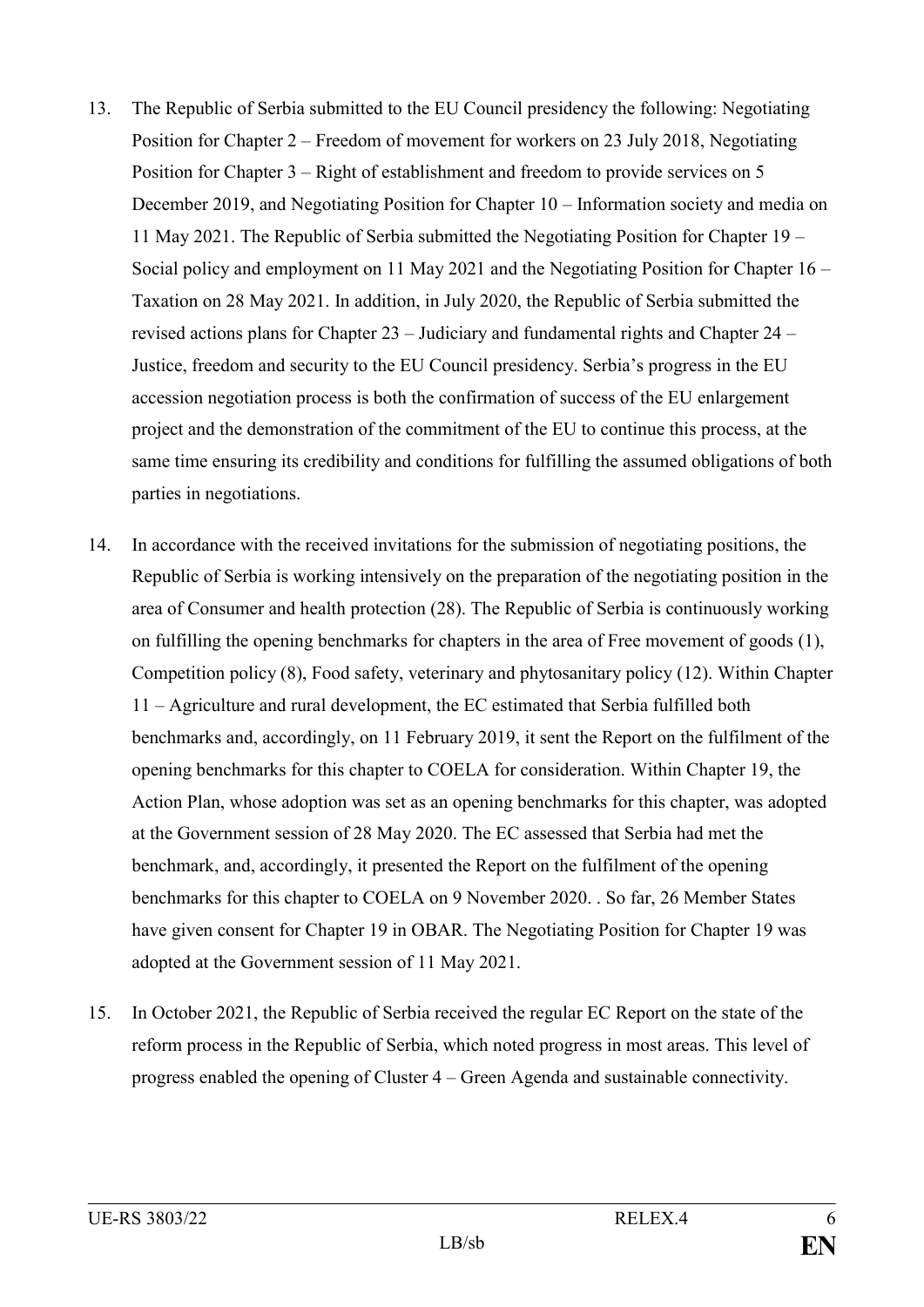#### **II COVID-19 pandemic and EU assistance**

16. The effects of the COVID-19 crisis in the Republic of Serbia have been mitigated owing to a strong impetus prior to the crisis, significant and timely measures of fiscal and monetary support, sectoral structure of economy and a relatively low average strictness of suppression measures. The fiscal space created prior to the crisis enabled Serbia to ensure significant fiscal support for crisis mitigation in 2020 and 2021 and to considerably increase its capital consumption. The Government of the Republic of Serbia has remained committed to macroeconomic stability and economic reforms, while, in response to the COVID-19 crisis, both the Government and the National Bank of Serbia have undertaken a series of significant and timely fiscal and monetary measures for mitigating the economic effects of the pandemic.

The COVID-19 Crisis Response Team is continuously following the development of the epidemiological situation and is adjusting protection measures accordingly. Since the beginning of the pandemic, three new hospitals for the treatment of patients with severe forms of the disease have been opened, and Serbia has been continuously working on establishing the best possible system of COVID-19 patient care, as well as for unhindered treatment of patients who need hospital treatment due to other diseases. Immunisation of the population is continuous and, so far, Serbia has procured vaccines from five producers: Pfizer–BioNTech, Sinopharm, Sputnik V and AstraZeneca, while SPIKEVAX (formerly named "Moderna") has been available since November 2021. The Republic of Serbia joined COVAX Facility and in 2021, based on participation in this programme, it obtained 292,800 vaccine doses. Data have shown that, 3.3 million of first doses, 3.1 million of second, and around 1.4 million of third doses of vaccines were administered in the Republic of Serbia by the end of 2021. On 15 November 2021, the European Commission adopted a Decision establishing the equivalence, for the purpose of facilitating the right of free movement within the Union, of COVID-19 certificates issued by the Republic of Serbia to the certificates issued in the EU. Based on the decision, Serbia is connected with the EU system of digital COVID certificates and its certificates will be recognised under the same conditions as those issued in the EU Member States. Serbia has approved the EU COVID-19 certificate for travels from the EU to Serbia. The Republic of Serbia has donated a large number of vaccine doses to other countries, while it has received donations from the European Union and its Member States in the form of medical equipment and vehicles.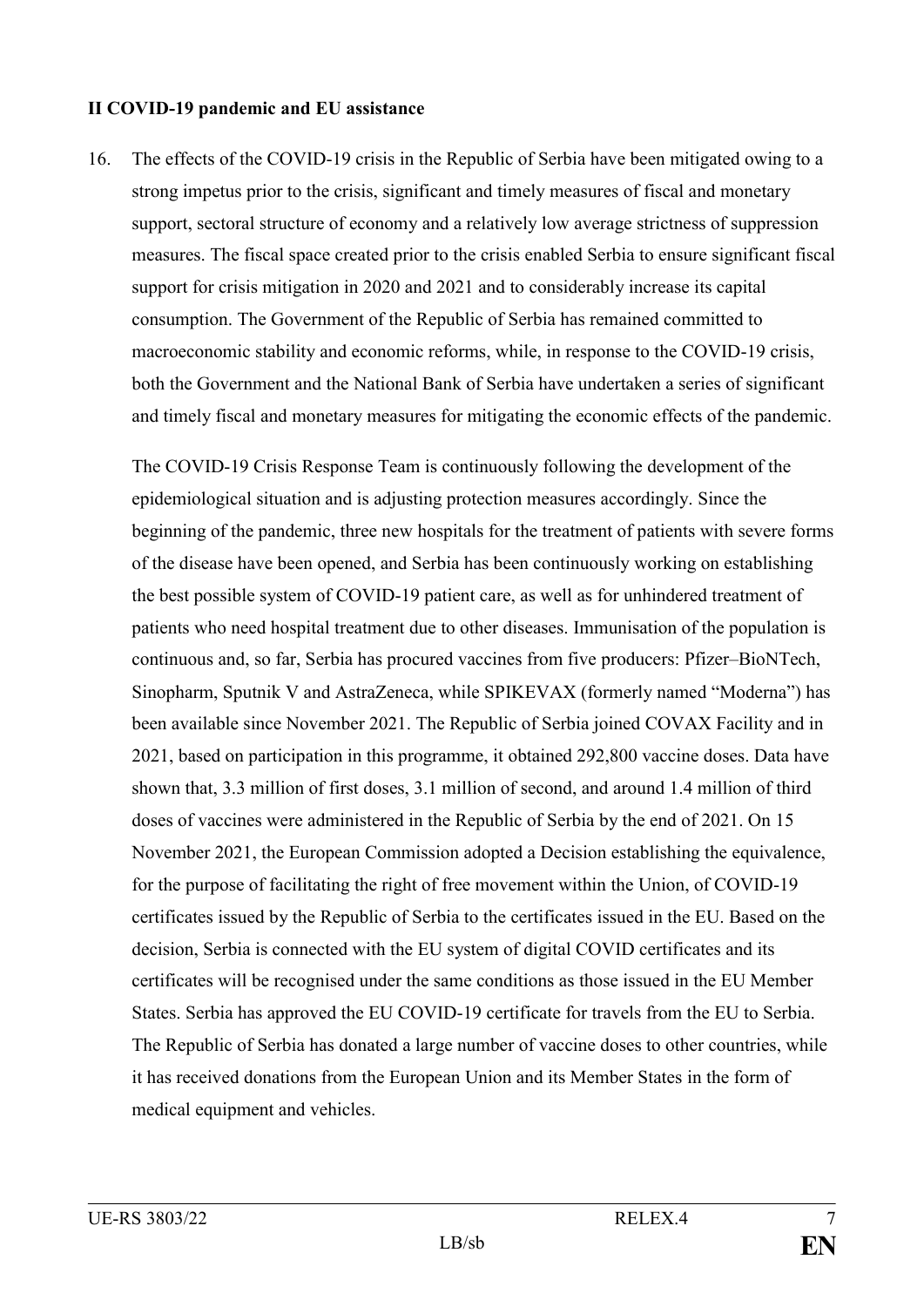Since the beginning of the pandemic, financial support to the economy and citizens has been provided on multiple occasions. Support to the economy has been provided within the Package of measures related to the deferment of tax payments with the possibility of later payment in instalments, and the deferment of payment of income tax and contributions for the purpose of ensuring liquidity, maintaining economic activity and employment. The measures include advance payments of income tax and the exemption of donors from the obligation to pay VAT. The Government of the Republic of Serbia has also adopted regulations enabling payments of financial assistance to employees in the industries most severely affected by the pandemic, such as tourist guides and escorts, support to night bars and clubs, sports organisations for the purpose of preserving the stability of the sport system in the Olympic and Paralympic branches, independent professionals in culture, transportation companies, as well as increased salaries for healthcare workers and payments of one-off assistance to employees in social protection centres. All adult citizens have received financial support in the form of one-off cash assistance for the purpose of helping citizens, maintaining the standard of living and promoting domestic demand.

- 17. We are grateful to the European Union for its readiness to enable the emergency reallocation of IPA II funds and their more flexible use so that we can fully use the available assets for strengthening our health system during the pandemic. Purchase of sanitary and other equipment, transfer of the equipment, assistance to particularly jeopardised and vulnerable groups, additional engagement of health workers and support in the vaccination process have further strengthened the EU visibility.
- 18. We are particularly grateful for the opportunity to use the EU Solidarity Fund under the same conditions as all EU Member States. The Republic of Serbia prepared a serious and transparent application which enabled us to receive almost EUR 12 million in grants from this Fund, which will additionally strengthen our efforts in preventing the further spread of the virus. We expect that a related grant agreement will soon be concluded.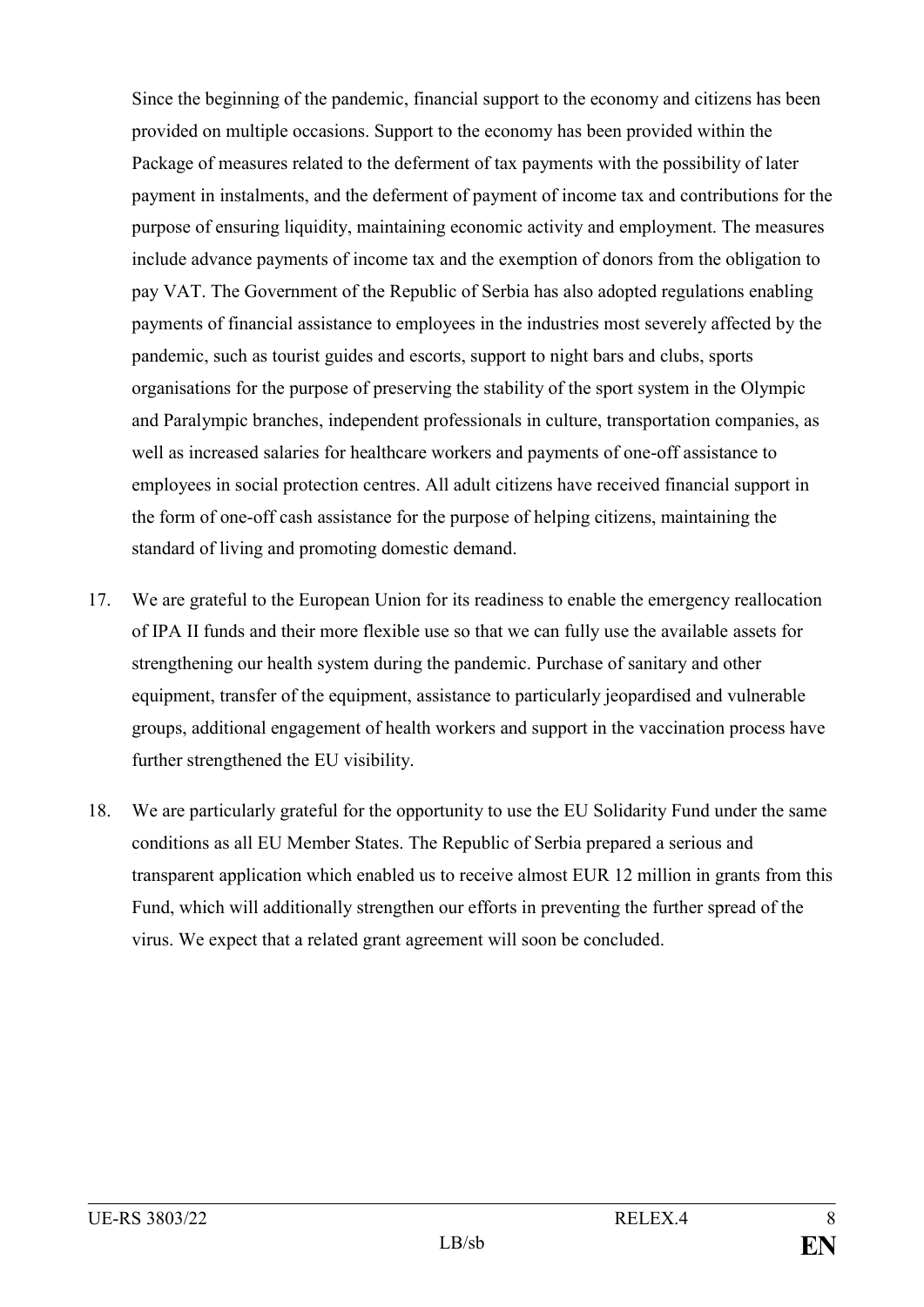# **III Political Criteria**

# **Introduction**

19. The Republic of Serbia is paying special attention to the reforms in the area of the rule of law, judicial reform, fight against corruption and organized crime and fundamental rights. Serbia has managed to achieve significant results in the area of the rule of law, as recognised in the EC Annual Report, which noted some progress in all areas. Under the new methodology, the chapters covering the rule of law area have been grouped under Cluster 1 – Fundamentals.

# **Constitutional amendments**

20. Above all, Serbia has initiated and nearly completed the procedure of amending its highest legal act, the Constitution, in the part referring to the judiciary. Constitutional amendments had been prepared in cooperation with the Venice Commission before they were submitted to the National Assembly. On 4 December 2020, the Government submitted the Proposal for the Amendment to the Constitution to the National Assembly. The National Assembly considered this Proposal for the Amendment to the Constitution, under regular procedures. From 29 April to 2 June 2021, seven public hearings were organised regarding the Proposal for the Amendment to the Constitution. The National Assembly assessed that the Government's proposal for the amendment to the Constitution was in accordance with the Constitution and law, initiating the procedure for the amendment to the Constitution. At the special sitting of the National Assembly on 7 June 2021, the National Assembly adopted the Proposal with a two-thirds majority, followed by the Decision of 23 June 2021 concerning the establishment of the Working Group for the preparation of the Act on the Amendment to the Constitution of the Republic of Serbia. The Working Group finished its work on 3 September 2021, followed by the public hearings on the Draft Act on the Amendment to the Constitution and the Draft Constitutional Law held between 13 and 17 September 2021. The text of the Act on the Amendment to the Constitution and the text of the Constitutional Law for the implementation of the Constitution were agreed on 21 September 2021, and they differed from the texts the Venice Commission had previously given its opinion on. For that reason, the Proposal for the Act on the Amendment to the Constitution and the Draft Constitutional Law were again submitted to the Venice Commission for opinion on 24 September 2021, after which the Venice Commission adopted a positive opinion and gave certain recommendations for improving the text. The new text with additionally implemented recommendations of the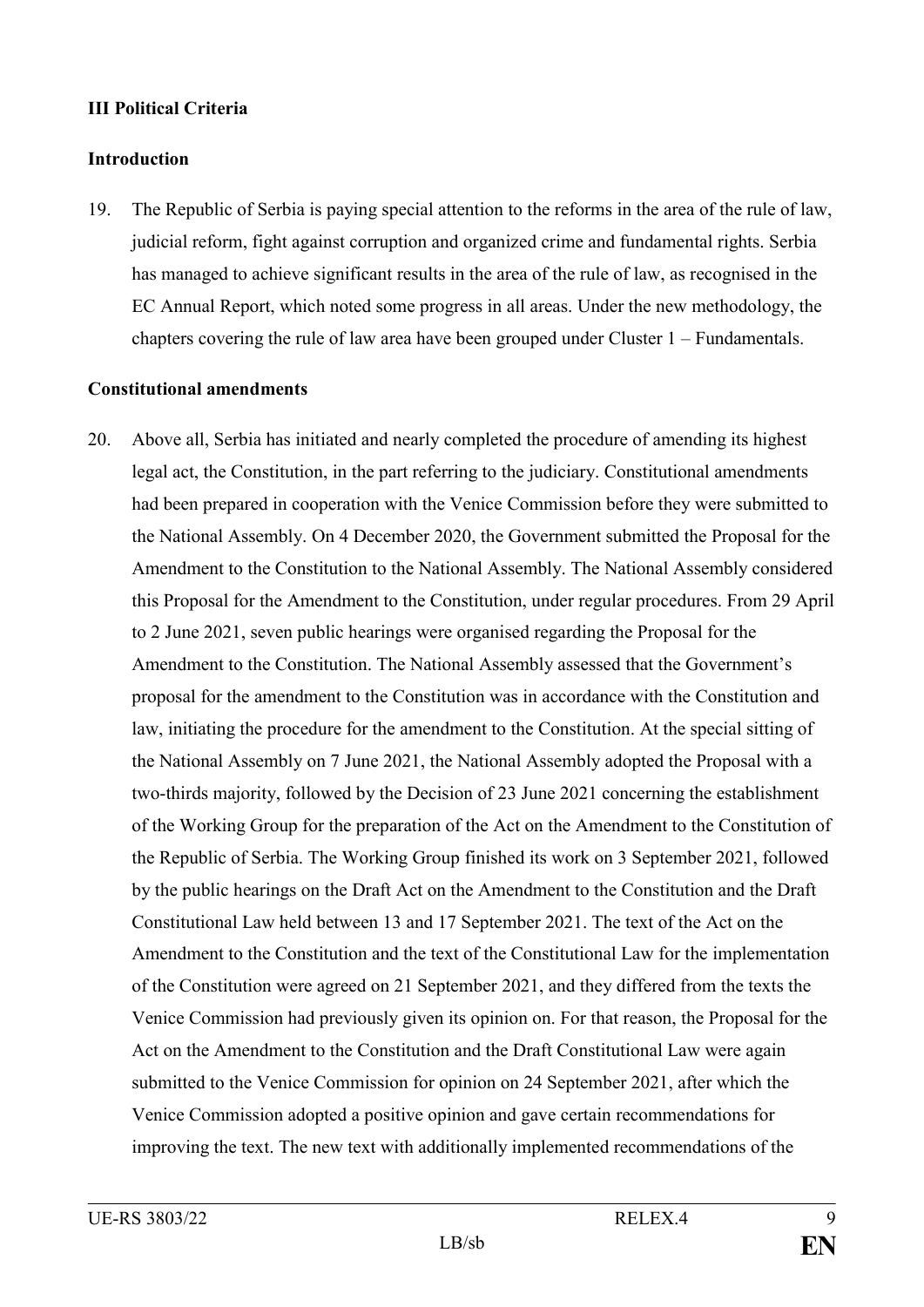Venice Commission was submitted for urgent opinion on 26 October 2021. On 24 November 2021, the Venice Commission issued its opinion giving a positive assessment to the final version of constitutional amendments and noting that all key recommendations had either been fully implemented or implemented in line with international standards. At the plenary session held on 30 November 2021, the National Assembly adopted the Act on the Amendment to the Constitution, the Constitutional Law for the Implementation of the Amendment to the Constitution and the Decision to Call a Referendum to Verify the Act on the Amendment to the Constitution. On the same day, the National Assembly Speaker announced the holding of the Referendum to Verify the Act on the Amendment to the Constitution for 16 January 2022. The Act on the Amendment to the Constitution was verified at the referendum, so the promulgation of the Constitution in the National Assembly will be finalised in the second half of January 2022 or mid-February 2022. On the same day, the National Assembly will promulgate the Act on the Amendment to the Constitution (Constitutional Law for the Implementation of the Amendment to the Constitution), which will complete the process. The Law on the Referendum and the National Initiative was adopted at the National Assembly sitting of 25 November 2021.

21. **A total of 1,960,010 citizens of Serbia voted at the referendum, which makes up 30.65 % of registered voters. The referendum question was the following: "Do you support the ratification of the Act on the Amendment to the Constitution of the Republic of Serbia?" According to the provisional results of the Republic Electoral Commission and 98.79 % of processed polling stations and 98.24 % of votes, 1,170,406 voters (59.71 %) voted "Yes", while 769,481 (39.26 %) voted "No". There were 19,496 (0.99 %) invalid ballots. If there is no repeated voting in any polling station, the deadline for the Commission to announce the final results in Friday, 21 January, until 20:00h.**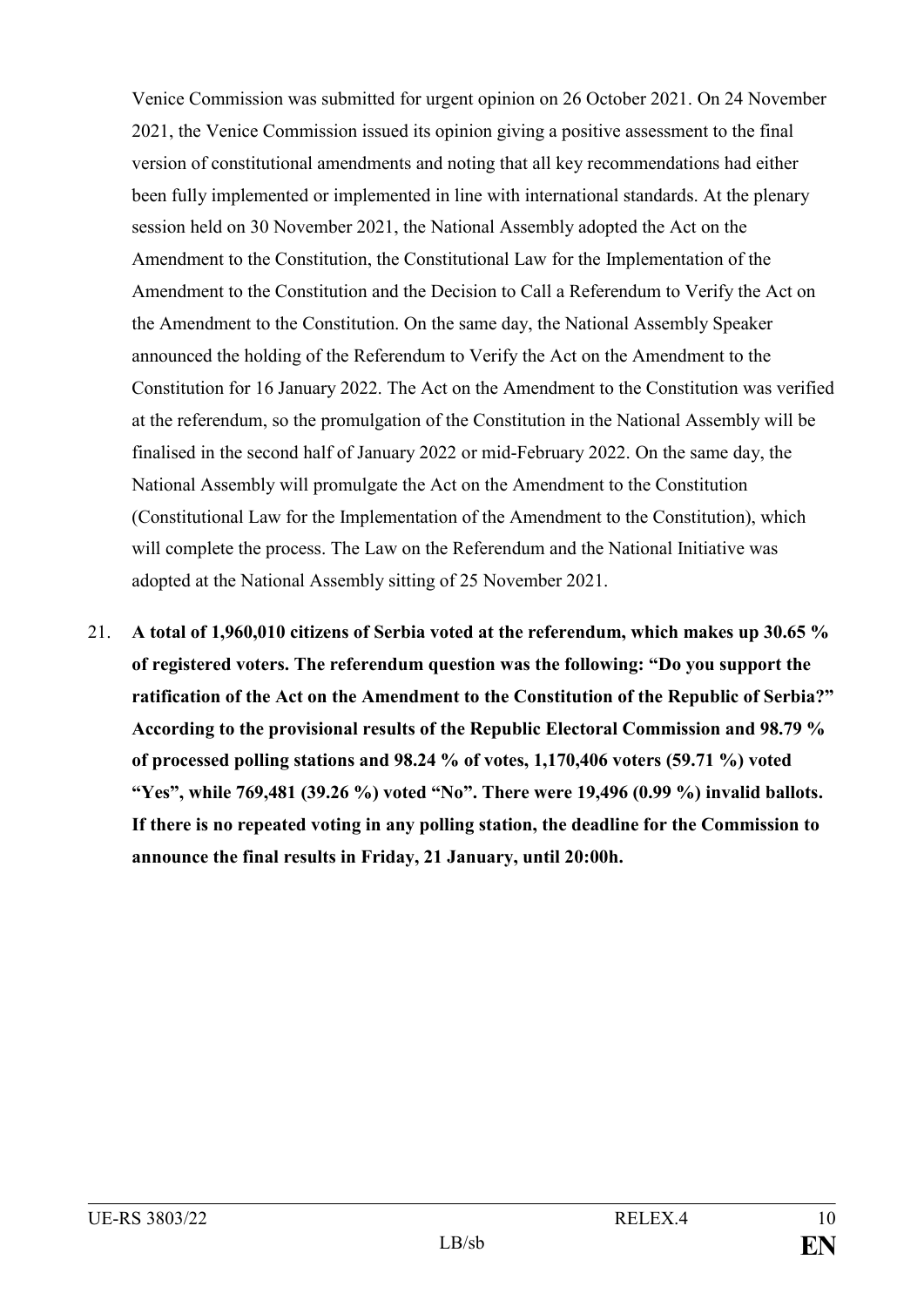22. **The amendment to the Constitution in the part referring to the functioning of the judiciary is one of the crucial activities within Cluster 1 – Fundamentals. The aim of the constitutional reforms is to ensure an efficient judicial system founded on the principles of independence, professionalism and responsibility. All judicial laws and by-laws in this area will be aligned with the new constitutional provisions. The constitutional amendments are aimed at achieving greater separation of the judiciary from the legislative and executive branches of government, i.e. at ensuring greater independence of the judicial branch absent from all political influence. In this way, Serbia is sending a clear message that it is determined to respect and protect the fundamental rights and freedoms of its citizens, including the right to a fair and efficient trial.**

#### **Fight against corruption**

23. Serbia is undertaking considerable measures in the fight against corruption, including highprofile corruption. As part of the fight against corruption, a new systemic Law on Prevention of Corruption and the Law on Determining the Origin of Property and the Special Tax have been adopted and are fully in line with the EU acquis, international agreements and GRECO recommendations, and they are being applied. Serbia has concluded a cooperation agreement with EUROJUST, creating a general and comprehensive legal framework for the prevention of corruption and fight against organised crime. Progress has been made in terms of GRECO recommendations, where the overall level of alignment with the recommendations has improved. Serbia has continued to implement all GRECO recommendations. The National Assembly adopted the Code of Conduct for Members of Parliament, at the sitting of 24 December 2020. At the sitting of 22 July 2021, the National Assembly adopted the Amendments to the Law on the High Judicial Council and the Law on Judges. Both laws entered into force on 5 August 2021. At the session of 30 September 2021, the Serbian Government adopted the Operational Plan for the Prevention of Corruption in Areas of Particular Risk.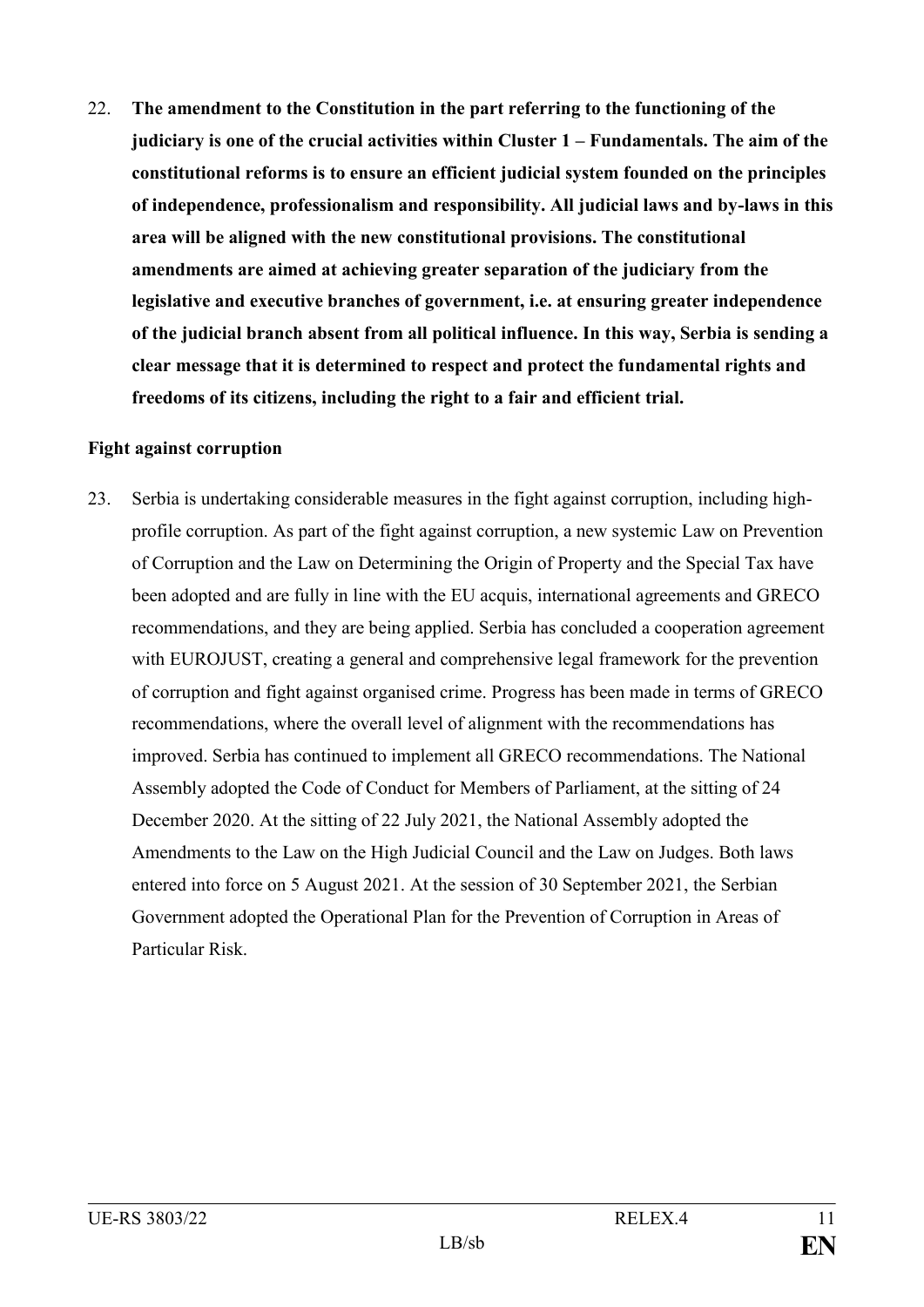#### **Media freedom**

- 24. Serbia has continued to implement a new and enhanced Media Strategy and the action plan for its implementation. These documents in the area of the freedom of expression have been adopted through a completely inclusive and transparent procedure. Some progress in this area was also recognised by the European Commission, as its Annual Report noted the beginning of the implementation of a number of measures based on the Action Plan for the Media Strategy. Two working groups that the Government established, the Working group on monitoring the implementation of the Action Plan and the Working group on journalist safety and protection, have continued their work.
- 25. With regard to journalist protection, it can be noted that the police have acted on all reported cases of threats and intimidations against journalists, where most of them have already been processed. Furthermore, the Government has adopted a decision on extending the mandate and competences of the Commission for investigating old cases involving the murder of journalists, granting it greater authority. The murders of journalists that occurred during the 1990s and early 2000s no longer happen in Serbia. On 2 December 2021, in the repeated procedure for the murder of Ćuruvija, the Chamber of Judges in the Special Section of the District Court gave first instance judgement and sentenced four convicts, two of which are top State Security Service officers, to 100 years in prison in total. The call centre for reporting assaults, insults and threats to the media started operating on 1 March 2021. An OSCEfinanced analysis of the Criminal Code is currently being conducted with the aim of introducing a new category of criminal offence – assault on journalists. The Ministry of Culture and Information has invited the media associations that withdrew from the Working Group on journalist safety and protection to reconsider their decision. So far, this Working Group has shown that together, not only with its proposals but also with concrete actions within its mandate, it can give considerable contribution to the improvement of journalist safety and bringing their protection to the highest level.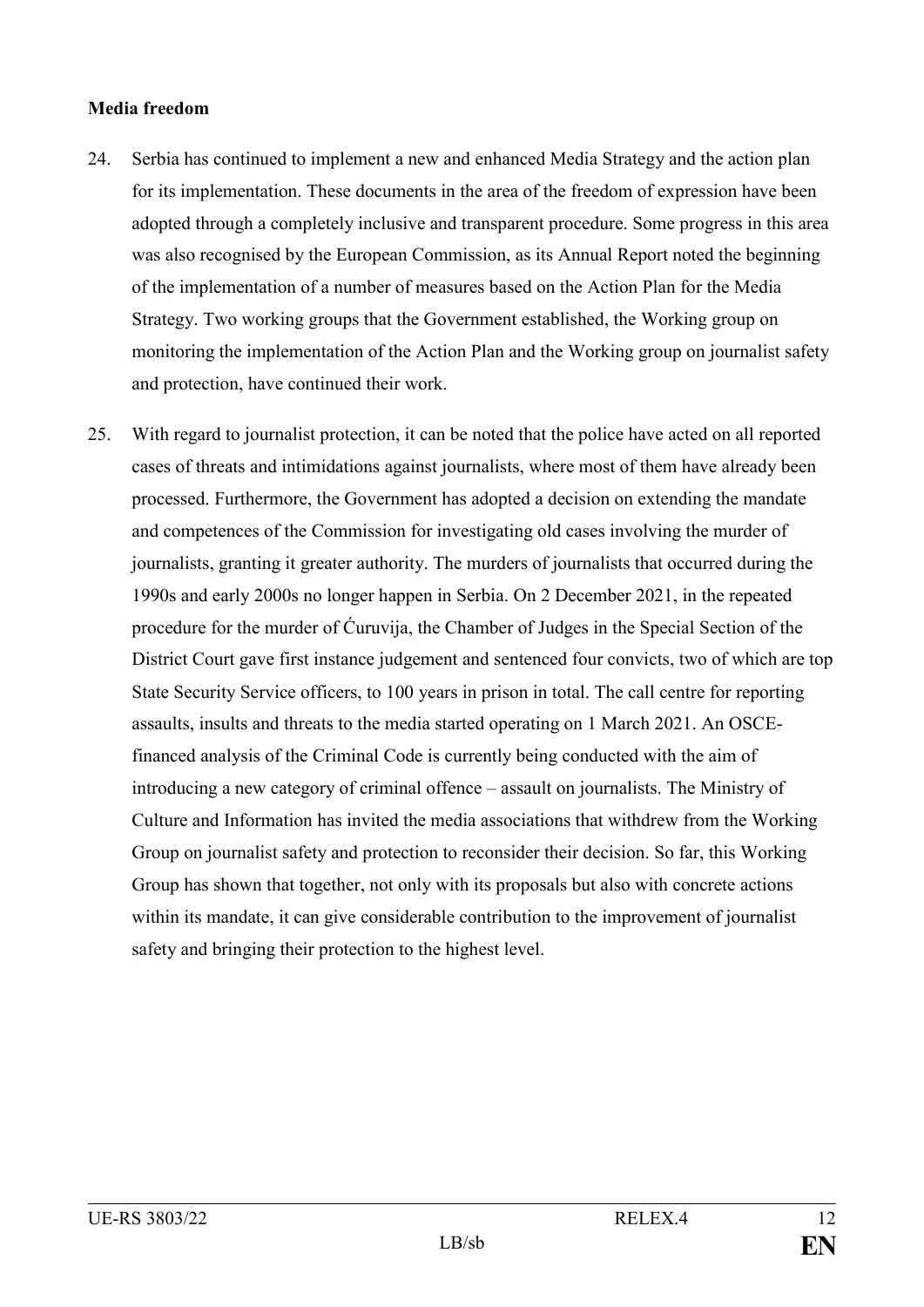# **Human and minority rights**

- 26. The Government of the Republic of Serbia pays special attention to the respect of human rights, protection of minorities and socially vulnerable groups (especially Roma inclusion and protection of LGBT rights, the issues of protecting minority and/or ethnic groups).
- 27. Considering the importance of respecting and guaranteeing fundamental rights and national minority rights, the new Law on Gender Equality was adopted in Serbia and it is being implemented, as well as the amendments to the Law on the Prohibition of Discrimination. On 14 October 2021, the Government adopted the National Strategy for Gender Equality for the period 2021–2030. At the session held on 3 November 2021, the National Assembly adopted the Law on Ombudsman and Law amending the Law on Free Access to Information of Public Importance. Draft law amending the Law on Juvenile Offenders and Protection of Minors in Criminal Proceedings has been prepared.
- 28. Serbia has joined the Declaration of Western Balkans Partners on Roma Integration within the EU Enlargement Process. The European Union has adopted the EU Roma Strategic Framework for Equality, Inclusion and Participation until 2030. Given the altered context and the aforementioned new documents, there has been a need to change and align the existing Strategy for Social Inclusion of Roma Men and Women in Republic of Serbia for the period 2016–2025. Accordingly, a text of the amended Proposal for the Strategy for Social Inclusion of Roma Men and Women in Republic of Serbia for the period 2022–2030 has been prepared.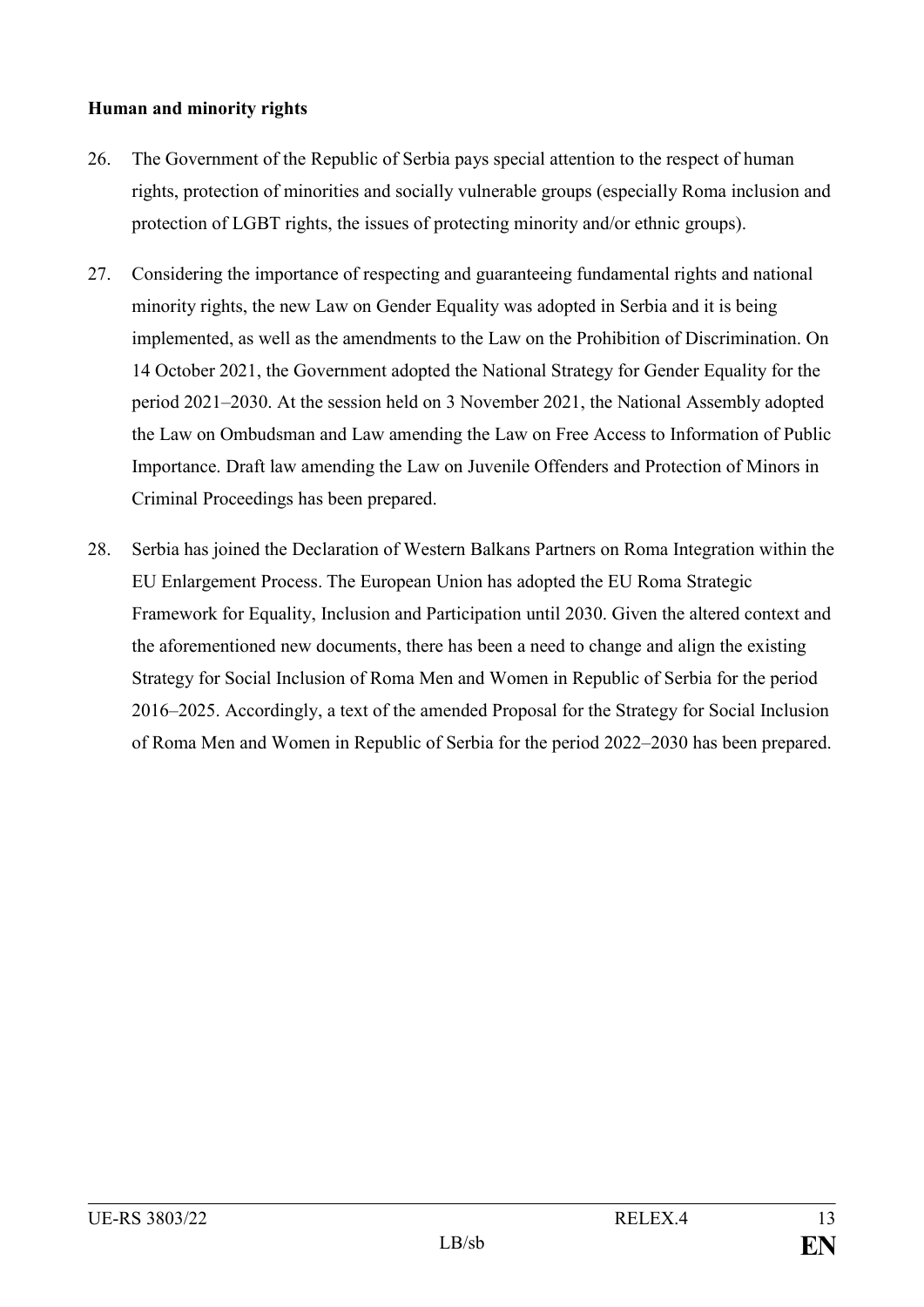# **Migration policy**

- 29. As regards the fight against illegal migration, money laundering and terrorism, it can be said that Serbia is one of the leading countries in cooperating with the EU on the fight against illegal migration. The asylum system is fully aligned with the EU system. Serbia is a dedicated and reliable partner to the international community in the fight against terrorism as a global threat, and is fully operationally cooperating with Frontex and EUROJUST. Laws on asylum, border control, foreigners and DNA register are aligned with the EU acquis. The implementation of these laws further contributes to an effective migration policy, fully in line with the highest European standards. The agreement on status between the Republic of Serbia and the European Union regarding actions conducted by the European Border and Coast Guard Agency in the Republic of Serbia has been applied since 1 May 2021.
- 30. As for the migration crisis, the Republic of Serbia has shown that it is a reliable partner ready to assume its share of responsibility within a common solution to this complex issue. Serbia is one of the leaders in cooperating with the EU and its Member States on the fight against illegal migration.

# **Prevention of money laundering and fight against terrorism**

- 31. Together with regional bodies, Serbia will continue to work on preventing money laundering, financing of terrorism and other threats to the international financial system. Adoption of the Law on the National Database for Prevention and Fight Against Terrorism of 10 June 2021 will certainly contribute to that.
- 32. Serbia is no longer monitored by the Financial Action Task Force. Serbia has responded to all recommendations from FATF Action Plan, and all activities are either fully implemented or are in the final stage of implementation. All necessary laws, bylaws, guidelines and instructions have been adopted.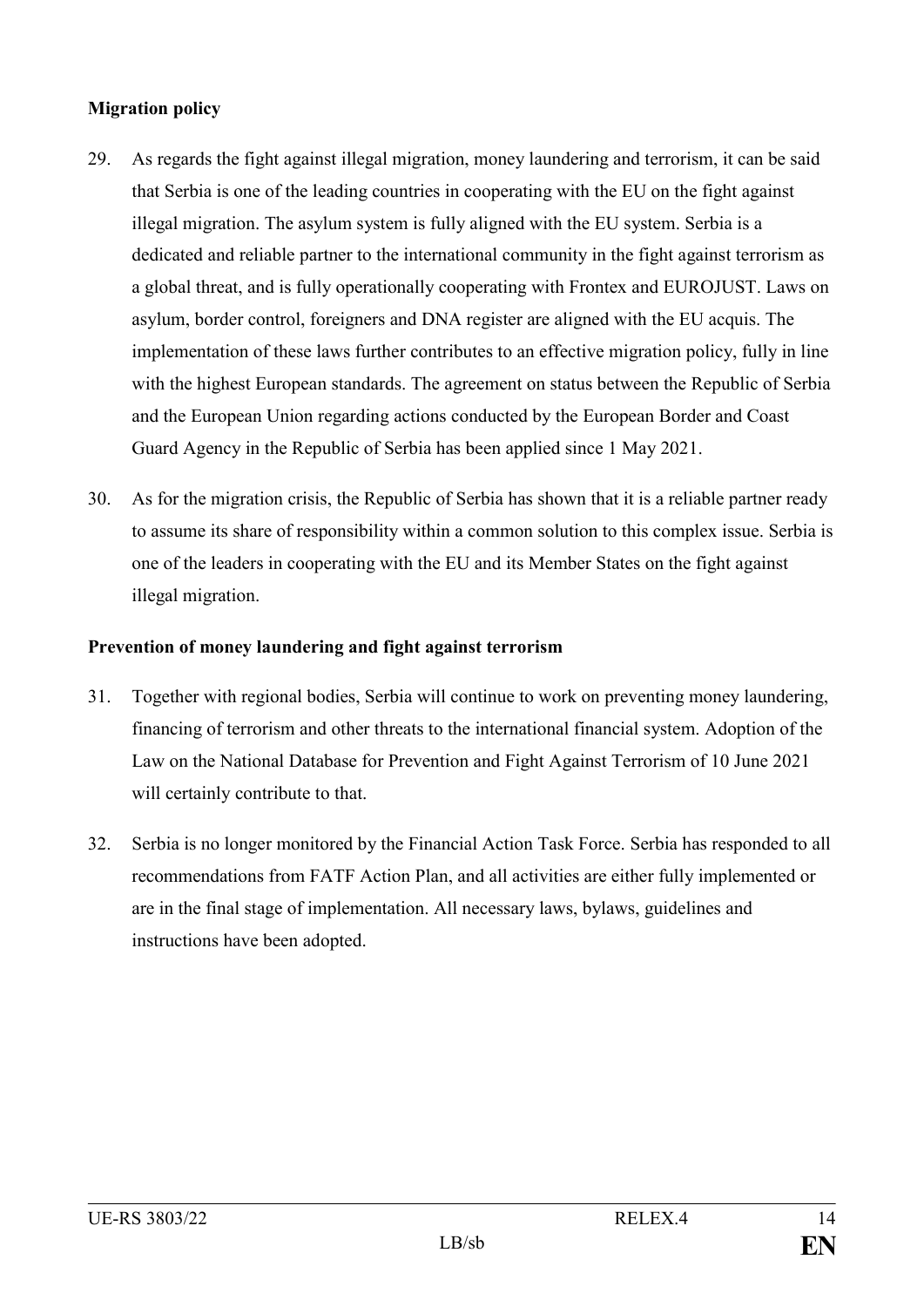#### **Belgrade–Pristina dialogue**

- 33. The Republic of Serbia remains on the course of full commitment to fulfilling the obligations from the First Agreement on the Normalisation of Relations of 2013, as well as to all other agreements concluded within the dialogue. As a party that has fulfilled all its obligations, the Republic of Serbia expects the European Union and the European External Action Service to ensure the substantive continuation of the dialogue and the implementation of obligations by PISG in Pristina. In that sense, Serbia stresses that it is the only way to ensure appropriate living conditions for Serbs – as well as all other citizens – in Kosovo and Metohija, without discrimination and in line with the European and international standards.
- 34. Belgrade expressed its commitment and consistency in seeking peaceful and mutually acceptable solutions for individual issues on all relevant meetings within the Dialogue. Despite this position of the Serbian side, high-level meeting in June and July 2021 were not productive due to Pristina's stern confrontational attitude, reflected in negating the validity of reached agreements within the Dialogue and setting ultimatum-like conditions to the Serbian side.
- 35. The Republic of Serbia is following with grave concern the rise in ethnic animosity towards the Serbian community in Kosovo and Metohija, which were almost constantly generated by all political figures of Kosovo Albanians throughout 2021. This attitude of the majority of the political corpus in the autonomous province, systematically prevents the connection and reconciliation between Serbs and Albanians, which is particularly evident during regular escalations of nationalist rhetoric by Albanian politicians before and after elections, such as the statements made by Pristina leaders during 2021 that the Dialogue would not be among the Pristina's priorities, that it would be conditioned, and the First Agreement would be reviewed so as to "reset" the Dialogue, all the way to dangerous announcement of unification with the Republic of Albania.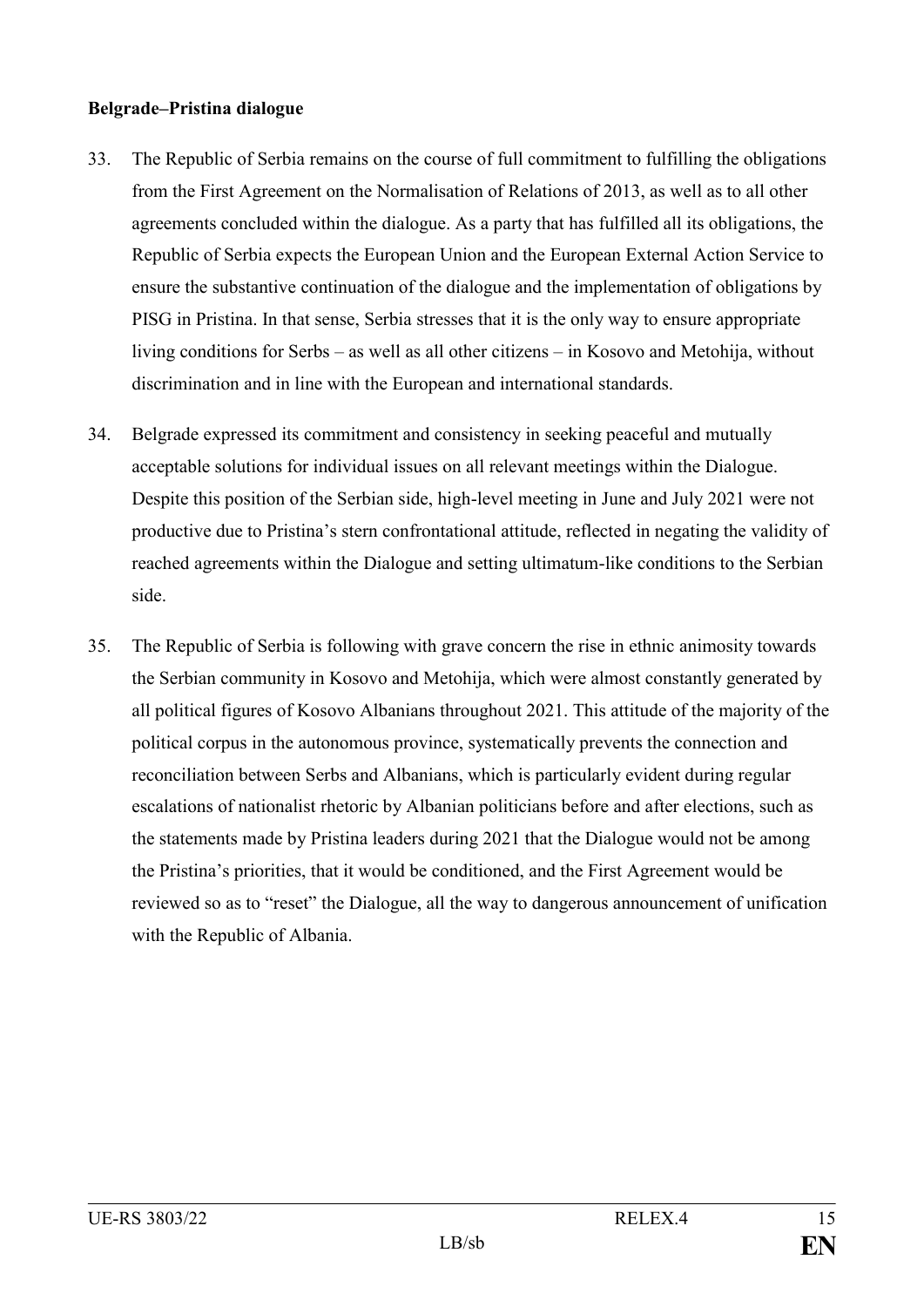- 36. Due to the aforementioned circumstances, the majority of time since the submission of the previous Position Paper has passed in EU mediators' attempts to lead Pristina to fulfil the undertaken obligations and to tackle and eliminate the effects of new unilateral moves made by Pristina which have been creating unnecessary crises. What is more, in the previous period, Pristina has regularly generated unnecessary new problems, such as the case with the unilateral and one-year early revoking status-neutral "KS" registration plates and the case of depriving the citizens of the Republic of Serbia of their fundamental democratic right to vote at the referendum on constitutional amendments.
- 37. The Serbian side welcomes the intensive involvement of the EU High Representative for Foreign Affairs and Security Policy, Josep Borrell, and the EU Special Representative, Miroslav Lajčák, who held multiple joint and individual meetings with representatives of Belgrade and Pristina throughout the previous year. However, their messages on the obligation of forming the Community of Serb Municipalities and the restitution of land to Dečani Monastery, as well as all invitations to meetings, were not accepted by Pristina. In that sense, the Republic of Serbia reiterates the need for consistent fulfilment of the obligations undertaken by both sides within the Dialogue, as a precondition for further progress in the negotiating framework. The Serbian side emphasises the need for the Dialogue to be conducted in a defined, status-neutral, international-law based framework of the relevant 2010 UN GS Resolution, and to be organised in the spirit of cooperation and mutual respect.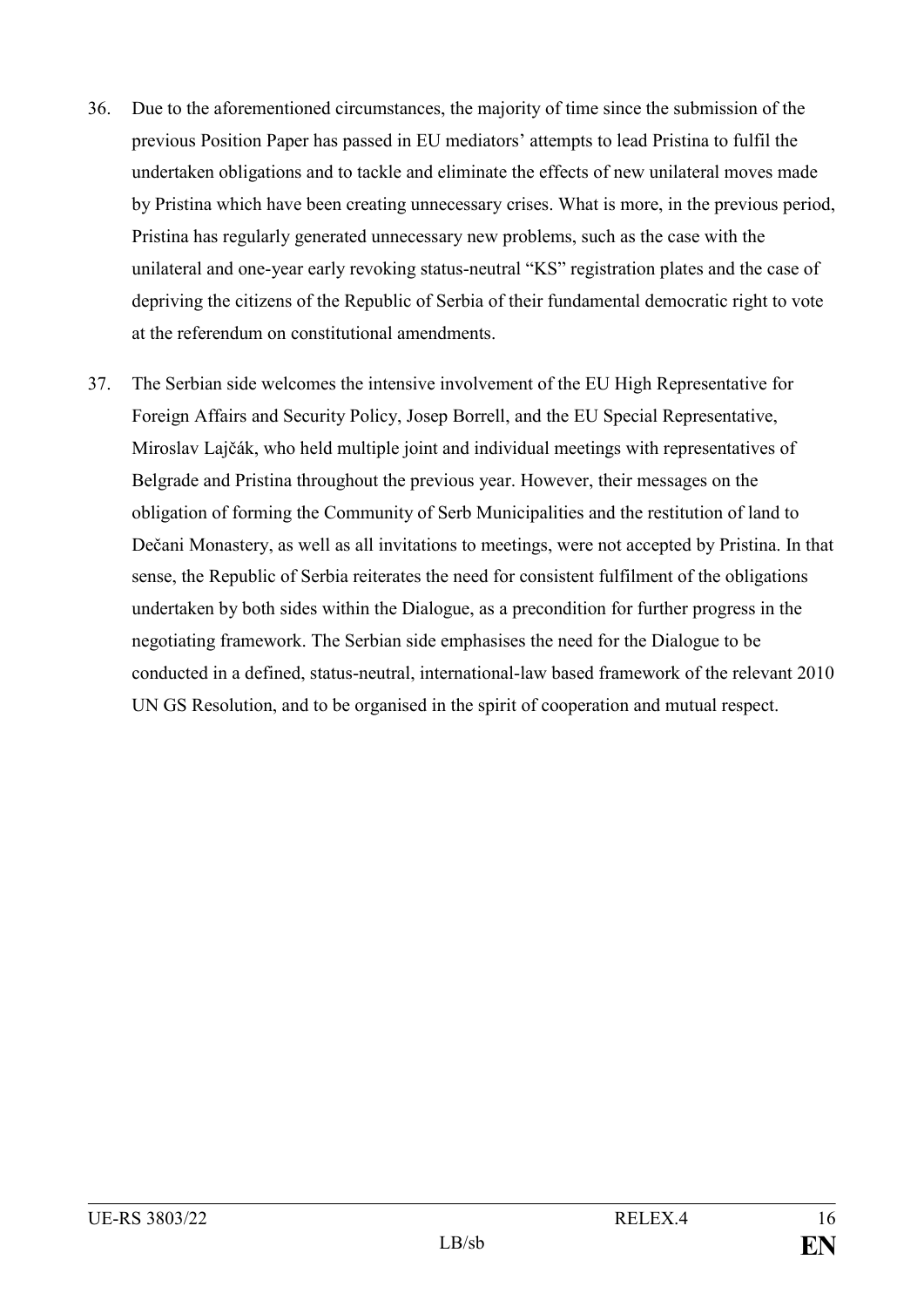38. The main prerequisite for ensuring such circumstances for the Dialogue is primarily the respect of the principle *pacta sunt servanda*, i.e. the recognition of all obligations to implement all agreements that have already been signed. Given the vital importance of that issue for the process of normalisation, the above statement primarily refers to the need to form the Community of Serb Municipalities as soon as possible, as the main ratio and predominant content of the First Agreement. The current situation in which Pristina openly and publicly refuses to fulfil the obligations in this regard – and publicly states that it will never do so, or, at best, that it will do it only after the conclusion of a possible comprehensive agreement, but not in line with the First Agreement, Implementation Plan and General Principles, but in line with a decision of its so-called "Constitutional Court" – is evidently not sustainable. Therefore, the Serbian side believes that it is simply obvious that, for the sake of short-term and long-term success of the Dialogue, Pristina's obstructions in the implementation of concluded agreements must be condemned and rejected as a matter of urgency. Only after that, i.e. after both sides verify that all previously concluded agreements are consistently and fully implemented will there be objective circumstances to consider modalities of moving the Dialogue into a substantially new phase.

#### **Public administration reform**

39. Since the public administration reform is one of the three main pillars in the enlargement process, as emphasized in the Enlargement Strategy, the Government will continue to address the issues related to its reform in the forthcoming period. The adopted Strategy for Public Administration Reform 2021–2030 is the reform basis for this process, together with the Action Plan for its implementation in the period 2021–2025. The entire process of preparing the new Strategy was conducted with participation of all relevant institutions of Serbia and civil society organisations, and it is realised through an EU-supported project.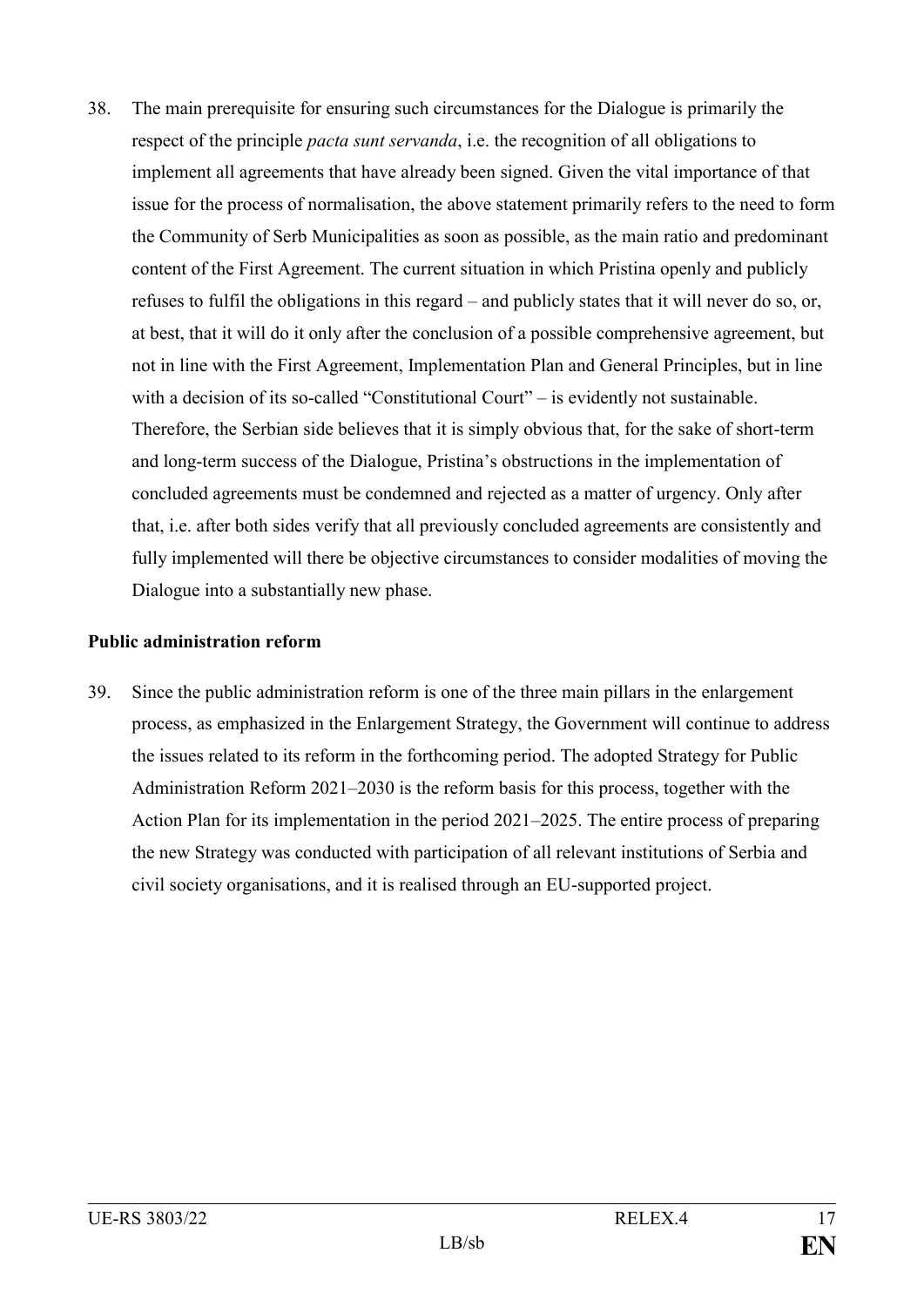- 40. The Republic of Serbia is grateful to the European Union for the grant assistance it has provided for the implementation of measures contributing to greater efficiency of public administration at the national and local level, which improves the quality and speed of providing services to citizens and the economy. In this regard, we are particularly grateful for the sector budget support from the 2015 IPA Action Programme, worth EUR 80 million, which has had a strong impact on comprehensive reforms in this area. In that sense, significant results and changes have been achieved with regard to strengthening the capacities of administration bodies and policy coordination, human resources management, public financial management, and the improvement of administration's openness through the participation of the civil sector in the process of policy making and implementation.
- 41. Given the importance of the implementation of measures contributing to the efficiency of the work of public administration and public finance, the Republic of Serbia suggested during 2022 IPA III programming the continuation of sector budget support in the area of public administration reform so as to ensure results and continuity in key areas of this reform, such as improvement in human resources management, work of the public administration and public financial management. Within the process of 2022 IPA programming, sector budget support in the amount of EUR 30 million was proposed for the implementation of the judicial reform, which will be a significant incentive for progress in strengthening judicial independence and autonomy and improving the quality of work and efficiency of the judicial system.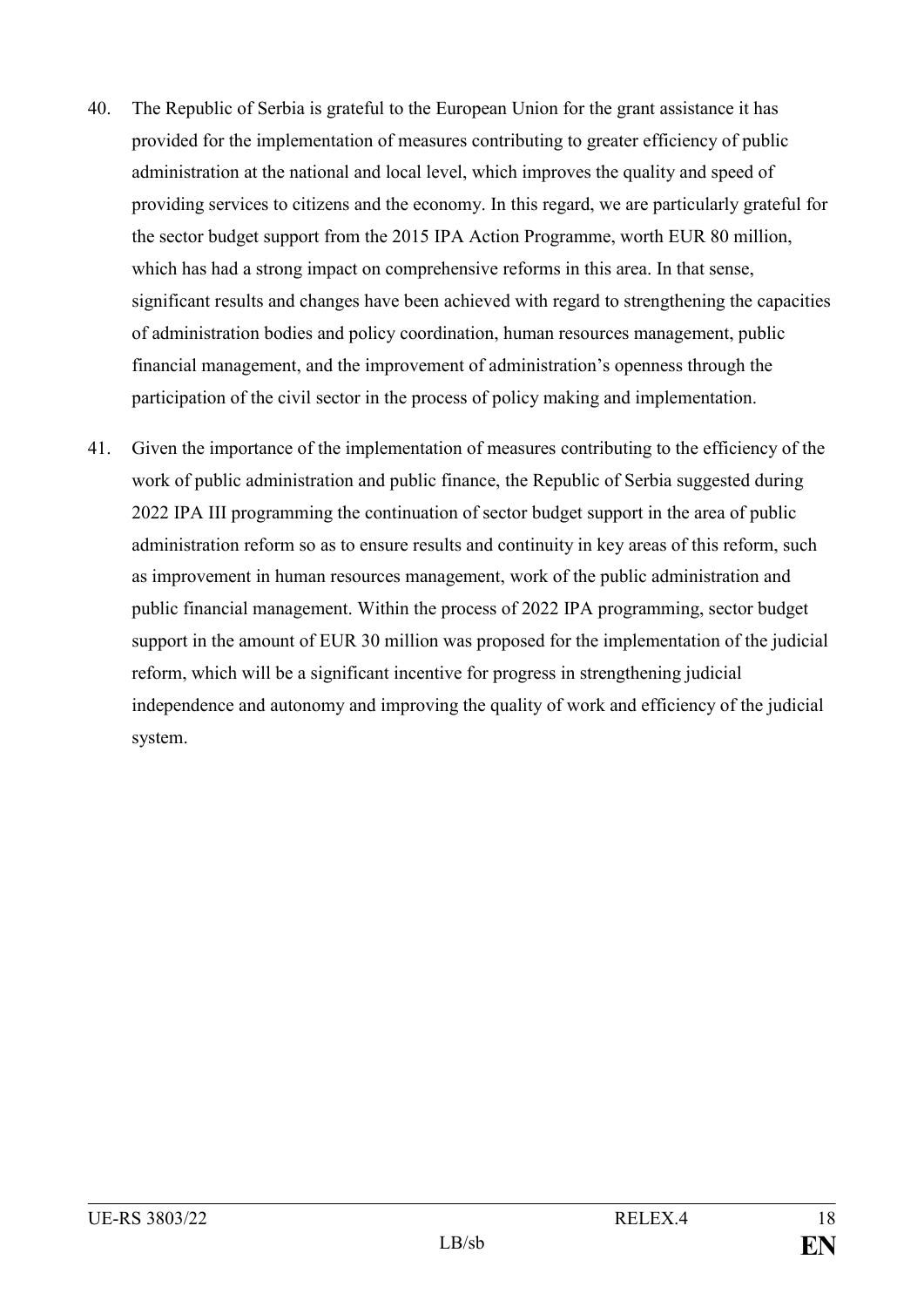# **Cooperation with civil society organisations**

42. Cooperation with civil society organisations has continued and their representatives actively participate in various working groups and advisory bodies. Civil society participation is particularly strong in the field of drafting legislation and writing strategy papers in the process of European integration. The National Convention on the European Union, established by civil society organisations for the purpose of monitoring the accession negotiations with the European Union, is recognized as an important partner in negotiations. Cooperation with the National Convention on the European Union is institutionally regulated since the Government and the National Assembly regulations clearly define its role in the consultation process in terms of drafting negotiation positions of the Republic of Serbia. The Government of the Republic of Serbia actively cooperates with all other associations of civil society organisations established for the purpose of monitoring the process of Serbia's accession to the European Union, while the Ministry of Human and Minority Rights and Social Dialogue is particularly working on improving the social dialogue. This Ministry has prepared a proposal for the strategy for the creation of a stimulating environment for the development of civil society in Serbia for the period 2021–2030.

# **Foreign and security policy**

- 43. The Republic of Serbia is committed to intensive cooperation with the EU in the field of foreign and security policy. This cooperation is carried out in various forms and it includes a wide range of activities in this field, with one part being reflected in supporting declarations and other international acts of the EU. In the period before the accession and in accordance with the obligations set out in Article 10 of the SAA, the Republic of Serbia will continue to progressively align its foreign policy with the EU positions.
- 44. In 2020, the percentage of joining was 56.73% (joined 59 out of 104 invitations by the EU). In 2021, until 31 December 2021, the Republic of Serbia received 98 invitations, and joined 64 times (percentage of joining 65.31%). In 2022, out of the total of 12 invitations (9 invitations were sent in late December 2021), the Republic of Serbia joined 6 times, refused 4 times, while the remaining two invitations are currently under consideration. The Republic of Serbia joined 699 the EU statements at meetings of international organisations (UN, OSCE and CE) in the period 2019–2020, out of a total of 1128 invitations (62%).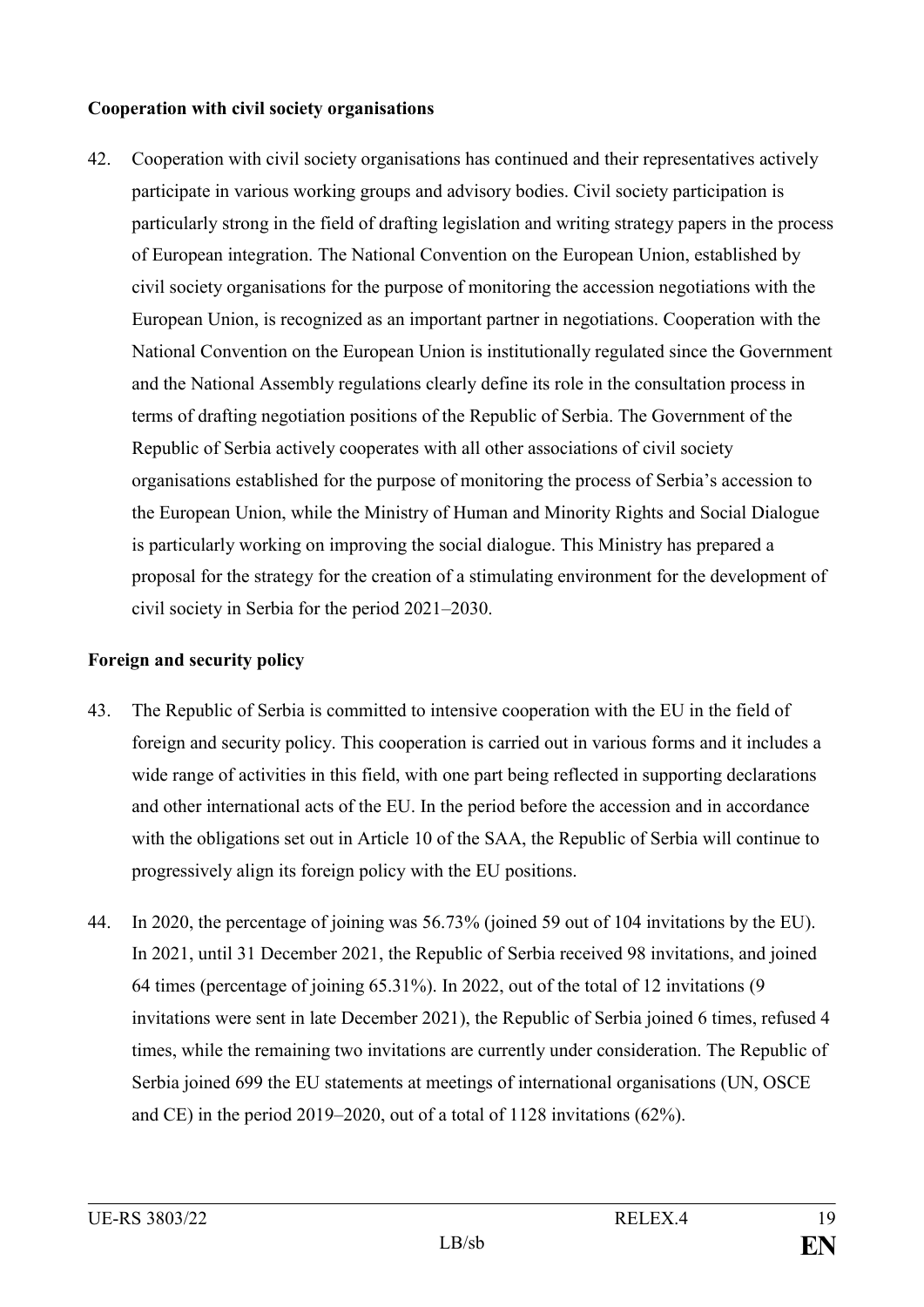- 45. The Republic of Serbia is achieving a high degree of cooperation with EU Member States and EU institutions regarding the EU Common Security and Defence Policy – CSDP. It is actively taking part in almost all its areas. In this way, the Republic of Serbia demonstrates its strategic commitment to EU membership and shows that it is a reliable and loyal partner, wishing to contribute to peace and security precisely through its cooperation with the EU. At the same time, participation in the CSDP enhances the operational capacities of the Republic of Serbia and helps to strengthen interoperability with the EU Member States.
- 46. The basis for cooperation and active participation of the Republic of Serbia in the CSDP was laid down in 2011, by signing important agreements with the EU in this area – Agreement between the European Union and the Republic of Serbia on Security Procedures for Exchanging and Protecting Classified Information and the Agreement between the Republic of Serbia and the European Union on Establishing a Framework for the Participation of the Republic of Serbia in European Union Crisis Management Operation. The signing of these agreements created a legal basis and built the necessary confidence for the inclusion of the Republic of Serbia in various fields of action within CSDP: participation in the EU crisis management operations, participation in battle groups, and cooperation with the European Defence Agency.
- 47. December 2021 marked 15 years of the Republic of Serbia's membership in the NATO Programme 'Partnership for Peace – PfP'). As a military neutral country with no aspirations for NATO membership, Serbia wants to improve the political dialogue and partner cooperation within the available mechanisms of the NATO PfP Programme for the purpose of providing a joint contribution to the preservation of peace and stability in the region. The political dialogue between Serbia and NATO is particularly enhanced through continuous meetings between Serbian President Aleksandar Vučić and NATO Secretary-General Jens Stoltenberg. Serbian President Aleksandar Vučić visited NATO headquarters in Brussels on 17 May 2021 and talked to NATO Secretary-General Jens Stoltenberg.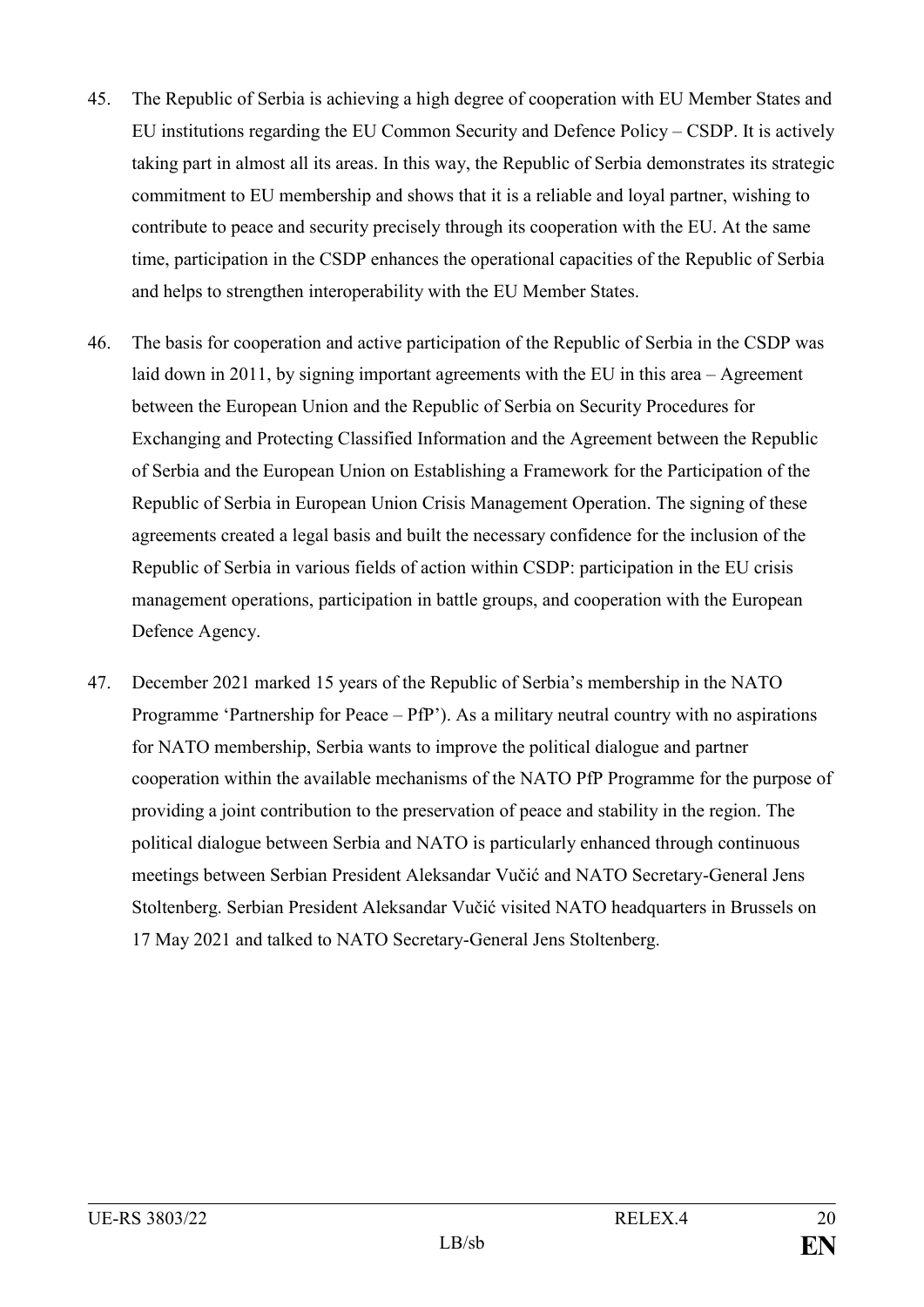The second cycle of the Individual Partnership Action Plan – IPAP between the Republic of Serbia and NATO for the period 2019–2021 was successful implemented. In consultations with NATO, Serbia is ready to initiate the process of preparing the newly established partner cooperation mechanism – the Individually Tailored Partnership Programme – ITPP between the Republic of Serbia and NATO.

The situation on Kosovo and Metohija is a particularly important segment of the dialogue between Serbia and NATO. Serbia supports and highly appreciates the involvement of KFOR international peacekeeping force in the Autonomous Province in the strict, full and impartial implementation of the mandate, as defined and assigned to KFOR under UN SC Resolution 1244. The Republic of Serbia expects KFOR to maintain its status-neutral position and to proactively act towards preventing any security breaches in the field.

48. The Republic of Serbia is currently (as of December 2021) participating in three peacekeeping operations of the EU with a total of 16 members of the Serbian Armed Forces: EUTM Somalia (6); EUNAVFOR ATALANTA Somalia (3, while 12 members were engaged in an autonomous platoon for the protection of ships from 20 June to 29 November 2021); EUTM RCA (7). Representatives of the Republic of Serbia also participated in the peacekeeping operation EUTM Mali until 4 June 2020. At the initiative and invitation of the EU, the Republic of Serbia expressed readiness to participate in the EU training mission in Mozambique (EUTM). As regards UN missions, the Republic of Serbia is currently participating in 5 missions with 265 members: Congo – MONUSCO (1), Cyprus– UNFICYP (10, of which 5 military police officers with the British contingent), Lebanon – UNIFIL (177), Middle East – UNTSO (1) and Central African Republic – MINUSCA (76). The total number of Serbian representatives who are currently engaged in various multinational operations around the world is 281, of which 265 in UN missions and 16 in EU missions. Out of the total number of engaged members, 42 are women, i.e. the share of women's participation in said missions is currently 14.9%.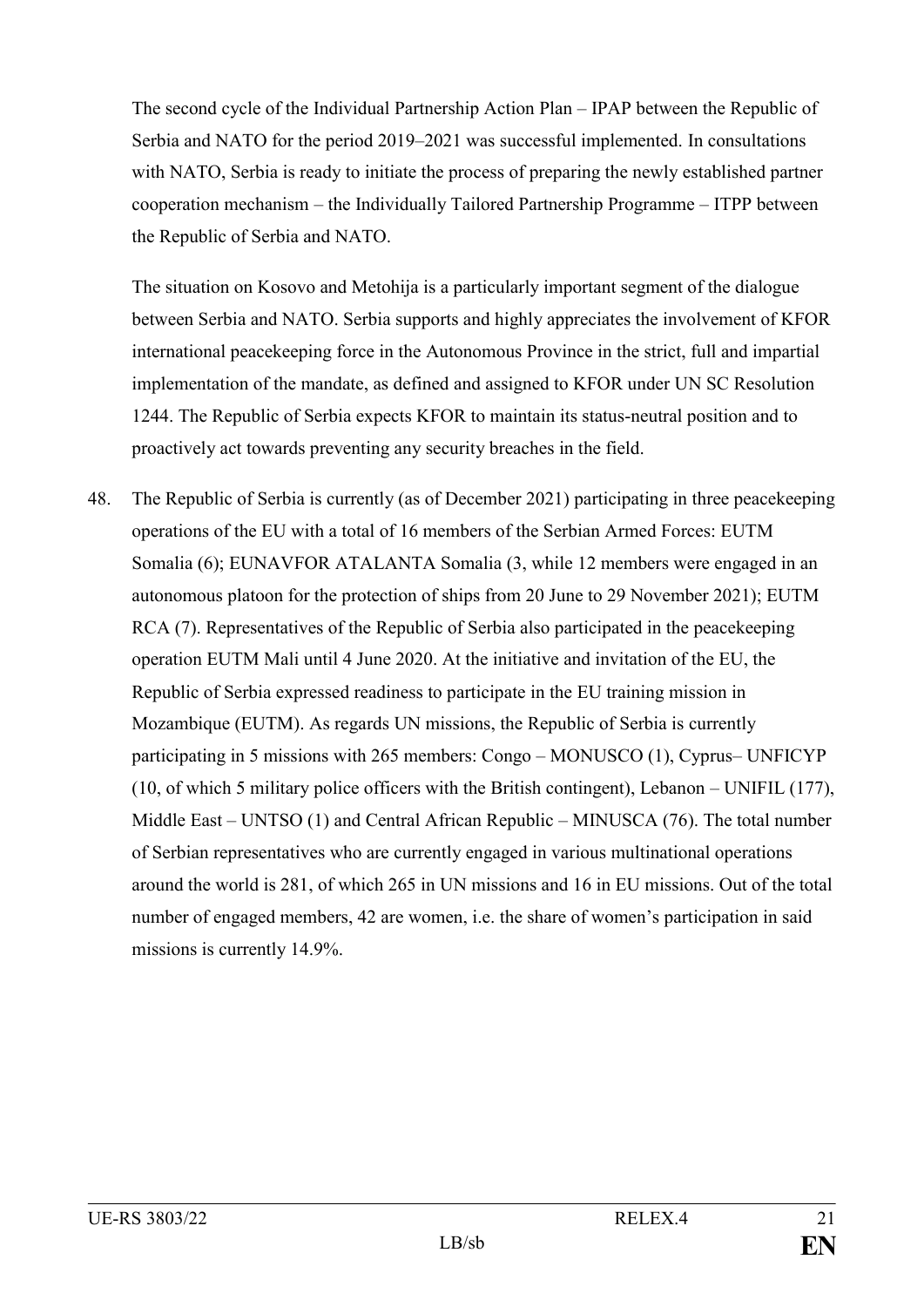Taking into account all rotations, the total number of Serbian representatives who have participated in multinational operations in the previous years is between 550 and 680 at the annual level. In 2022, engagement of members of the Serbian Armed Forces is planned on bilateral basis within the US contingent in the mission 'Multinational Force and Observers – MFO' at the Sinai Peninsula, as well as within the Takuba Task Force in operation 'Barkhane' in the Sahel region, led by the French armed forces.

- 49. According to the latest UN list of countries by contributions to UN mission, the Republic of Serbia has taken the 48th place out of 122, and the 8th place among all European countries. When contributions are observed based on the countries' population, the Republic of Serbia is the third largest contributor in Europe and the largest contributor in Southeast Europe (SEE).
- 50. The Republic of Serbia is committed to participation of civil structures in peacekeeping missions and operations. The Ministry of Foreign Affairs, in cooperation with the Subgroup tasked to provide the legal framework and strengthen the institutional capacities for participation of the Republic of Serbia in EU civil missions and other competent ministries and representatives of the civil society, developed the Action Plan for creating the capacities for the deployment of civilians in multinational operations for the period 2018–2021. Based on the Action Plan, a special group on civilian participation in international missions and operations was formed in the Ministry of Foreign Affairs, within the Department for CSDP and security challenges. Steps are being made towards the adoption of a special law on civilian participation in international missions and operations outside the borders of the Republic of Serbia. The Ministry of Foreign Affairs prepared the draft law and a public consultation was organised from 17 September to 7 October 2021. Following the public consultation, the updated text of the draft law was sent to competent ministries for opinion. Upon the finalisation of the entire administrative procedure, the draft law, with accompanying material, was submitted to the Government of the Republic of Serbia on 20 December 2021, which should determine the proposal for the Law and send it to the National Assembly for adoption.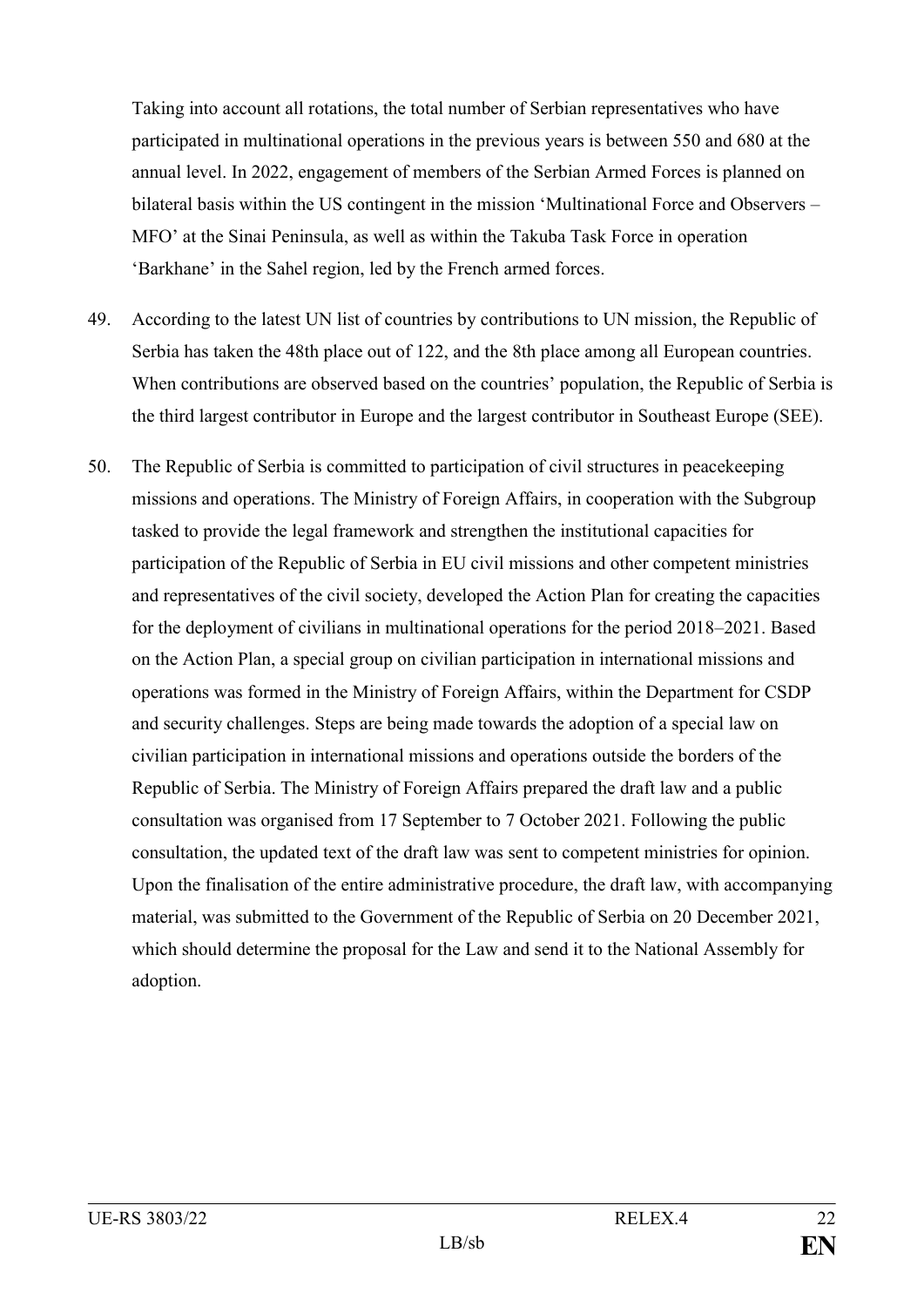- 51. On 10 July 2015, the Government of the Republic of Serbia passed a decision on joining the EU Battlegroup Concept. It has been agreed that, starting from 2020, Serbia participates in HELBROC Battlegroup with the following capacities: military police platoon, team force, civil-military cooperation team, up to 5 command officers and a national support element (NSE). Engagement is also planned during 2022.
- 52. The Republic of Serbia has harmonised its legislation in the field of the control of export of arms, military equipment and dual-use goods, given that the Law on Export and Import of Dual-use Goods and Law on Export and Import of Arms and Military Equipment have been adopted and implemented and that the Arms Trade Treaty (ATT) has been ratified. Control lists of dual use goods and military equipment that are used by the Republic of Serbia are regularly aligned with the control lists of the EU.
- 53. At the session of 23 July 2021, the Government of the Republic of Serbia adopted the Strategy against proliferation of weapons of mass destruction. At the session of 30 September 2021, the Assessment of risk from financing of proliferation of weapons of mass destruction was adopted as well. According to the Strategy, at the session held on 2 December 2021, the Government of the Republic of Serbia established the National coordination body for fight against weapons of mass destruction, which is in charge of implementation of the Strategy, National action plan for implementation of UN SC Resolution 1540 and the overall coordination of national policy of the Republic of Serbia in this field.
- 54. After the European Union had enacted the Global Strategy on Foreign and Security Policy of the Union, the Republic of Serbia started to amend its strategic documents (National Security Strategy, National Defence Strategy and the White Book). The National Assembly adopted these strategies on 27 December 2019, while the Government of the Republic of Serbia adopted the Action Plan for implementation of the National Defence Strategy on 14 October 2021 and the Action Plan for implementation of the National Security Strategy on 2 December 2021.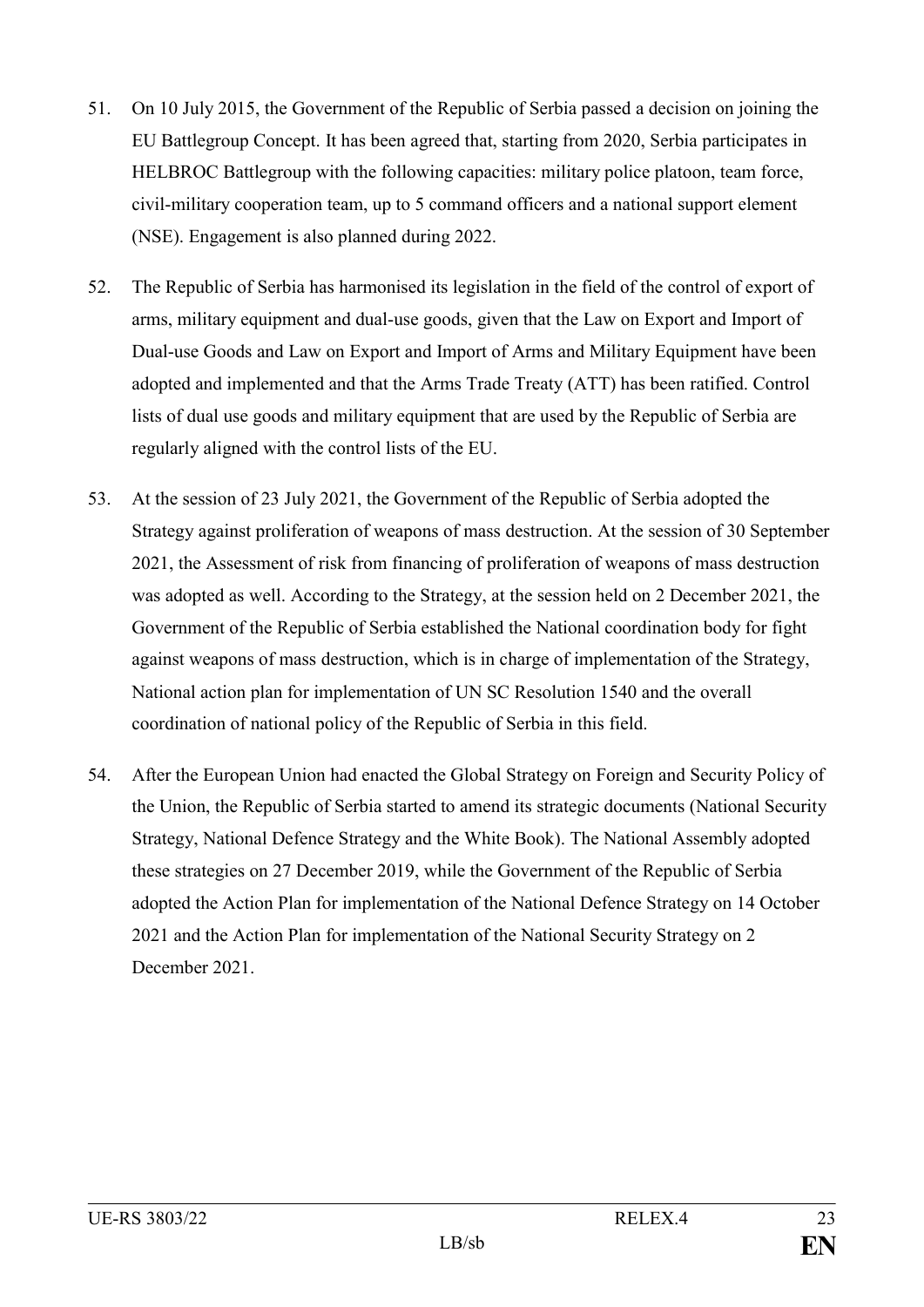- 55. The Republic of Serbia has very good cooperation with the EU Military Staff and it has a liaison officer appointed therein since November 2017. Also, cooperation with the EU Military Committee is at an envious level, while the meetings are regularly attended by the Chief of Defence of the Serbian Army (the last meeting was held in Brussels on 19 May 2021).
- 56. The Republic of Serbia is among few countries outside the EU that have concluded the administrative arrangements with the European Defence Agency. This cooperation is significant for promoting interoperability with the EU Member States, improving performances of arms industry and research potentials of domestic institutes, realising technological modernisation of armed forces and improving military and defence capacities.

# **Regional cooperation**

- 57. The Republic of Serbia is fully committed to developing bilateral relations and neighbourly cooperation with all the countries in its immediate surroundings, as well as in the entire SEE. Special attention is given to the improvement of political dialogue and economic cooperation aimed at further strengthening of peace and stability, mutual trust and reconciliation in the region, as well as the level of protection of human and minority rights, and the growth of living standards of all citizens. The Republic of Serbia maintains intense bilateral communication with all neighbouring countries, and cooperates meaningfully with most of its neighbours through numerous regional initiatives. In addition, in cooperation with its neighbours, the Republic of Serbia has established highly beneficial trilateral forms of cooperation, it has adopted a constructive approach to resolving the migrant crisis and overcoming outstanding issues through a "good-faith" approach, as well as reaching mutually acceptable solutions through bilateral mechanisms.
- 58. The most important form of regional cooperation is the Open Balkans Initiative currently implemented with two neighbouring countries – Albania and North Macedonia. Within the initiative, several agreements were signed that contribute to the establishment of common economic area based on the principles of 4 freedoms of the EU. This Initiative is open and everyone in the region has been invited to join.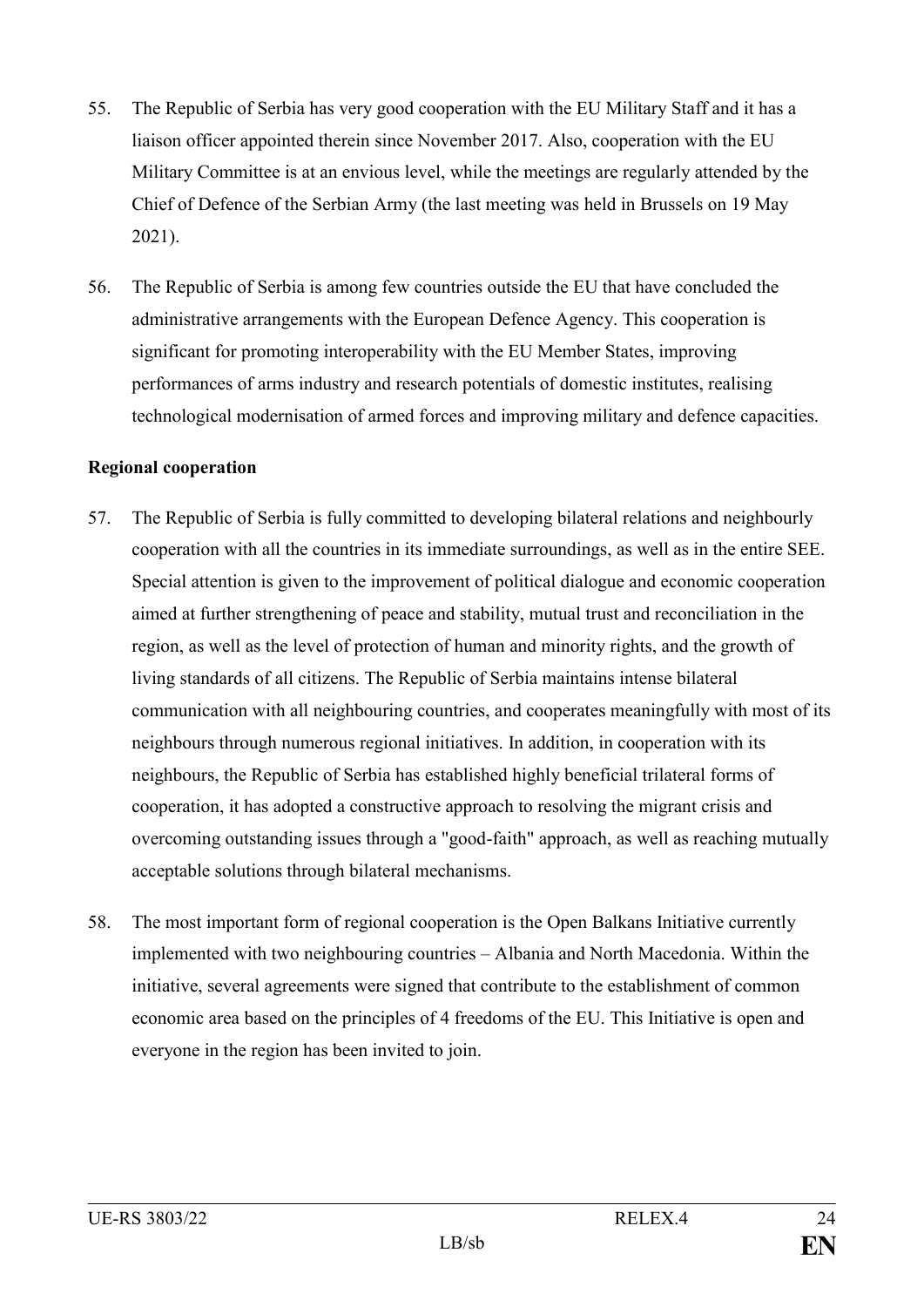- 59. The Republic of Serbia attaches greatest importance to resolution of the remaining bilateral issues with the neighbouring countries. The Republic of Serbia is committed to resolving these issues through dialogue, i.e. bilaterally, with mutual respect, in a fair and principled manner, which is mutually acceptable. Serbia deems that this is the only approach that guarantees sustainable solutions, considering that it takes into account the interests of all stakeholders. Serbia has shown many times so far that it is sincerely interested in constructive, mutually acceptable and quick resolution of outstanding issues.
- 60. During the COVID-19 pandemic, the Republic of Serbia had intensive cooperation with the neighbouring countries and countries in the region - both in terms of evacuation of Serbian citizens and/or citizens of these countries, as well as regarding the provision of humanitarian and medical assistance and ensuring the supply of main commodities (with special emphasis on so-called 'green lanes').
- 61. The same context should be used to observe the decision of the Republic of Serbia to supply certain quantities of vaccines against COVID-19 to the neighbouring countries that requested such assistance, as well as to enable the citizens from the neighbouring countries to be vaccinated in the Republic of Serbia. The Republic of Serbia sees this exclusively as a humanitarian matter and an expression of true solidarity with the population of the countries in the region, and not an issue to be politicised.
- 62. The quality of bilateral cooperation in the region is significantly affected by the issues related to:
	- Unequal treatment in the exercise of fundamental human rights of minorities in countries of the region where, in addition to some positive examples, there have been examples of serious ethnically motivated incidents and physical assaults against the members of the Serbian community over a longer period of time, as well as expressions of intolerance and hate speech in the public arena, which is insufficiently or selectively sanctioned;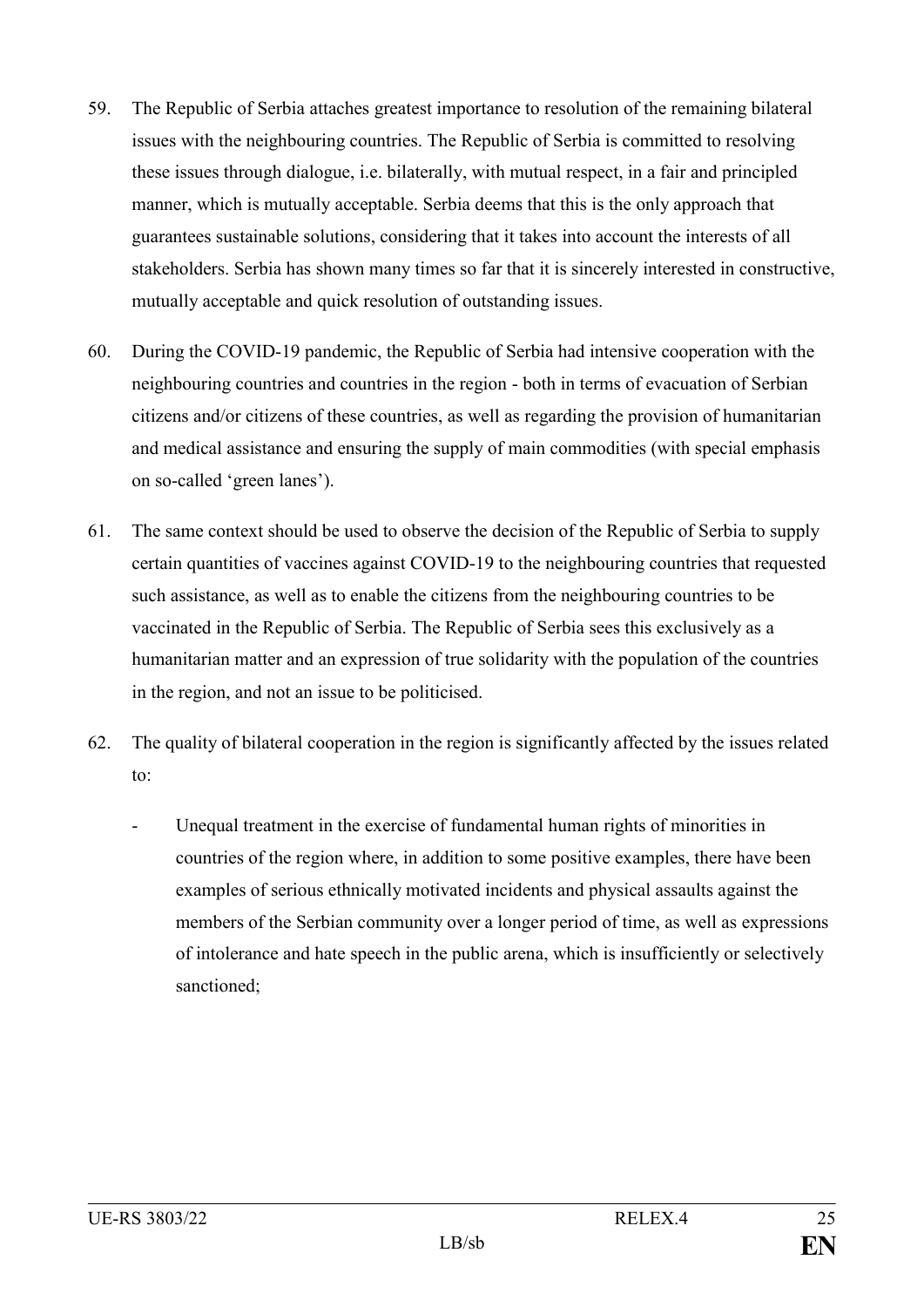- Disproportion in the normative framework concerning minority rights protection, which results in the fact that certain countries insist on advanced forms of protection of the rights of their minority in Serbia, while either refusing to recognize a Serbian minority in their own country or not allowing it to enjoy fundamental minority rights. There are also examples of a relatively developed normative framework which, in practice, is insufficiently or selectively implemented, and even obstructed, especially in terms of the right to the use of language and script, education, proportional representation in the state administration and so forth;
- Unsatisfactory level of respect of the rights of refugees, especially the right to return to one's country of origin, and the right to exercise the corpus of economic and social rights significant for the quality and sustainability of return;
- Delineation and succession among the states formed at the territory of former Yugoslavia;
- Ignoring the existing bilateral mechanisms for resolving specific outstanding issues by some neighbours - EU members, and their attempts to impose bilateral "solutions" through conditioning in the context of political relations between Serbia and the EU and accession negotiations.
- Unacceptable statements and activities from certain neighbouring countries, which escalated in the previous period, are largely the consequence of losing the region's EU perspective;
- Implementation of the Regional Housing Programme addressing the issue of permanent accommodation of the refugees from the former SFRY, which is in the phase of full implementation, and which is generally an example of good practice. Therefore, we believe that it is very important for all participating countries to fully implement both the Programme and the Sarajevo Process, especially in the part pertaining to acquired rights.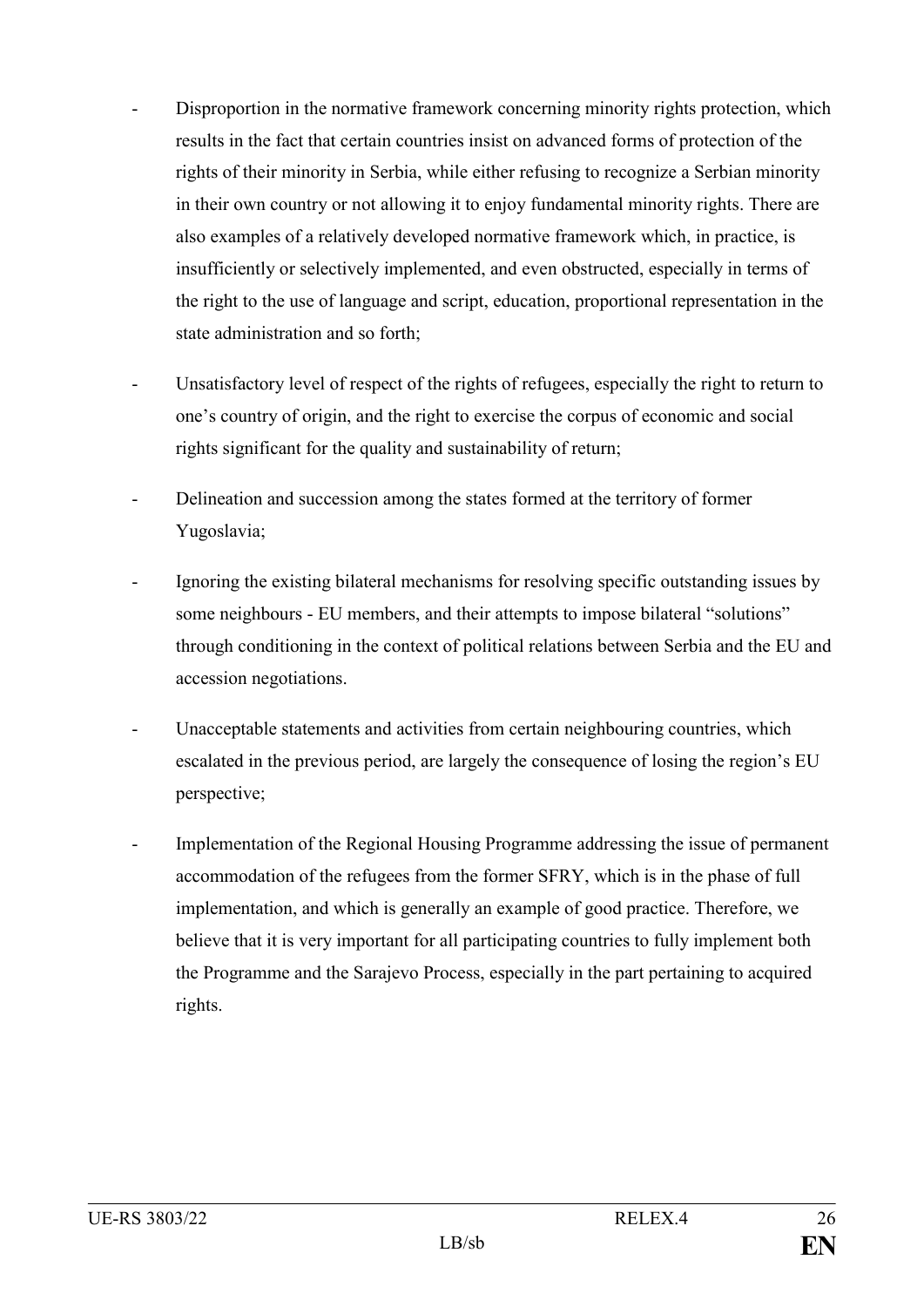- 63. Contacts have been resumed at the level of co-presidents of the Intergovernmental Mixed Commissions (IMC) for national minorities of the Republic of Serbia and Romania, Republic of Serbia and Hungary and Republic of Serbia and North Macedonia, with a view to preparing the upcoming sessions of the IMC.
- 64. The Republic of Serbia has continued dynamic cooperation with practically all the countries of the Southeast Europe. In the previous period, numerous high- and working-level bilateral meetings were held with Albania, Bulgaria, Bosnia and Herzegovina, North Macedonia, Hungary, Slovenia, Italy, Romania, Greece, Cyprus, and Montenegro, including a great number of visits at the level of foreign affair ministers. In addition to bilateral visits at highest and high level with many neighbouring counties, promotion of bilateral cooperation was also contributed by joint government sessions. A trilateral meeting was also held at the level of foreign affair ministers between the Republic of Serbia, Cyprus and Greece (May 2021).
- 65. In the context of regional cooperation, the Republic of Serbia has continued to actively implement the agreements reached within the Berlin Process. In this sense, it has contributed significantly to the results of the latest Western Balkans Summit held in the form of a videoconference on 5 July 2021, following the summits held in Berlin (2014), Vienna (2015), Paris (2016), Trieste (2017), London (2018), Poznań (2019) and Sofia (2020).
- 66. Implementation of the Action Plan for Common Regional Market for the period 2021–2024 (adopted at the Sofia Summit in November 2020) that is based on the free movement of people, capital, goods and services, was discussed at the latest Summit within the Berlin Process. The main goal of the Summit was the adoption of four regional agreements: 1. Agreement on regional travel with ID cards for citizens in the region; 2. Agreement on regional travel for third-country nationals; 3. Agreement on recognition of academic qualifications; and 4. Agreement on recognition of professional qualifications, which are part of the Action Plan for Common Regional Market (AP for CRM). However, due to the lack of consensus on all (political and technical) aspects and wordings in the draft documents, these agreements were not signed at the Summit as planned.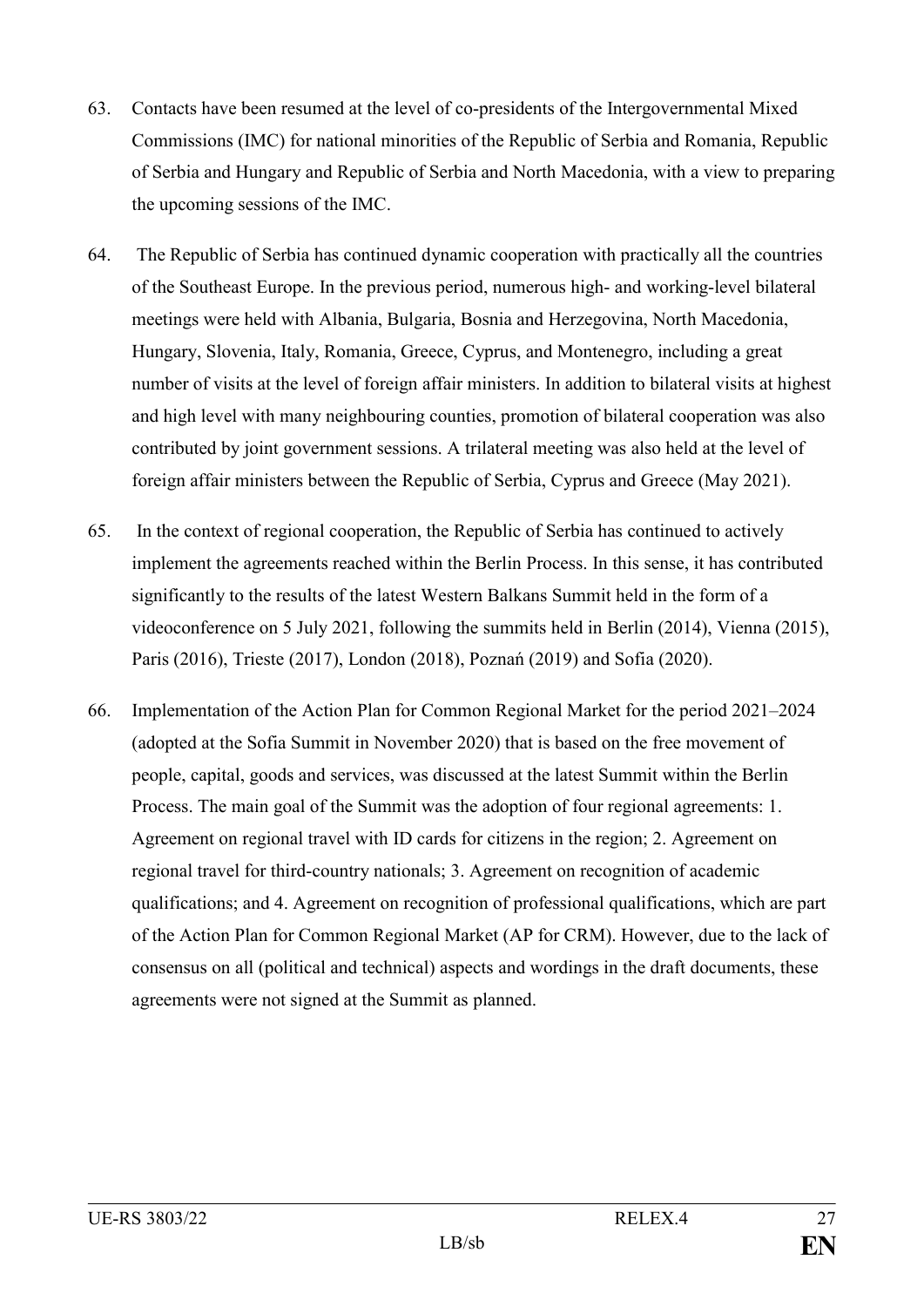- 67. The key results within the Berlin Process: Regional Youth Office was established with seat in Tirana, alike the German-French model; the Agreement was signed on the establishment of SEE Transport Community, with the Secretariat seat in Belgrade, and it started operating on 13 September 2019; Western Balkans 6 Chamber Investment Forum (CIF) was established with seat in Trieste; at the second WB Digital Summit (Belgrade, 4 April 2019), representatives of WB6 signed the Regional Roaming Agreement for lowering the price of roaming services in public mobile communication networks in the WB region; the AP for the establishment of Common Regional Market for the Western Balkans was adopted at the Sofia Summit on 10 November 2020, as well as the Green Agenda for the Western Balkans.
- 68. The Republic of Serbia took over the one-year presidency of the Western Balkans Fund (WBF) as from 1 January 2022. The WBF is included in the European Commission package CSF 2020 (Civil Society Facility), which proves that the European Union has recognised its work and credibility. On 12 July 2021, the WBF concluded the agreement with the European Commission (DG Neighbourhood and Enlargement Negotiations) for the amount of EUR 1 million. Two public calls for project financing will be funded from these EC funds in the upcoming 24 months.
- 69. The Republic of Serbia assumes a constructive approach to participation of temporary institutions from Pristina in the work of regional fora. Respecting the reached agreements and in line with the requirements of the European Commission, Serbia has accepted the participation of so-called Kosovo (with asterisk and standard footnote text): in the Regional Cooperation Council (RCC), in the South-East European Cooperation Process (SEEC), in the activities of Migration, Asylum, Refugees Regional Initiative (MARRI) and in the Western Balkans Fund (WBF). Serbia has thus met the obligation of non-preventing and non-blocking so-called Kosovo in the process of European integration.
- 70. The Republic of Serbia actively participates in the regional initiative Brdo-Brijuni Process. The last Summit of the BBP was held in Brdo near Kranj (R. of Slovenia) on 17 May 2021 and it was dedicated to the marking of the 10th anniversary of the Process.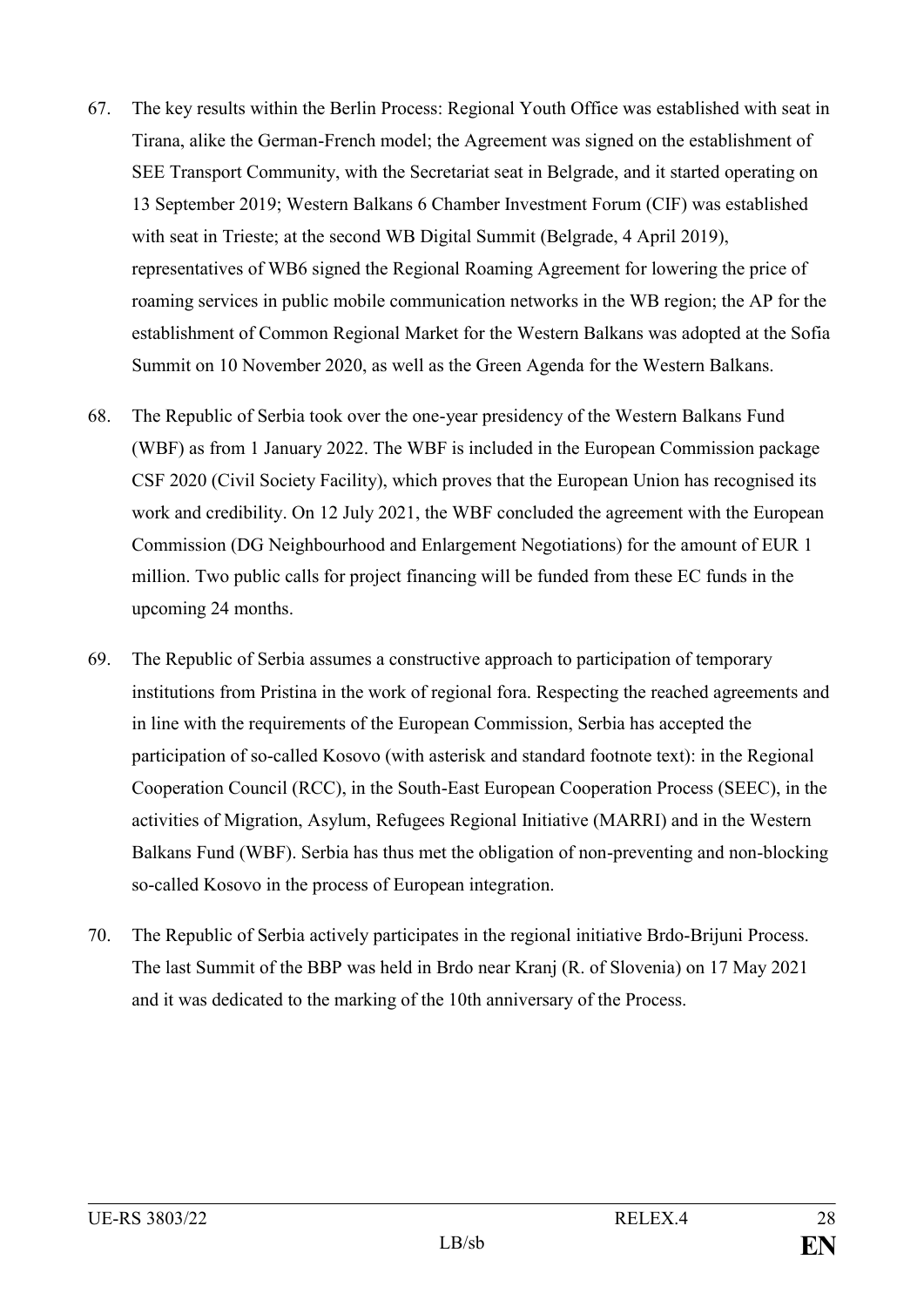- 71. It was planned for the Republic of Serbia to take over the one-year MARRI (Migration, Asylum, Refugees Regional Initiative) presidency in end-June 2022.
- 72. The Republic of Serbia actively participates in macro-regional strategies of the EU on an equal footing with the Member States (Danube and Adriatic-Ionian Strategy). In the EU Strategy for the Danube Region (EUSDR), Serbia coordinates two priority areas: no. 1b infrastructure: railway, road and air transport (together with Slovenia) and no. 7 - science and knowledge economy (together with Slovakia). Serbia has representatives in each of the supervisory boards that are in place in the Strategy priority areas.
- 73. Commitment of the R. of Serbia both to the European integration process and to regional cooperation was strongly reflected during the previous presidency of the R. of Serbia to the Adriatic-Ionian Initiative (AII) and EU Strategy for the Adriatic-Ionian Region (EUSAIR) in the period from 1 June 2019 to 1 June 2020, We maintained our active approach in AII as member of the "presiding three" in AII and EUSAIR, during the Slovenian presidency from 1 June 2020 to 1 June 2021. At the largest gathering organised by Slovenia during its presidency: Ministerial Council of the AII/EUSAIR (11 May 2021) and 6th forum of the EU Strategy for the AI region (11 and 12 May 2021), Serbia was represented by Minister of Foreign Affairs N. Selaković and Minister of European Integration J. Joksimović.

# **War crimes**

74. With regard to war crimes, cooperation between the Office of the War Crimes Prosecutor and International Residual Mechanism for Criminal Tribunals (IRMCT) has continued. National Strategy for War Crimes Processing for the period 2021–-2026 was adopted by the Government of the Republic of Serbia on 14 October 2021.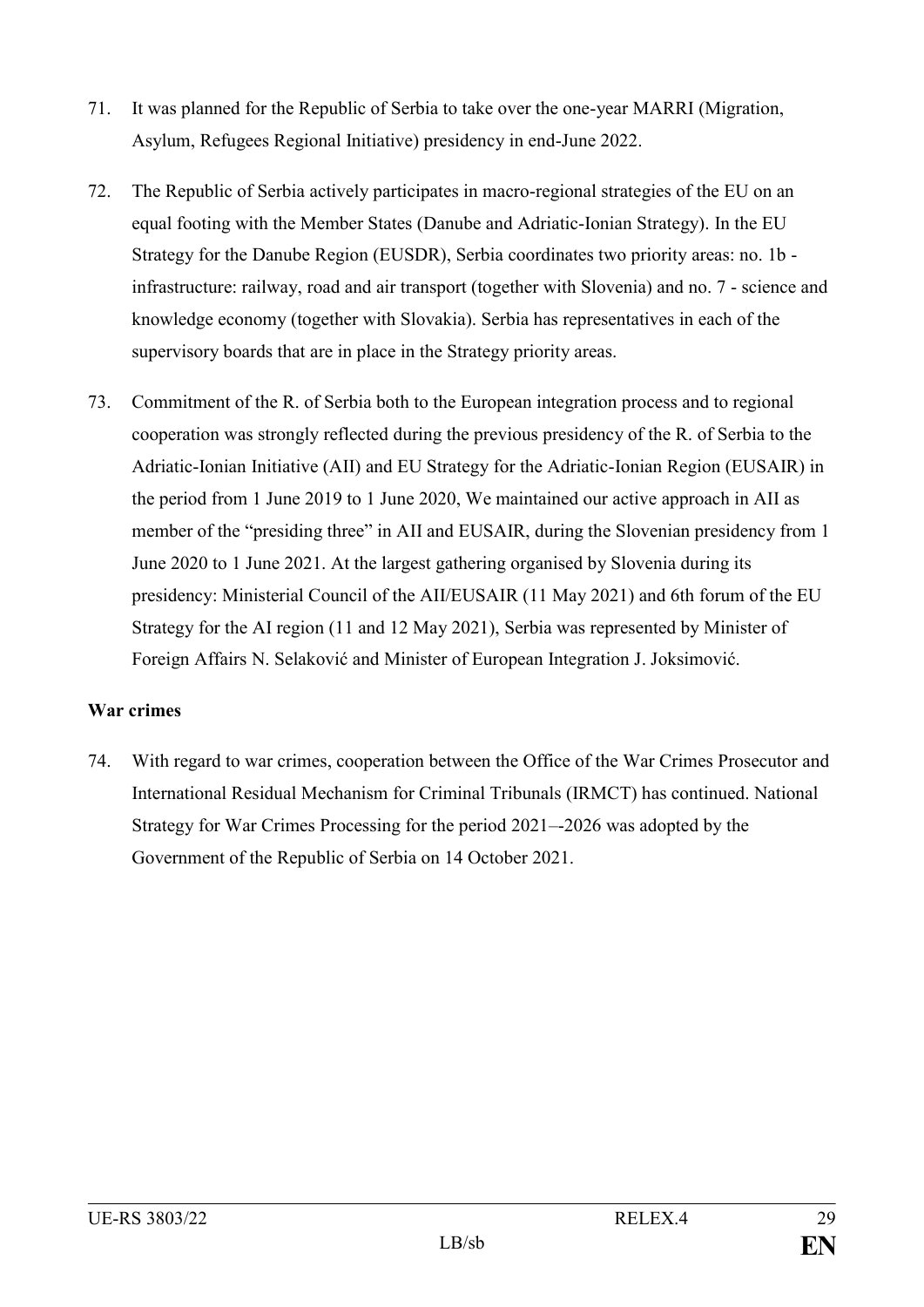75. In 2021, regular communication has continued between the officials of the Republic of Serbia and representatives of the Office of the War Crimes Prosecutor and International Residual Mechanism for Criminal Tribunals (IRMCT). War Crimes Prosecutor and Chief Prosecutor of IRMCT, Serge Brammertz, visited Belgrade on 19-20 September 2021, where he participated in the Regional Prosecutors Conference on cooperation in war crimes processing. During the visit, concrete steps were agreed for the purpose of promoting cooperation and they resulted in submission of answers to the Prosecution regarding a number of delayed requests, while a small number of still pending requests is still being processed.

On 14 October 2021, the Government of the Republic of Serbia adopted the National Strategy for War Crimes Processing for the period 2021–2026, with the relevant Action Plan. By adopting this Strategy, Serbia has proved its readiness to continue with the development of partner relations and close cooperation, both with the countries in the region and with international institutions, whose mandate is closely connected with prevention and sanctioning of war crimes.

During his visit to the Hague, from 29 to 30 November 2021, Foreign Affairs Minister Nikola Selaković met with president of the IRMCT, Carmel Agius and Chief Prosecutor Serge Brammertz. Focus of the talks was on cooperation between the Republic of Serbia and the IRMCT in the light of discussing the six-month report of the Residual mechanism.

76. The annual report of the International Residual Mechanism for Criminal Tribunals for the period from 17 May to 15 November 2021 indicates progress achieved in cooperation with the prosecution following the visit of the Chief Prosecutor to Belgrade and his talks with President Aleksandar Vučić and Minister of Justice Maja Popović.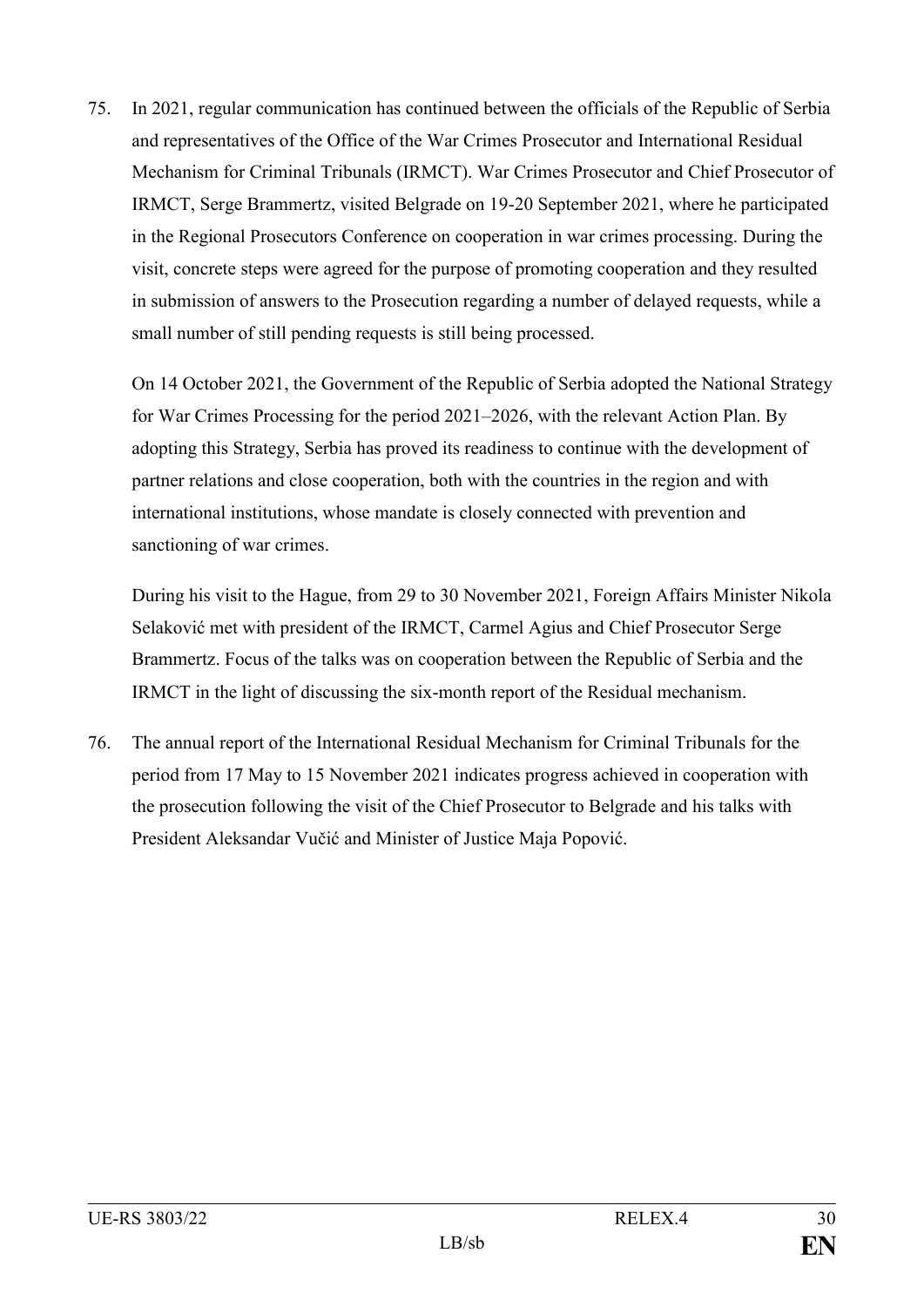### **Inter-party dialogue**

77. Serbia is working on strengthening political pluralism and comprehensive interparty dialogue. Serbia has agreed to the participation of selected representatives of the European Parliament (EP) in order to encourage the inclusion and participation of even non-parliamentary parties in changing the election process. Within their participation, the EP representatives welcomed the steps made in a short time. Inter-party dialogue has continued with mediation of the European Parliament members on 9-10 July 2021 and 17-18 September 2021. On 18 October 2021, President of the National Assembly of the Republic of Serbia participated, through video-call, at a meeting of inter-party dialogue with mediation of the European Parliament. He also met with the European Parliament representatives on 28 October, 2 November and 26 November 2021, within the scope of the process. The inter-party dialogue in the National Assembly with political parties that do not want the mediation of EP representatives started on 28 April 2021. The President of Serbia attended these consultations. After the first meeting, the Working group for inter-party dialogue was established and it defined and coordinated further course of the dialogue. This Working group included the representatives of the stated opposition parties and its first meeting was held on 18 May 2021.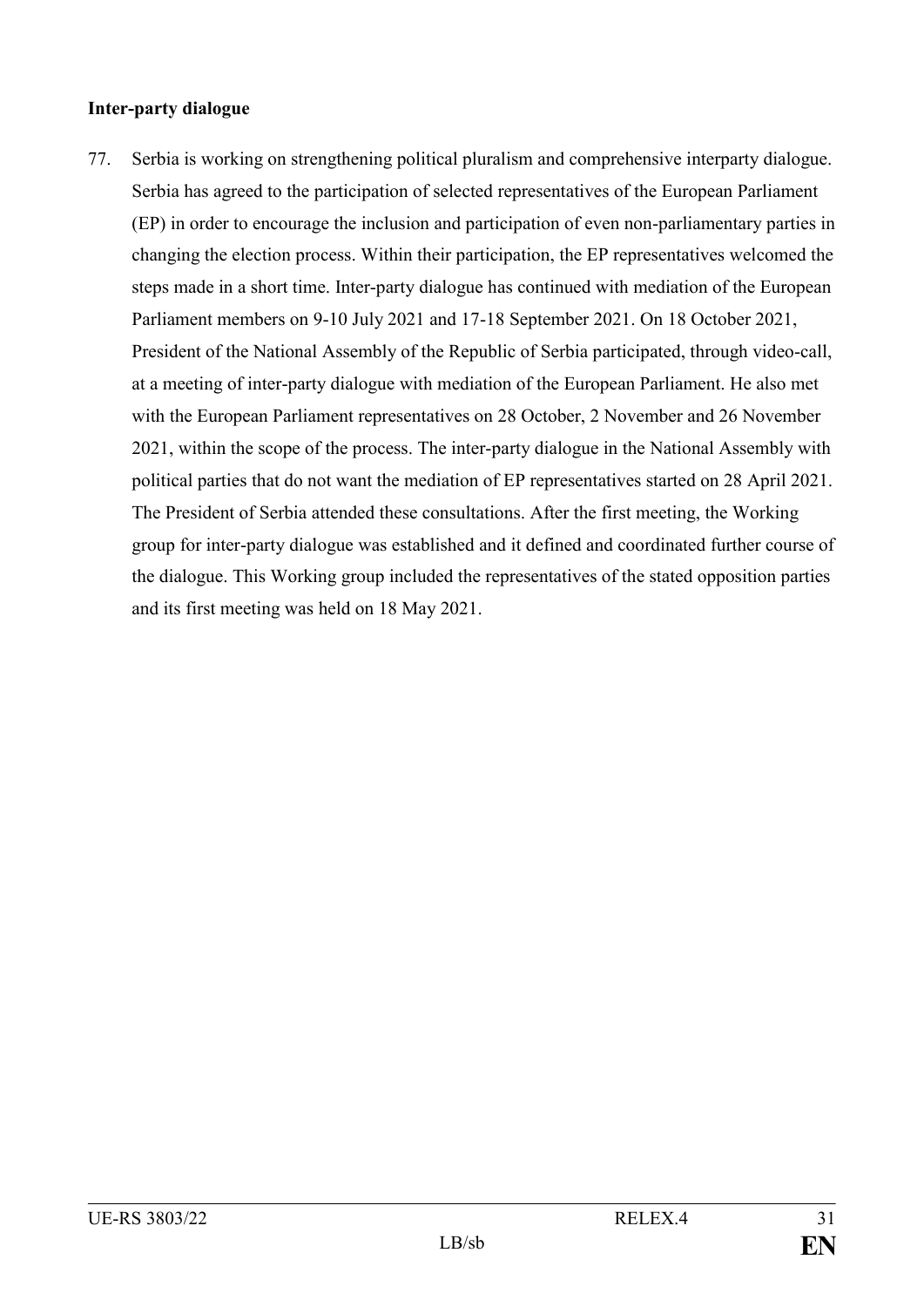78. On 29 October 2021, President of the National Assembly and members of the Working group for inter-party dialogue, without mediation of foreigners, signed the Agreement on Promotion of Conditions for Holding Elections. Based on this Agreement and having regard to the role public broadcasters have in Serbia's public information system, particularly their role in election campaigns, and the fact that dialogue is an important part of Serbia's European path and perspective, and that proposed measures contribute to the creation of a climate of trust and to changes that would benefit the citizens, and in line with the EU standards, the Serbian Government adopted the Proposal for the Law on Amendments to the Law on Public Service Broadcasting on 16 December 2021. In line with the Proposal for the Law, public broadcasters must act in accordance with the principles of impartial, fair and balanced representation of political subjects, electoral lists and election candidates during their regular informative programme, as well as during special shows dedicated to the election campaign. For the purpose of informing the public on candidates' election activities, public broadcasters are particularly advised to organise radio and TV duels and face-offs to discuss certain popular political issues. The Proposal for the Law on Financing of Political Activities was adopted at the Government session of 17 January 2022. At the same session, proposals for the laws on the election of members of parliament, local elections, election of the President of the Republic, and amendments to the Law on Prevention of Corruption were adopted as a result of the interparty dialogue conducted under the auspices of the National Assembly.

# **IV Economic Criteria and Implementation of the SAA**

79. The implementation of the SAA, which entered into force on 1 September 2013, is of great importance for Serbian economy and society. The implementation of the SAA is unhindered, to the mutual benefit of both parties to the Agreement. In order to ensure an uninterrupted implementation of the SAA, the Republic of Serbia and the EU have formed joint bodies for monitoring the implementation of the Agreement. All meetings of the Committee, linesubcommittees and special working groups were held according to the agreed plan and timetable.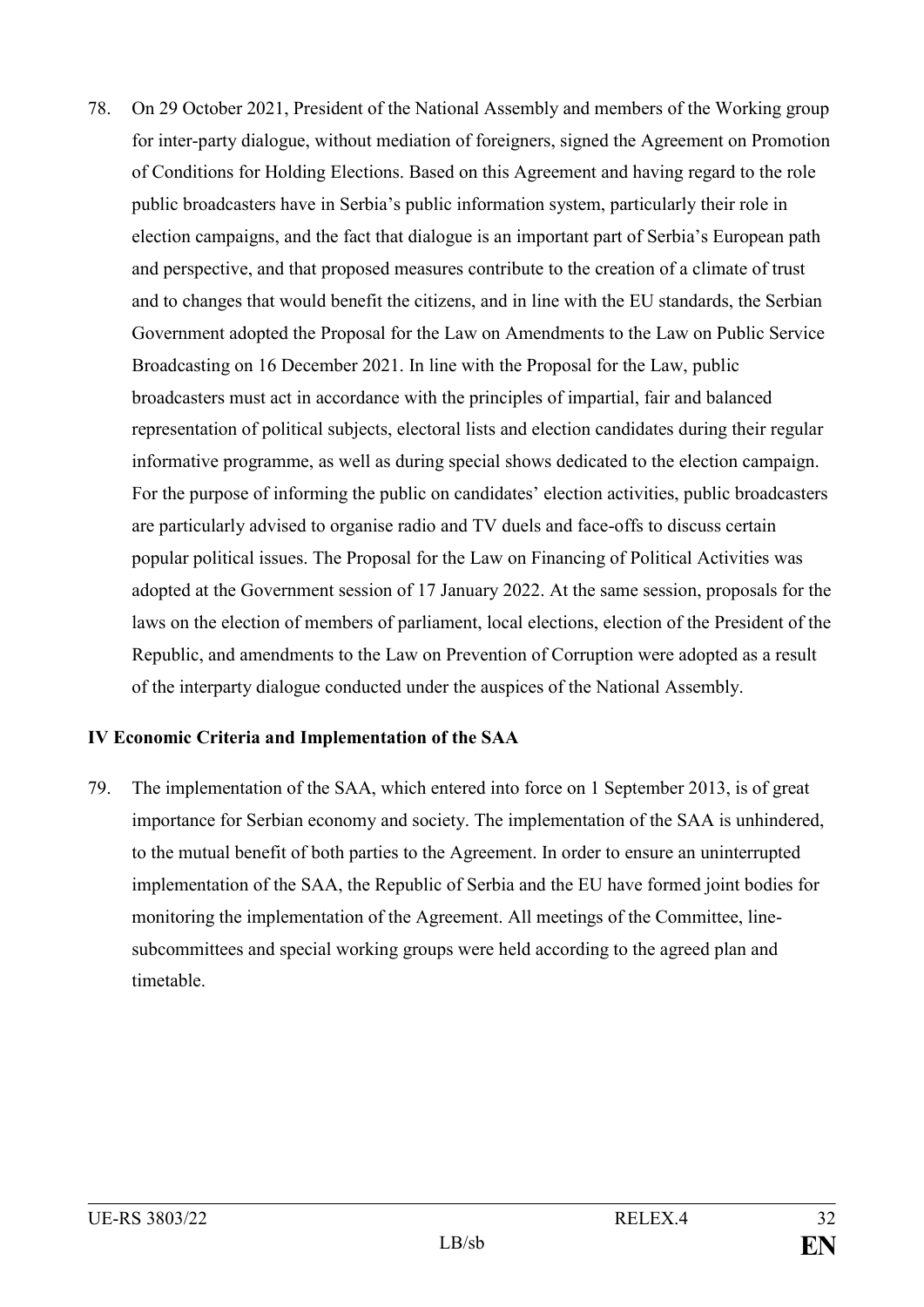- 80. Due to the current pandemic, as well as the fact that EU Member States and the Republic of Serbia initially limited foreign trade, the trade between the EU and the Republic of Serbia suffered negative consequences. Nonetheless, even in difficult foreign-trade conditions caused by the COVID-19 pandemic, the European Union has remain the most important economic partner of the Republic of Serbia, where the EU Member States comprised 61.4% of the total trade in 2020. For comparison, the share of trade with the EU in the total external trade of the Republic of Serbia in 2009, at the beginning of the application of the Interim Trade Agreement, was 56% even though the EU was the most important economic partner of the Republic of Serbia at that time as well. Trade in 2020 was EUR 24,560 billion compared to EUR 3.8 billion in 2001, when the Republic of Serbia entered the Stabilisation and Association Process.
- 81. Within the implementation of the Interim Trade Agreement, at the time of the greatest economic crisis on the continent since the Second World War, the Republic of Serbia liberalised the import of goods from the EU. Gradual liberalisation of trade envisaged in the Agreement was completed on 1 January 2014. Average customs protection for import of goods from the EU will be 0.99% from 2014 until the accession to the EU, while 95.1% of customs lines have been fully liberalised. To sum it up, the Republic of Serbia has completely fulfilled all the trade obligations it has undertaken.
- 82. Owing to the implementation of the Interim Trade Agreement and the SAA, the Republic of Serbia has seen constant growth of its export to the EU market and reduction in the deficit in the trade with the EU. The external trade coverage ratio with the EU in 2008, the year when the SAA was signed, was at 44.4%, while, according to the latest data as of November 2021, the external trade coverage ratio is 86.4%.
- 83. With regard to export, the main external trade partners of the Republic of Serbia until November 2021, in terms of individual EU Member States, were: Germany (EUR 2,512 million), Italy (EUR 1,696 million), Romania (EUR 1,111 million) and Hungary (EUR 1,001 million).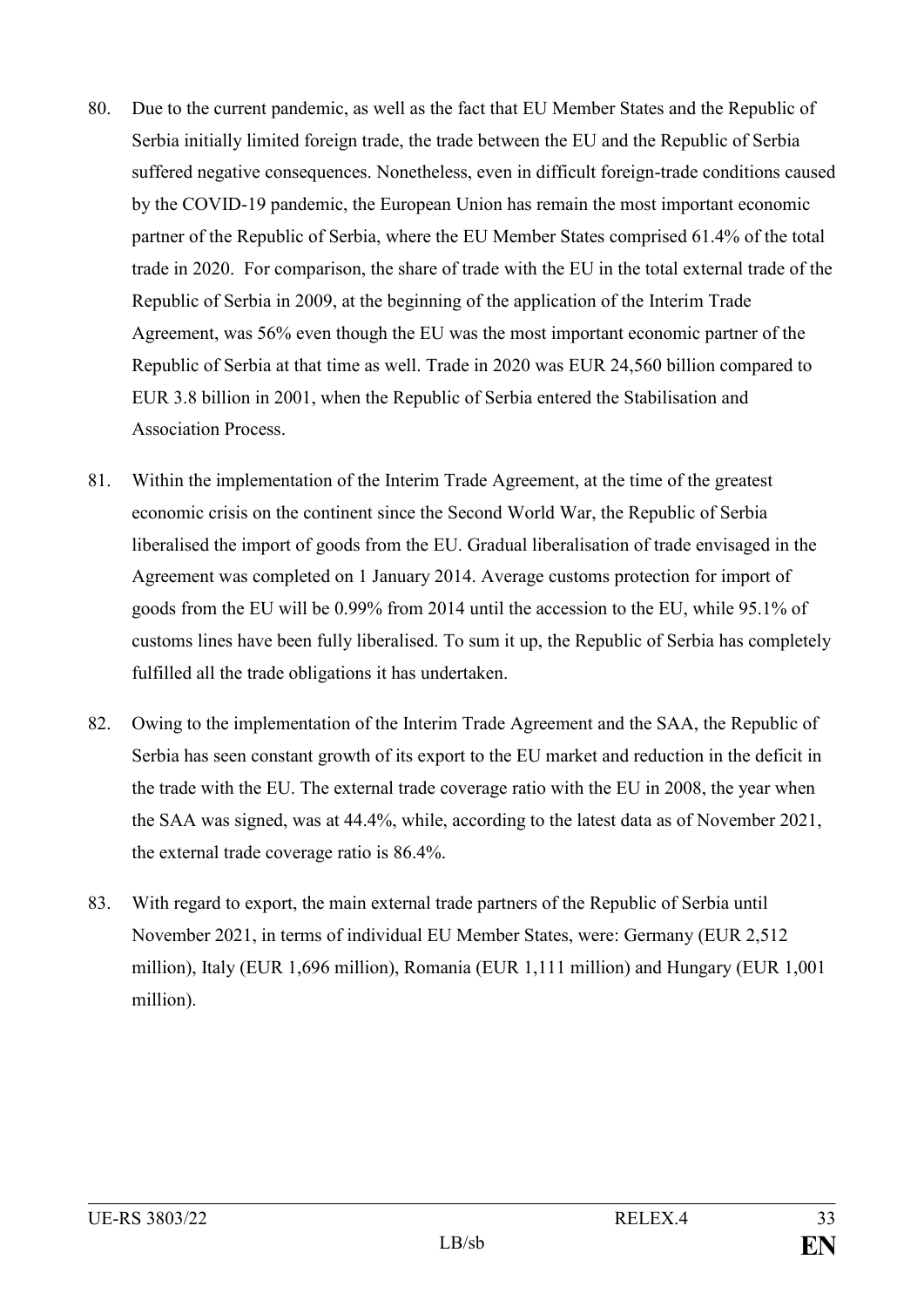- 84. With regard to import, the main external trade partners of the Republic of Serbia until November 2021, in terms of individual EU Member States, were: Germany (EUR 3,434 million), Italy (EUR 2,094 million), Hungary (EUR 1,074 million) and Poland (EUR 848 million).
- 85. The Republic of Serbia has continued to work on the establishment of market economy. In the 2021 Annual Report, the EC assessed that Serbia had achieved some progress and was moderately prepared / had a good level of preparedness regarding the development of a functional market economy.
- 86. The Government of the Republic of Serbia and the National Bank of Serbia provided a fast and efficient response to mitigate the negative economic effects of the COVID-19 crisis. As part of the initial response to COVID-19, the Government of the Republic of Serbia adopted the first measures in April 2020, the packages of financial assistance to the economy are adopted in accordance with the needs of the economy during the period of the pandemic. Assistance was provided for the economic sectors that were most severely affected by the pandemic, such as small and medium-sized enterprises and the sector of tourism. Financial assistance was provided on multiple occasions for different groups of citizens, such as pensioners, beneficiaries of social benefits, as well as all adult citizens of the Republic of Serbia.
- 87. Despite the COVID-19 crisis, the FDI inflow to Serbia has remained solid in 2021, amounting to EUR 3.9 billion, according to preliminary data.
- 88. According to a preliminary estimate of economic trends in 2021, the real GDP growth has been 7.5%. In the last eight years, the inflation has been firmly under control, maintaining the level of around 2.0%, while the average inflation in 2021 has been 4.0%. The inflation increase since April 2021 has been driven by temporary factors. According to the projections of the National Bank of Serbia, the inflation will return within the margin of tolerance by mid-2022 and stabilise at the end of the year around the central value of the inflation target span. The unemployment rate in the third quarter of 2021 was 10.5%, followed by the highest participation rate (71.7%) and the highest employment rate so far (50.0%).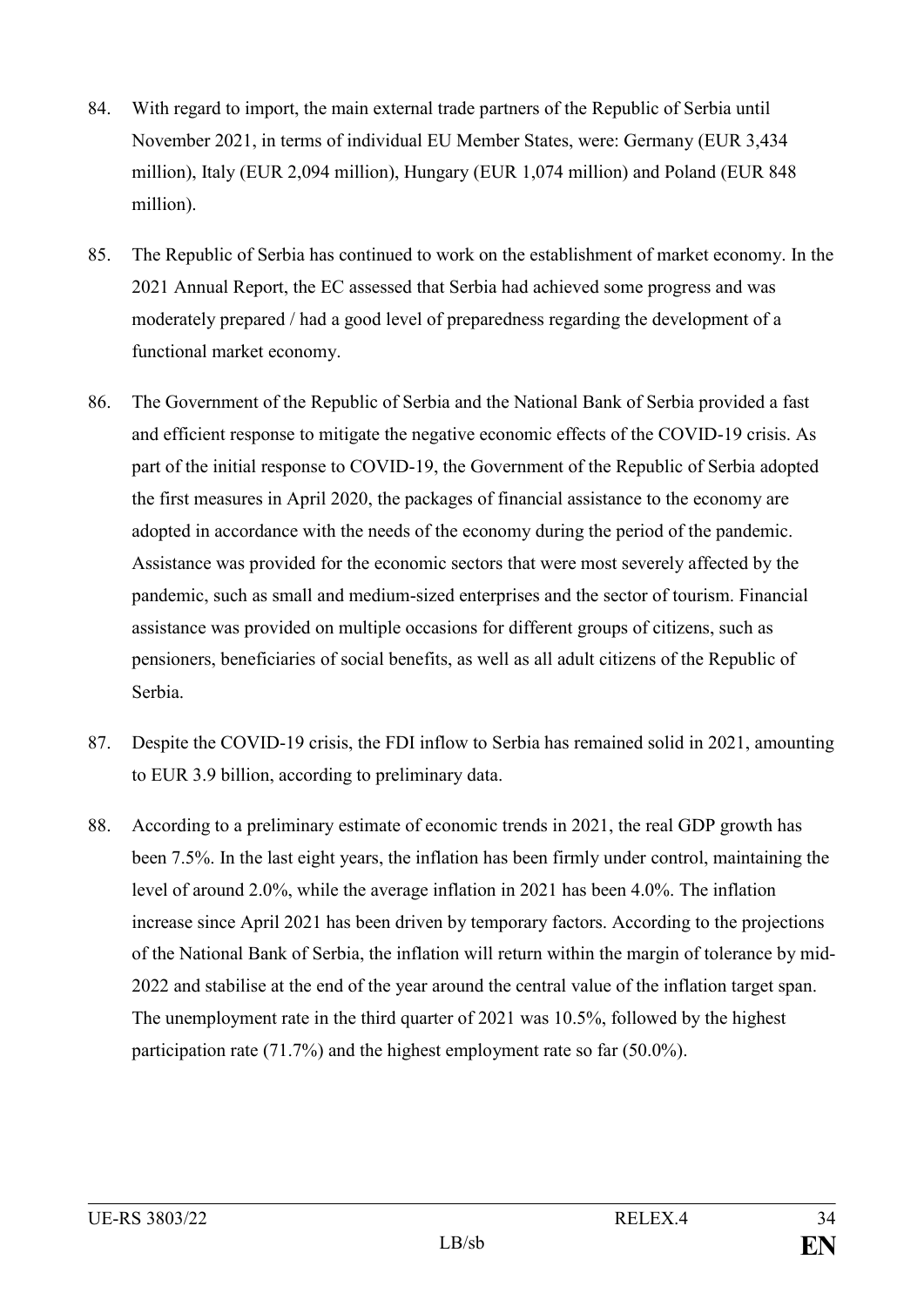- 89. In accordance with the provisions of the Law on Budget System, the Government of the Republic of Serbia adopted the Fiscal Strategy for 2022 with projections for 2023 and 2024, setting out the macro-economic and fiscal framework for pursuing the economic and fiscal policy in the following three years. In January 2021, the Economic Reform Programme 2021– 2023 was adopted.
- 90. The Republic of Serbia is aware of the obligations it has undertaken pursuant to Article 73 of the SAA, regarding the application of rules on competition with a view to ensuring the equality of all economic entities on the market. In this respect, methods for the fulfilment of six (6) opening benchmarks for Chapter 8 – Competition policy will also be considered in the forthcoming period. Certain steps have already been made. The Law on State Aid Control, which has been applied since 1 January 2020, envisages a new way of organisation and work of the Commission for State Aid Control, as an autonomous and independent organisation which has the status of legal person and reports to the National Assembly. In this regard, on 23 December 2019, the National Assembly adopted the Decision on the election of the president of the Commission for State Aid Control and members of the Council of the Commission for State Aid Control. In accordance with the new law, appropriate by-laws are continuously being adopted for the purpose of achieving additional alignment with the EU acquis in the area of state aid control. The Serbian Government is continuously following novelties in the EU legislation regarding the State Aid Temporary Framework to support the economy in the current COVID-19 outbreak, and is accordingly adopting national regulations. In its 2021 Annual Progress Report, the EC noted that the case of Železara Smederevo had been finalised in February 2021. The Working Group for the preparation of the new Law on Protection of Competition will continue its activities in the following period. The Republic of Serbia is considering the letter of the European Union regarding the Law on Multilateral Interchange Fees and Special Operating Rules for Card-based Payment Transactions. The Republic of Serbia is fully aware of its obligation to align with the EU acquis in this area until accession.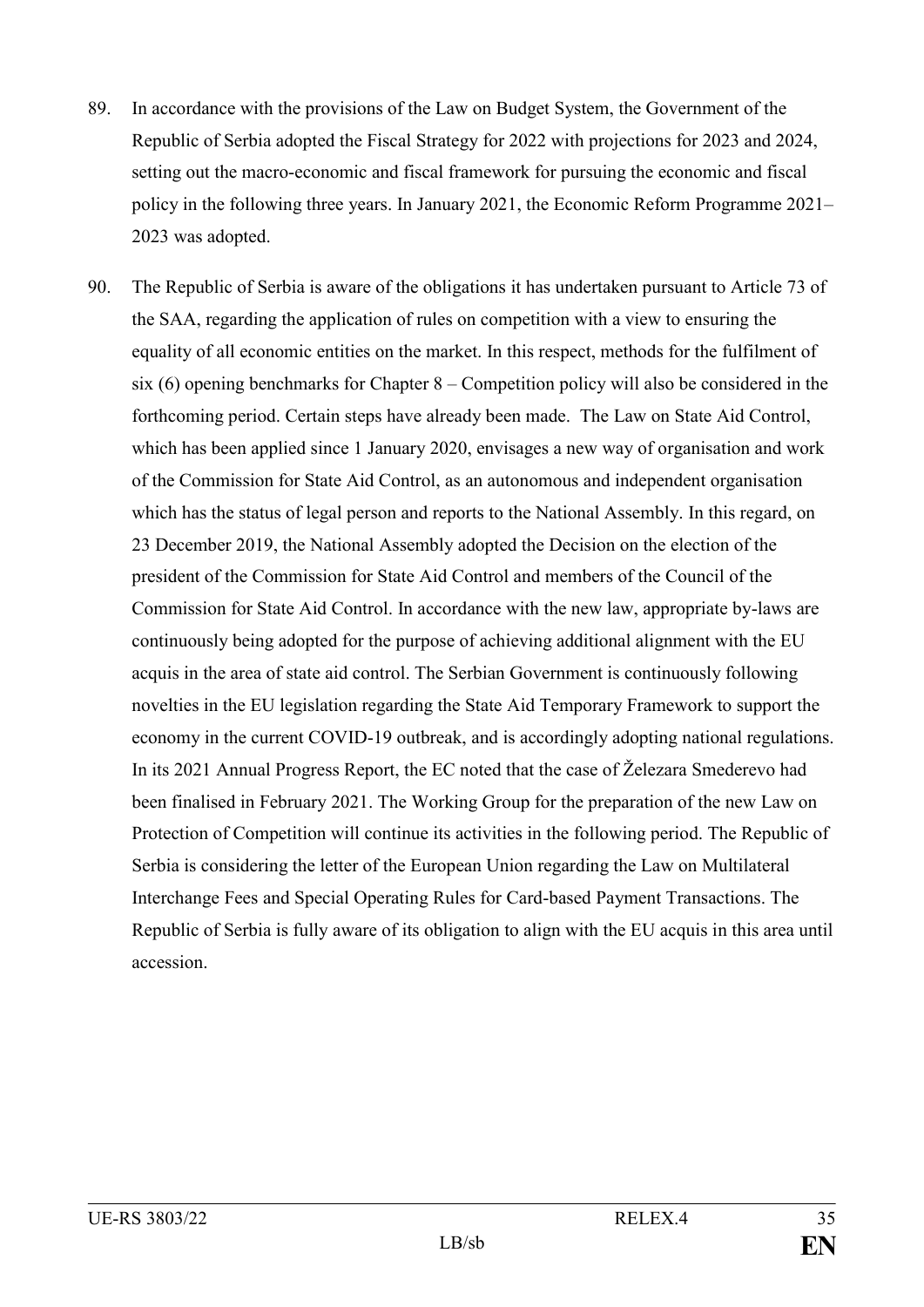- 91. The Republic of Serbia is fulfilling the obligations it has undertaken pursuant to Article 76 of the SAA regarding the harmonisation of regulations relating to public procurement. Since 1 September 2018, in line with the provisions of the SAA, every advantage of bidders from the Republic of Serbia in the procedures of public procurement of works and service, i.e. every advantage of bidders that offer goods of domestic origin in the procedures of public procurement of goods, compared to the bidders and goods from EU Member State, has ceased to apply, i.e. this SAA provision is directly applied in this case. The National Assembly adopted the new Law on Public Procurement on 23 December 2019, which has been applied since 1 July 2020. The new law was assessed as largely aligned with the EU acquis in the area of public procurement. Due to the effect that the Law on Special Procedures for the Implementation of the Project of Construction and Reconstruction of Line Infrastructure Structures of Particular Importance to the Republic of Serbia has on the application of the Law on Public Procurement, the Republic of Serbia received a letter from the European Commission on 21 December 2020 regarding the need to achieve full alignment with the EU regulations in this area.
- 92. As regards the movement of capital, the last legislative amendments in terms of Article 63 of the SAA, achieving additional liberalisation, were made in 2018. The Republic of Serbia opted for gradual liberalisation complying with the provisions of the SAA, and will continue to apply it based on macroeconomic indicators.
- 93. In August 2017, the Law on amendments and supplements to the Law on Agricultural Land was adopted whereby alignment with Article 63 of the SAA is achieved and which makes it possible for the citizens of the EU Member States to acquire ownership rights to agricultural land. In addition, the Republic of Serbia is working on a new Law on Agricultural Land.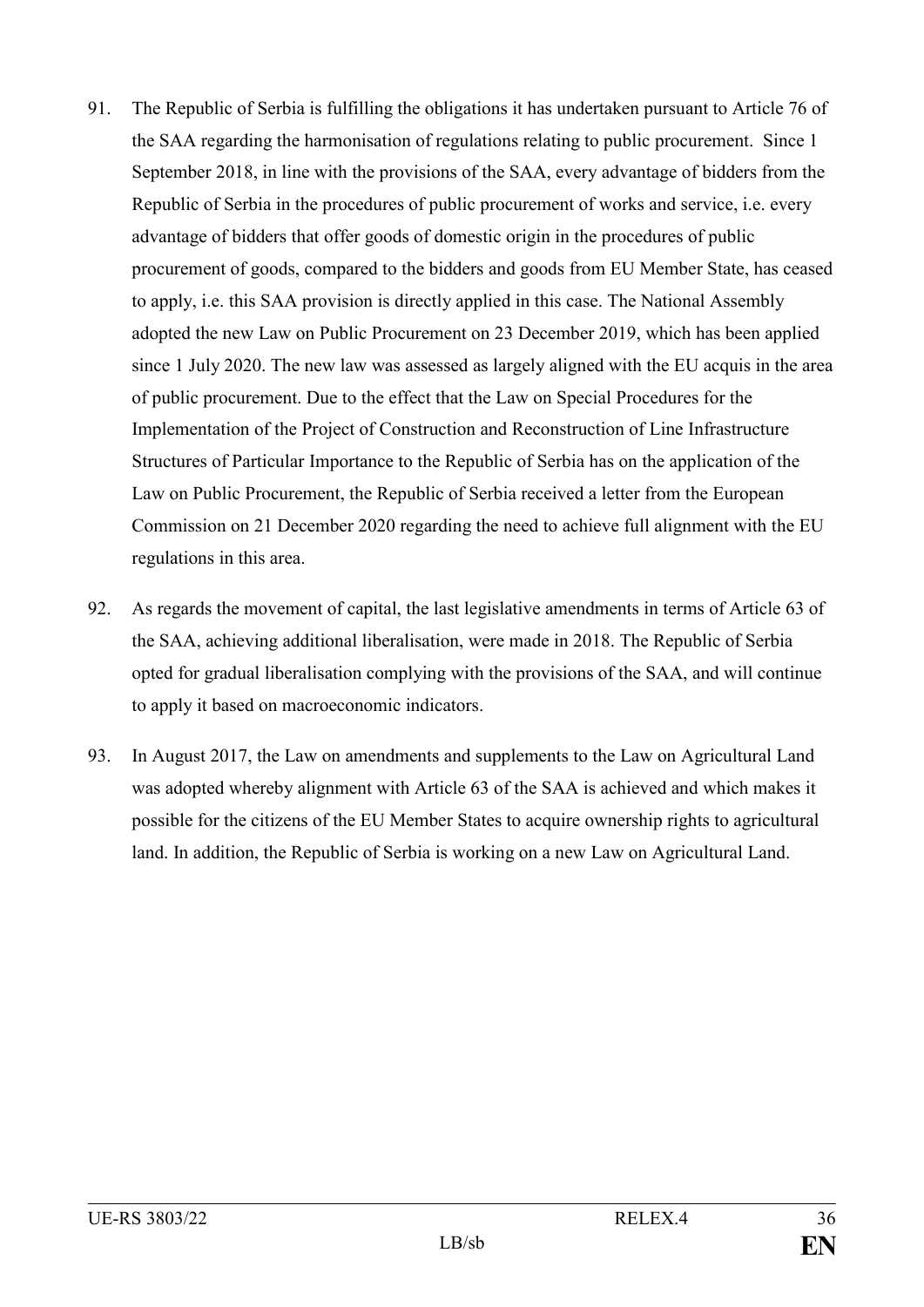- 94. The Republic of Serbia is aware of the obligations it has undertaken pursuant to Article 37 of the SAA, regarding the prohibition of fiscal discrimination. The EC determined an opening benchmark for Chapter 16 – Taxation, which envisages that Serbia should review its legislation pertaining to excise tax for alcohol and coffee so as to ensure full alignment with Article 37 of the SAA relating to fiscal discrimination. The amendments to the Law on Excise Duties in the area of excise duty on coffee equalised the positions of importers and producers of coffee, creating equal conditions for all market participants starting from 1 January 2018. The Law on Amendments to the Law on Excise Duties ('Official Gazette of RS', No. 53/2021), which was adopted at the Government session of 27 May 2021, removed discrimination in the taxation of imported alcohol.
- 95. Based on Article 90 of the SAA, within Chapter 18 Statistics that was opened at the ninth Intergovernmental Conference held in Brussels in 2018, progress was made in the area of macroeconomic and sectoral statistics. The compilation of macroeconomic statistics has been significantly improved in line with the European System of Accounts (ESA) of 2010. The submission of statistical data to Eurostat has also continued to improve. There are ongoing preparations for the population and agricultural census, which have been delayed compared to the planned deadline according to the laws adopted in this area, due to reasons of general health in the situation caused by the COVID-19 epidemic. The Law on Agricultural Census 2023 ("Official Gazette of RS", no. 76/2021), adopted by the National Assembly of the Republic of Serbia on 22 July 2021, was sent to the EC for information on 11 August 2021, in line with the established consultation procedure. The Republic of Serbia recognises that the administrative capacity of the Statistical Office of the Republic of Serbia should further be strengthened so as to fulfil the obligations under the EU acquis in this area. The Draft Law on Official Statistics was sent to the EC for comments on 24 December 2021, in line with the established consultation procedure.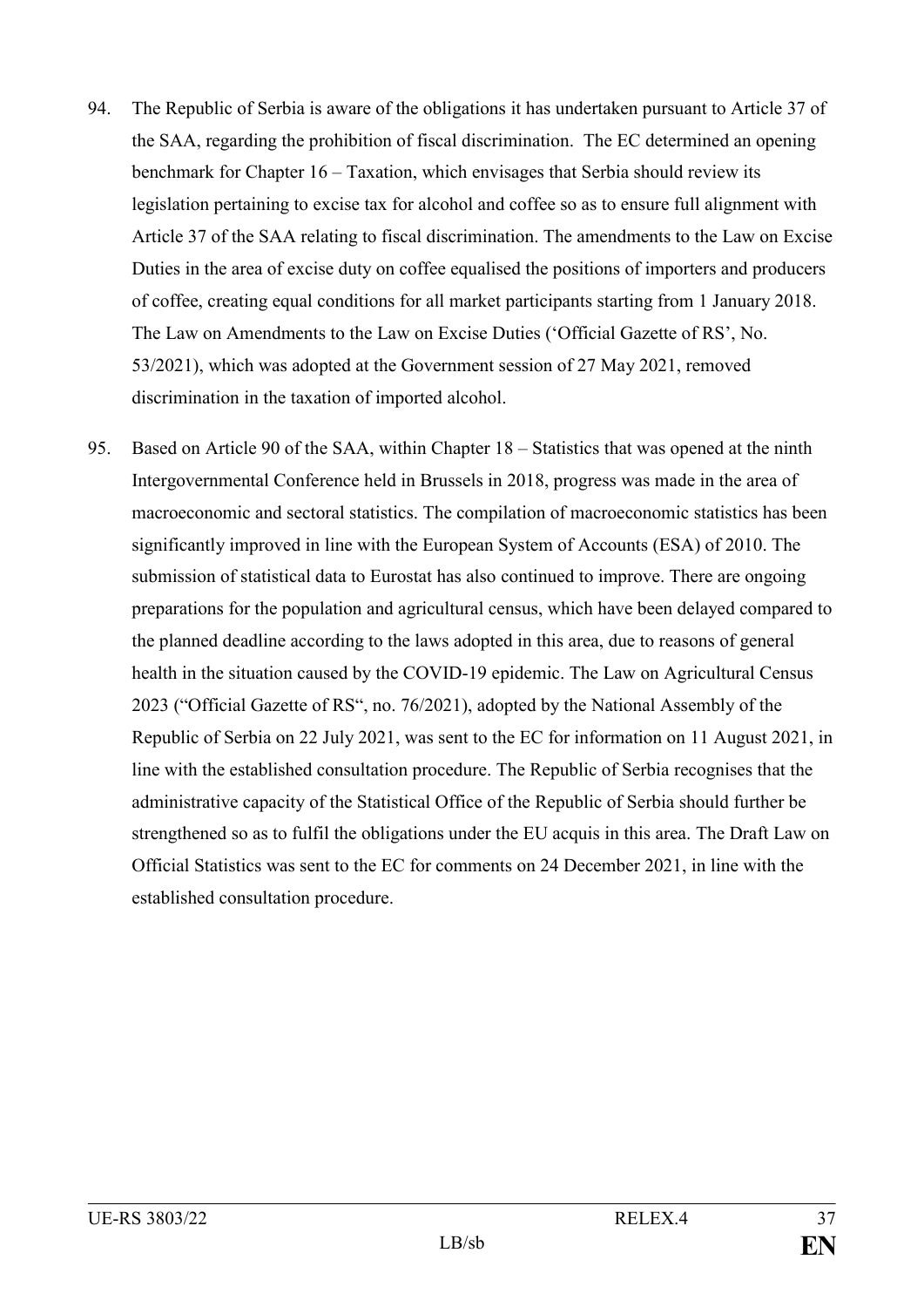# **V Alignment of legislation with the EU acquis**

- 96. In the area of free movement of goods, the Republic of Serbia received a letter on 29 June 2015 containing two opening benchmarks. The work on meeting the benchmarks is underway. The Republic of Serbia is continuously conducting consultations with the EC regarding draft action plans and strategies. Furthermore, the Republic of Serbia is aware of the European Union's position regarding "transitional provisions" related to the Serbian mark of conformity. For the purpose of abolishing "transitional provisions", in March 2020, the Republic of Serbia adopted amendments to five rulebooks containing those provisions: Rulebook on Electromagnetic Compatibility, Rulebook on Electrical Equipment Intended for Use within Specific Voltage Limits, Rulebook on Safety of Machinery, Rulebook on Safety of Lifts, and Rulebook on Equipment and Security Systems Intended for Use in Potentially Explosive Atmospheres. The Law on Items of General Use is the only regulation that still contains "transitional provisions", which was also noted by the EC during regular consultations, and, accordingly, the Republic of Serbia has initiated the procedure for amending the article of the Law still containing the aforementioned provision.
- 97. In the area of the freedom of movement for workers, the Republic of Serbia adopted the Negotiating Position at the Government session of 17 July 2018, and submitted it on 23 July 2018 to the EU Council.
- 98. In the area of the right of establishment and freedom to provide services, the Government adopted the Negotiating Position for this chapter at the session of 28 November 2019, and sent it to the EU Council presidency on 5 December 2019.
- 99. In the area of free movement of capital, the negotiations on Chapter 4 Free movement of capital were opened at the eleventh Intergovernmental Conference on the accession of the Republic of Serbia to the EU, held on 10 December 2019. The meeting on the closing benchmarks for this chapter was held on 3 December 2020. In June 2019, the Republic of Serbia was removed from the FATF list of countries with strategic deficits in the prevention of money laundering and terrorism financing, while in 2019 and 2020, Serbia received positive assessments from MONEYVAL for three recommendations. In addition, the Republic of Serbia has continued to further improve the system for the prevention of money laundering and terrorism financing.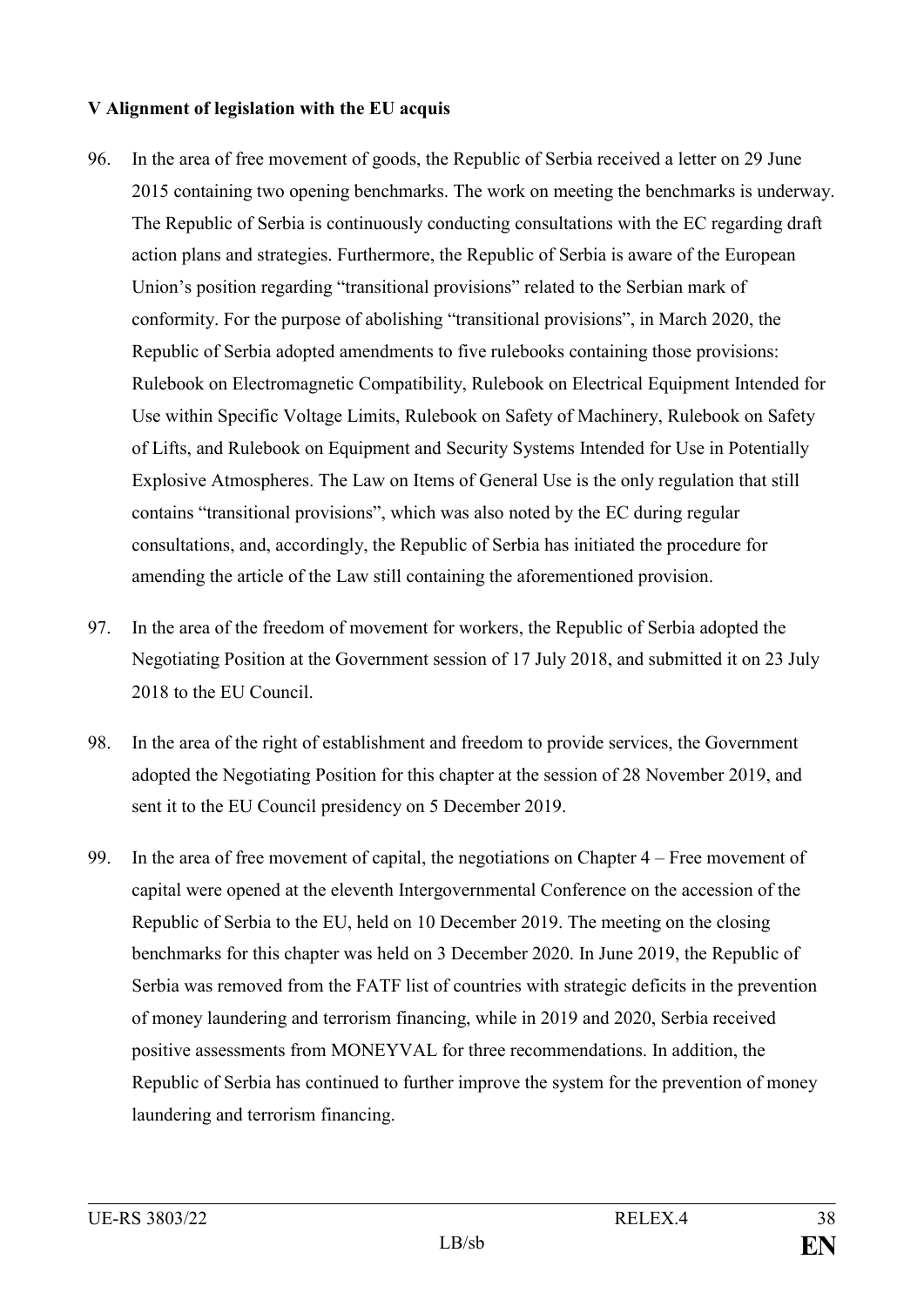- 100. In the area of public procurement, the negotiations on Chapter 5 were opened at the fourth Intergovernmental Conference on the accession of the Republic of Serbia to the EU, held in Brussels on 13 December 2016. The National Assembly adopted the new Law on Public Procurement on 23 December 2019, while the Law entered into force on 1 July 2020. The new law was assessed as largely aligned with the EU acquis in the area of public procurement, In accordance with new Article 11, international treaties in the context of general exemption from the application of the Law on Public Procurement shall be concluded in accordance with the Treaty on the Functioning of the EU All by-laws stemming from the new law have been adopted. The procedure for the protection of rights has been accelerated owing to the option of electronic submission of the application for legal protection.
- 101. In the area of company law, the negotiations on Chapter 6 were opened at the seventh the Intergovernmental Conference on the accession of the Republic of Serbia to the EU, held in Brussels on 11 December 2017. The adoption of the new Law on Accounting and the Law on Auditing in October 2019, as well as the adoption of the Law on Amendments to the Law on Companies, resulted in the full alignment with the EU acquis. With the adoption of the Law on Capital Market, the Republic of Serbia has aligned with the relevant Transparency Directive.
- 102. In the area of intellectual property rights, the benchmarks for the provisional closing of this chapters have largely been met. The Law on Amendments to the Law on Patents, the Law on Amendments to the Law on Copyright and Related Rights, and the Law on Amendments to the Law on the Legal Protection of Topography of Semiconductor Products were adopted on 17 September 2019 ('Official Gazette of RS, No. 66/19), while the Law on Trademarks was adopted on 24. January 2020 ('Official Gazette of RS, No. 6/2020). On 27 May 2021, the National Assembly adopted the Law on the Protection of Trade Secrets (Official Gazette of RS, No. 53/21), whereby the trade secret protection system is aligned with relevant EU regulations – Directive 2016/943/EU of the European Parliament and of the Council of 8 June 2016 on the protection of undisclosed know-how and business information (trade secrets) against their unlawful acquisition, use and disclosure and Directive 2004/48/EC of the European Parliament and of the Council of 29 April 2004 on the enforcement of intellectual property rights.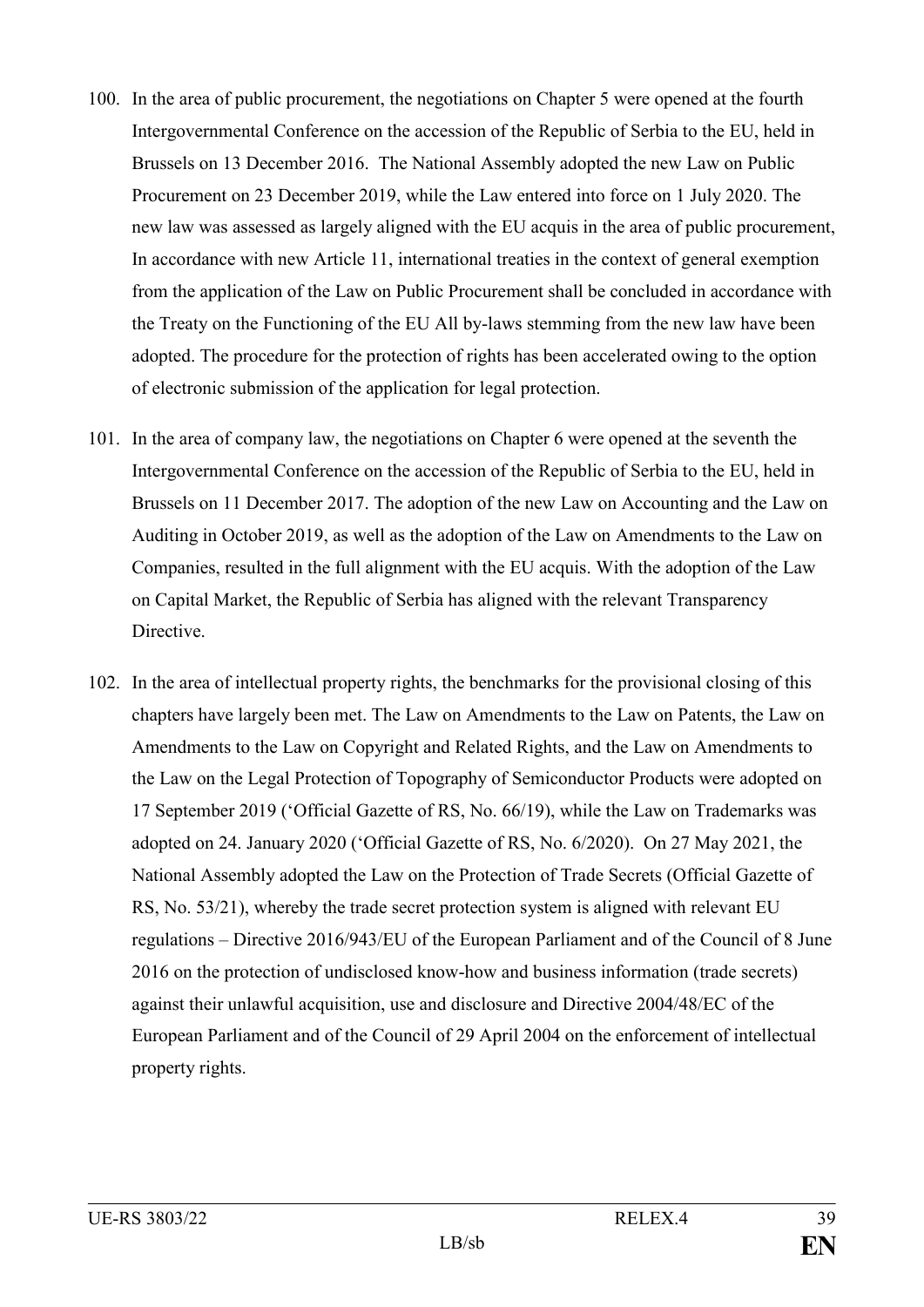- 103. In the area of financial services, the negotiations on this chapter were opened at the tenth Intergovernmental Conference on the accession of the Republic of Serbia to the EU, held in Brussels on 27 June 2019. The Republic of Serbia is considering the possibilities and is working on meeting the closing benchmarks for this chapter. In 2019, the Law on Amendments to the Law on Deposit Insurance, the Law on Open-Ended Investment Funds Subject to Public Offering and the Law on Alternative Investment Funds were adopted, while the National Assembly of the Republic of Serbia adopted the Law on Capital Market on 23 December 2021, which resulted in the alignment with the EU acquis in this area.
- 104. In the area of information society and media, the Republic of Serbia received an invitation on 29 June 2017 to submit the negotiating position. At the session of 28 April 2021, the Government of the Republic of Serbia defined the Proposal for the Negotiating Position and submitted it to the responsible body of the National Assembly for consideration. The Negotiating Position for Chapter 10 – Information society and media was adopted at the Government session of 11 May 2021 and immediately sent to the European Union. The European Commission prepared a Draft Common Position (DCP), where it proposed the closing benchmarks for Chapter 10 (4) and presented them at COELA. The Draft Common Position currently has 12 approvals at COELA.
- 105. In the field of agriculture and rural development, the EC estimated that the Republic of Serbia fulfilled both benchmarks and, accordingly, on 11 February 2019, it sent to COELA for consideration the Opening Benchmark Assessment Report for this chapter. As regards the second benchmark, in end-March 2020 the European Commission officially informed the Republic of Serbia of the approval to conclude the Financial Agreement on the implementation of budget for Measures 7 and 9 of IPARD II Programme. For the Republic of Serbia, this approval implies the fulfilment of certain requirements. Based on the new approved measures, the Financial Agreement entered into force on 17 November 2020, and on 26 November 2020 the amendment to the Sectoral Agreement for IPARD Programme was accepted as well. The amendment to the Sectoral Agreement provides for a more efficient, more effective and simpler application of IPARD Programme, as well as adjustment to the new circumstances and diminishing the negative impact of the COVID-19 crisis.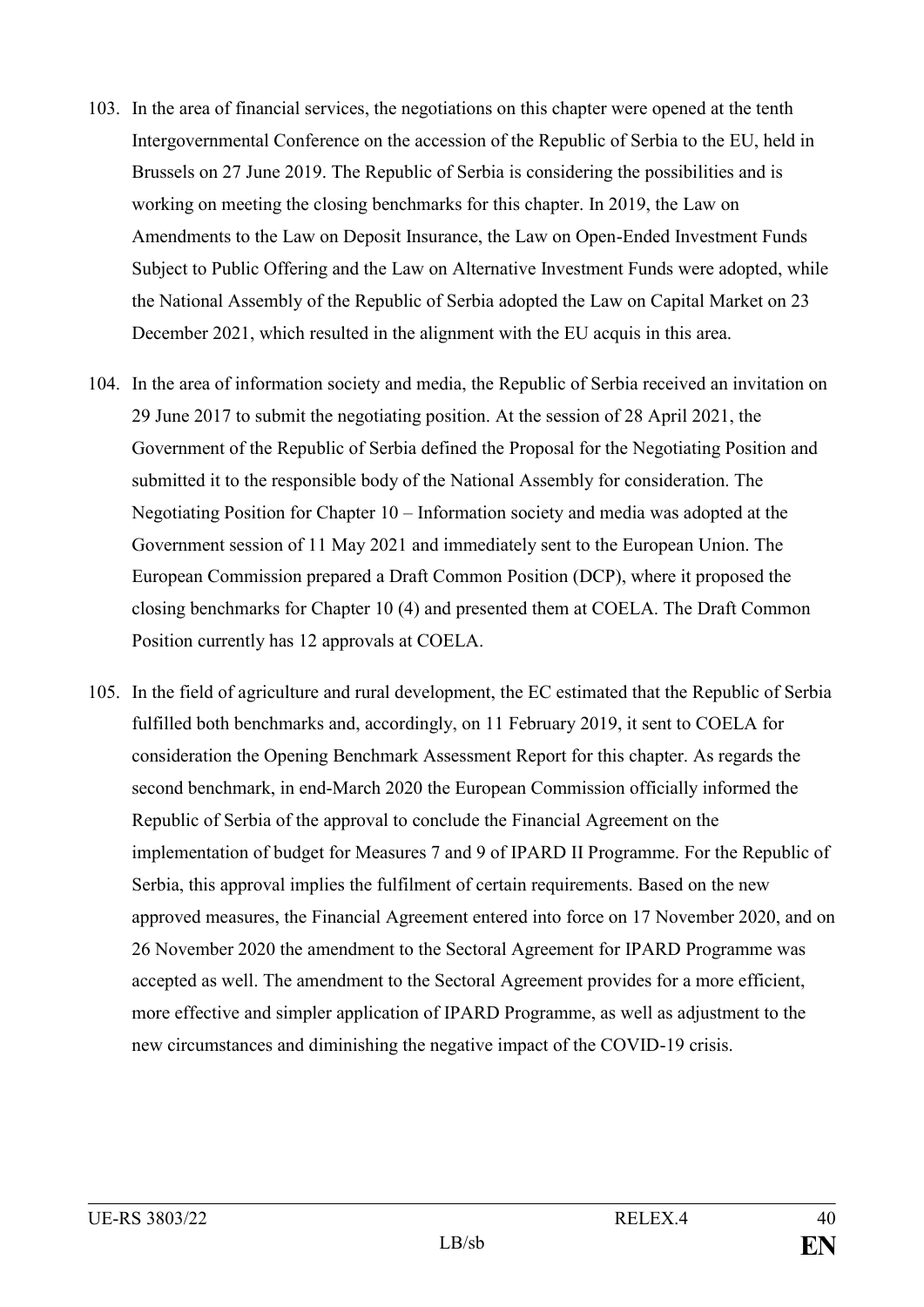- 106. In the area of food safety, veterinary and phytosanitary policy, consultations with the EC are underway with regard to the preparation of the Strategy for transposition, implementation and application of the European Union acquis in this area. The list of accreditation methods of the Directorate for National Reference Laboratories was extended in November 2019. The fulfilment of the first and third benchmarks is in progress.
- 107. In the area of fisheries, the Action Plan for alignment with the EU acquis is in the final stage of preparation and it represents a benchmark for the provisional closing of this chapter. On 20 November 2020, the draft Action Plan was sent to the EC for initial consultations. The European Commission provided its comments in March 2021 and the RS answered and sent to the EC the updated draft Action Plan for further consultation on 5 October 2021. The European Commission sent its comments to the second draft Action Plan on 30 November 2021.
- 108. In the area of transport policy and Trans-European networks, on 25 October 2018 the Government adopted the negotiating positions for these chapters, and on 29 October 2018 they were submitted to the EU Council. In the domain of transport policy, the Republic of Serbia made good progress in alignment with the EU regulations in all transport modes, which was estimated as sufficient for the opening of Cluster 4.
- 109. In the area of energy, the Republic of Serbia adopted the final Negotiating Position at the Government session of 7 June 2021 and it immediately sent it to the EC. The chapter was opened on 14 December 2021 within Cluster 4.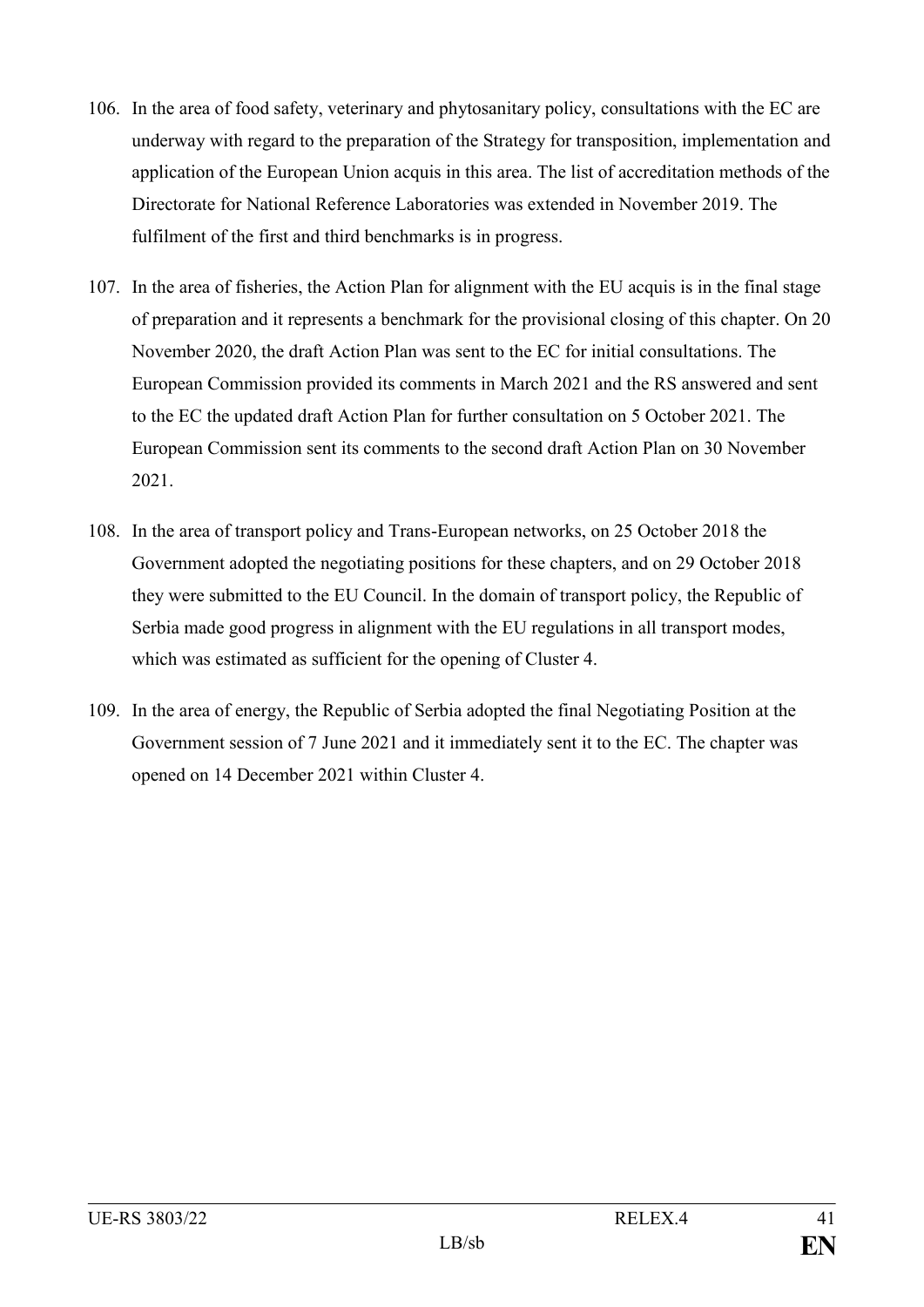- 110. In the area of taxation, with regard to the Tax Administration reform, the Government of the RS passed a Conclusion on 20 May 2021 and adopted the Programme for transformation of Tax Administration 2021–2025, for the purpose of achieving better organisation of Tax Administration and providing better services to taxpayers. At its session of 17 September 2021, the Government of the RS passed a Decision on the establishment of the Coordination Body for coordination of strategic activities as envisaged by the Programme for transformation of TA 2021–2025 ('Official Gazette of RS', no. 90/2021). The accompanying Action Plan for the realisation of the Programme for Tax Administration Reform 2021-2025 is under preparation. In April 2021, the Draft Law on Amendments to the Law on Excise Duties was sent to the European Commission for comments on the fulfilment of opening benchmarks for Chapter 16. On 4 May 2021, the European Commission confirmed that the Draft Law was acceptable, i.e. that the alignment with Article 37 of the SAA would be completed by the adoption of the proposed solutions. The Law on Amendments to the Law on Excise Duties ('Official Gazette of RS', no. 53/2021) was adopted at the Government session of 27 May 2021. The Negotiating Position for Chapter 16 was adopted at the Government session of 28 May 2021. Immediately after that, the European Union was informed of the adoption of the Law on Amendments to the Law on Excise Duties, while the Negotiating Position was also sent to the European Union. Member States are currently discussing the fulfilment of opening benchmarks for this chapter – OBAR currently has 26 approvals.
- 111. In the area of economic and monetary policy, the adoption of the Fiscal Strategy and Economic Reforms Programme is of importance, and Chapter 17 was opened at the ninth Intergovernmental Conference held in Brussels on 10 December 2018. The Economic Reform Programme 2021–2023 was adopted in January 2021.
- 112. In the area of statistics, Chapter 18 was opened at the ninth Intergovernmental Conference held in Brussels in 2018. The Law on Agricultural Census 2023 ('Official Gazette of RS', no. 76/2021), adopted by the National Assembly of the Republic of Serbia on 22 July 2021, was sent to the EC for information on 11 August 2021, in line with the established consultation procedure. Agricultural census was thus postponed due to the situation caused by the COVID-19 pandemic. The Draft Law on Official Statistics was sent to the EC for comments on 24 December 2021, in line with the established consultation procedure.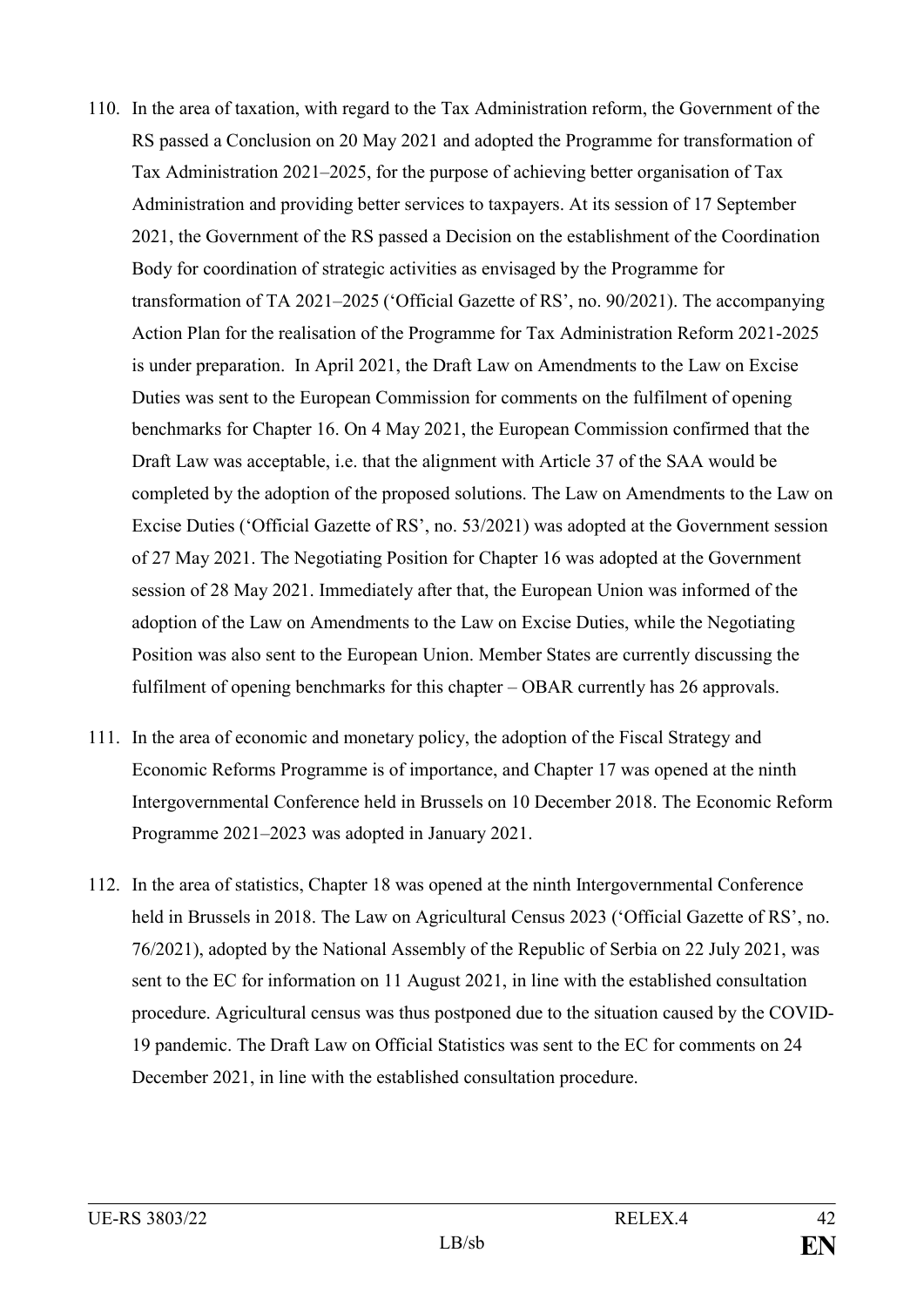- 113. In the field of social policy and employment, the Action Plan for Chapter 19, which represents the opening benchmark for this chapter, was adopted in May 2020. For the purpose of monitoring the application of the Action Plan, a Form for monitoring the implementation of activities was prepared, and two Reports on the implementation of activities from the Action Plan were submitted to the European Commission on 29 March 2021. The Negotiating Position for Chapter 19 was adopted at the Government session of 11 May 2021 Member States are currently discussing the fulfilment of opening benchmarks for this chapter – OBAR currently has 26 approvals.
- 114. In the area of enterprise and industrial policy, the Republic of Serbia officially opened Chapter 20 on 27 February 2017. In March 2020, the Republic of Serbia adopted the Industrial Policy Strategy for the period 2021–2030. On 8 April 2021, the Government of the Republic of Serbia adopted the Action Plan for the implementation of the Industrial Policy Strategy for the period 2021–2023. As regards the enterprise policy, in addition to numerous measures of economic support to small and medium-sized enterprises, in the circumstances of distorted economy caused by the COVID-19 pandemic, the Republic of Serbia continued to implement many other programmes of support to SMEs, notably through co-financing their activities and providing favourable loans. The adoption of the Law on Planning System, as well as amendments to the Law on Public Administration and Law on Local Self-government, formed a basis for increased public participation in the process of drafting public policy regulations and documents. The Republic of Serbia continues with the activities in this direction by applying the Regulation on Methodology for Public Policy Management, by analysing the effects of public policies and regulations and content of certain public policy documents, as well as Guidelines for inclusion of civil society organisations in working groups for preparation of draft policy documents i.e. draft regulations. Serbia is continuously working on improving electronic participation on e-Government portal. The introduction of this portal enables the implementation and monitoring of consultations, public debates and other mechanisms for participation of citizens and other stakeholders and target groups in decision-making and therefore in policy creation in all areas of economy and society.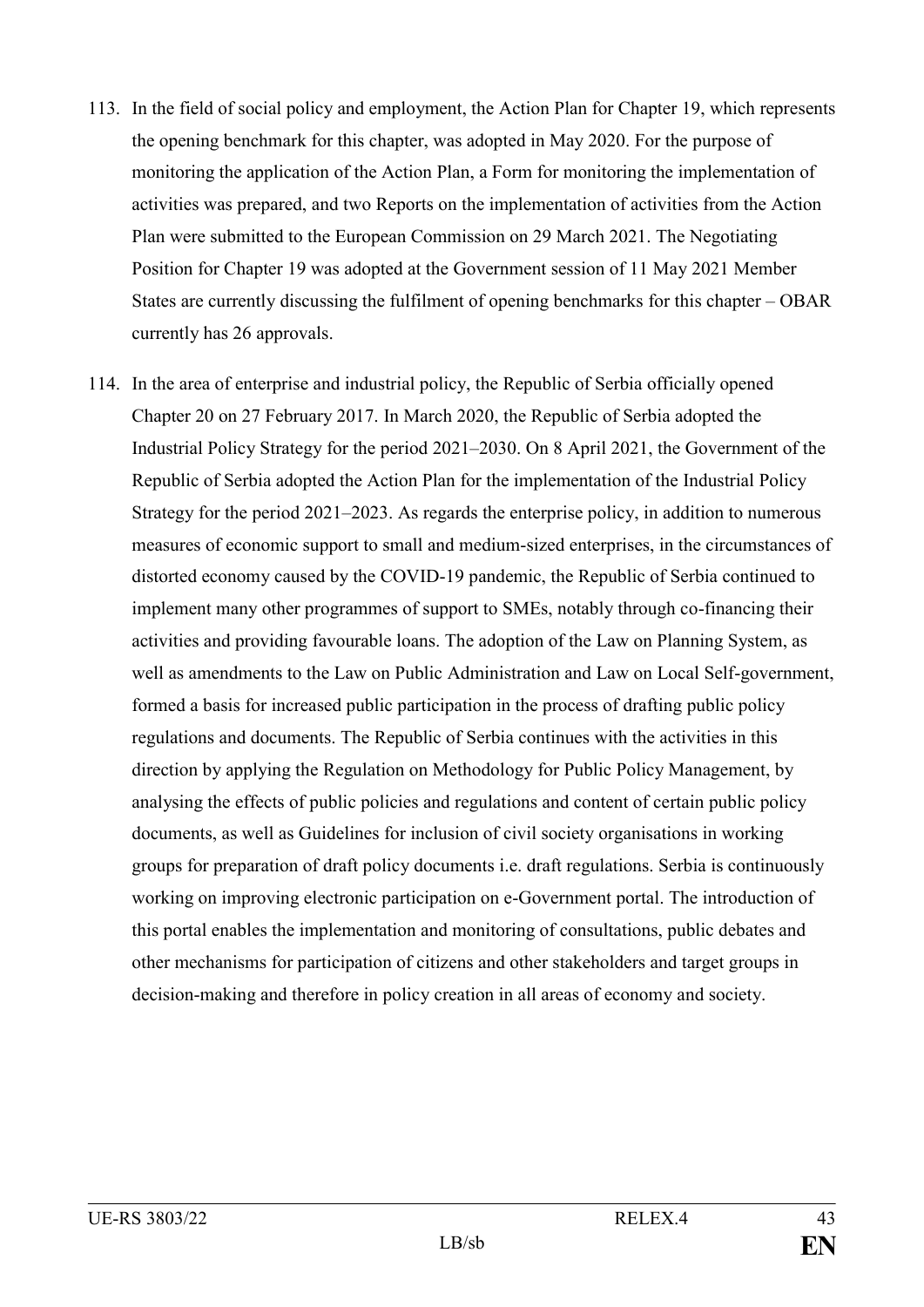- 115. In the area of science and research, on 13 December 2016 this chapter was officially opened and provisionally closed. On 27 February 2020, the Government of the Republic of Serbia adopted the Strategy for Smart Specialisation in the Republic of Serbia for the period 2020– 2027. The Law on Innovation Activities was adopted in December 2021.
- 116. Furthermore, in the area of education and culture, on 27 February 2017 that chapter was officially opened and provisionally closed. The Strategy for the Development of Education in the Republic of Serbia by 2030 was adopted on 23 June 2021. Amendments to a set of laws that refer to the overall education system in Serbia have also been adopted. In the field of culture, the Law on Cultural Heritage was adopted on 23 December 2021.
- 117. In the field of environment, on 21 January 2020 the Government of the Republic of Serbia adopted the Negotiating Position for this chapter. On 27 January 2020, this Negotiating Position was sent to the EU Council. In January 2020, Serbia adopted specific implementation plans for 9 directives on investments in waste sector (5) and water sector (4) and the Multiannual Investment and Financial Plan, as annexes to the Negotiating Position for Chapter 27. Within the Berlin Process, on the Sofia Summit of 10 November 2020, the Republic of Serbia signed the Declaration on the Green Agenda for the Western Balkans. Serbia has significantly increased the overall funds allocated for the Green Fund, however this amount was reduced for the purpose of preventing the spreading and for suppression of COVID-19. In relation to the Carbon Border Adjustment Mechanism – CBAM and Serbia's accession negotiation, as an EU candidate country Serbia is strongly relying on close coordination and consultations regarding possible adoption of CBAM and Serbia's role therein. The chapter was opened on 14 December 2021 within Cluster 4.
- 118. In the area of health and consumer protection, on 25 November 2016 the EU Council President addressed a letter to the Republic of Serbia inviting it to submit its Negotiating Position for Chapter 28. The Proposal for the Negotiating Position was adopted at the Government session of 3 November 2021 and, according to further procedure, it will be submitted to relevant committees of the National Assembly for review. Adoption of the final Proposal for the Negotiating Position by the Government is expected in the upcoming period. The new Law on Consumer Protection entered into force in December 2021 and its adoption represents further alignment of Serbian legislation in the field of consumer protection, particularly in the part relating to alignment with the Directive on package travel and linked travel arrangements. When it comes to health protection, along with all efforts invested in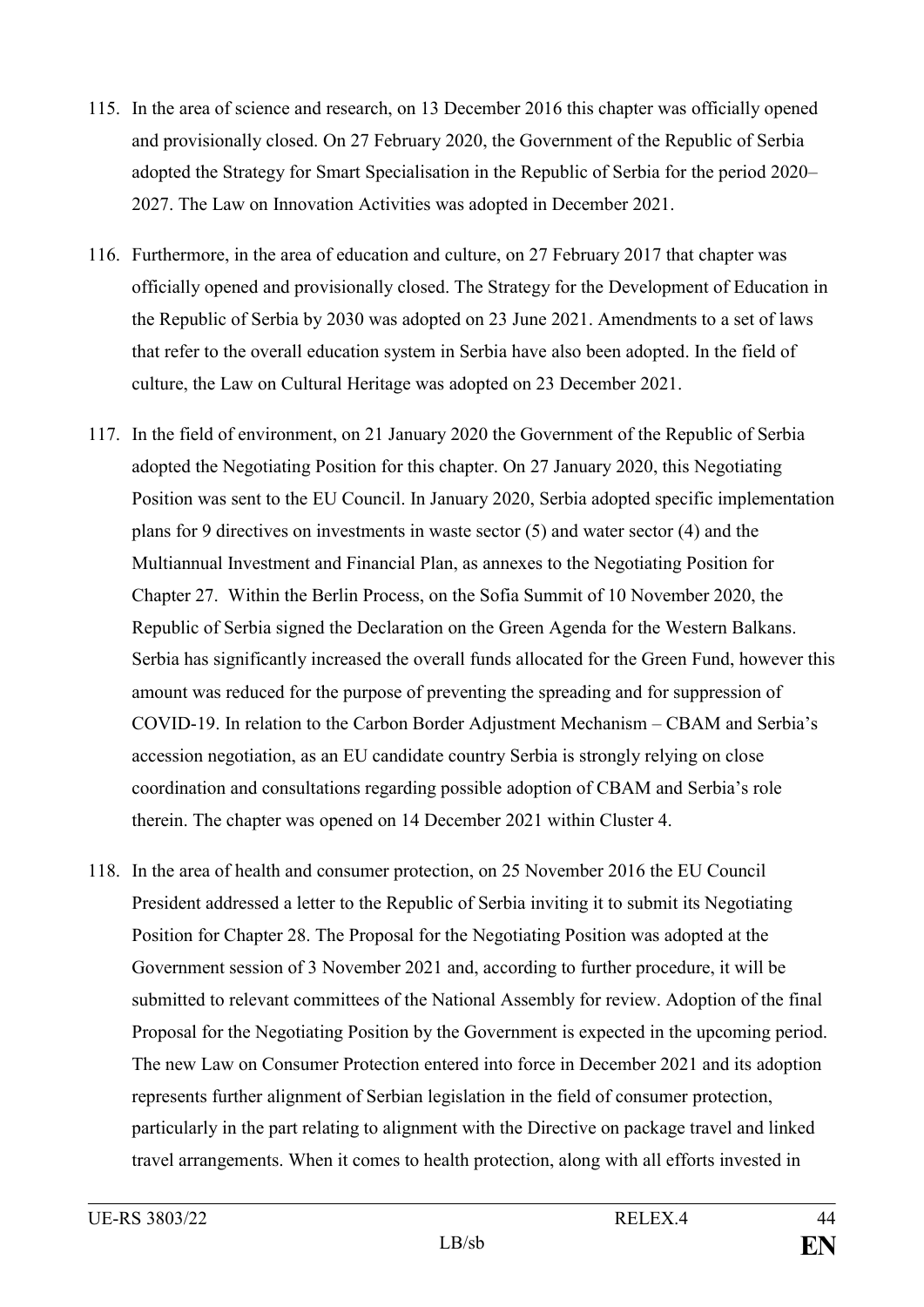suppressing the coronavirus, the Republic of Serbia is actively fulfilling its commitments from the European integration process and it is aware of its obligations regarding the alignment of national legislation with EU regulations, as well as the need to strengthen administrative capacities. To this end, a number of by-laws was enacted in 2019 in accordance with the Law on Transfusion Medicine, Law on Biomedically Assisted Fertilisation, as well as the Law on Human Cells and Tissues and Law on Transplantation of Human Organs, which more closely regulate the fields regulated by the stated laws. Regarding regulations in the field of medicinal drugs, the drafting of the Law on Medicines in underway, and its adoption will be followed by drafting and adoption of relevant by-laws. The Republic of Serbia is aware of its obligations in the field of tobacco control and it will start the development of national strategy and further alignment of regulations in this field. In the area of communicable diseases, the Republic of Serbia adopted 13 by-laws in accordance with the Law on the Protection of Population from Communicable Diseases. Regulations in all of the stated fields were adopted for the sake of full alignment of domestic legislation with that of the EU. The Republic of Serbia is actively working on the establishment of electronic system of health protection. In the field of cross-border health protection, the legislation is partly aligned and the Republic of Serbia will invest efforts in continuing the process of alignment in this and all other areas of health protection and strengthening of administrative capacities. The 2021 EC Annual Report has noted that Serbia has, under the Law on the Protection of Population from Communicable Diseases, undertaken measures to prevent the spreading of the pandemic, and that it has aligned its activities with the recommendations of the World Health Organisation. The Report has also noted that population vaccination started on 11 January 2021, that continuous supply of vaccines was ensured during the year, and that over 300 vaccination points were opened throughout the country. In relation to the COVID-19 pandemic, the Republic of Serbia also cooperates closely with the EU and relevant EU services, and it is also particularly noteworthy that it has the observer status in the Health Security Committee. The Republic of Serbia also actively cooperates with the European Centre for Communicable Diseases and it has appointed national coordinator as well. The Republic of Serbia is grateful to the EU for the support it provided in the fight against coronavirus and for the possibility to join the Joint Public Procurement Agreement.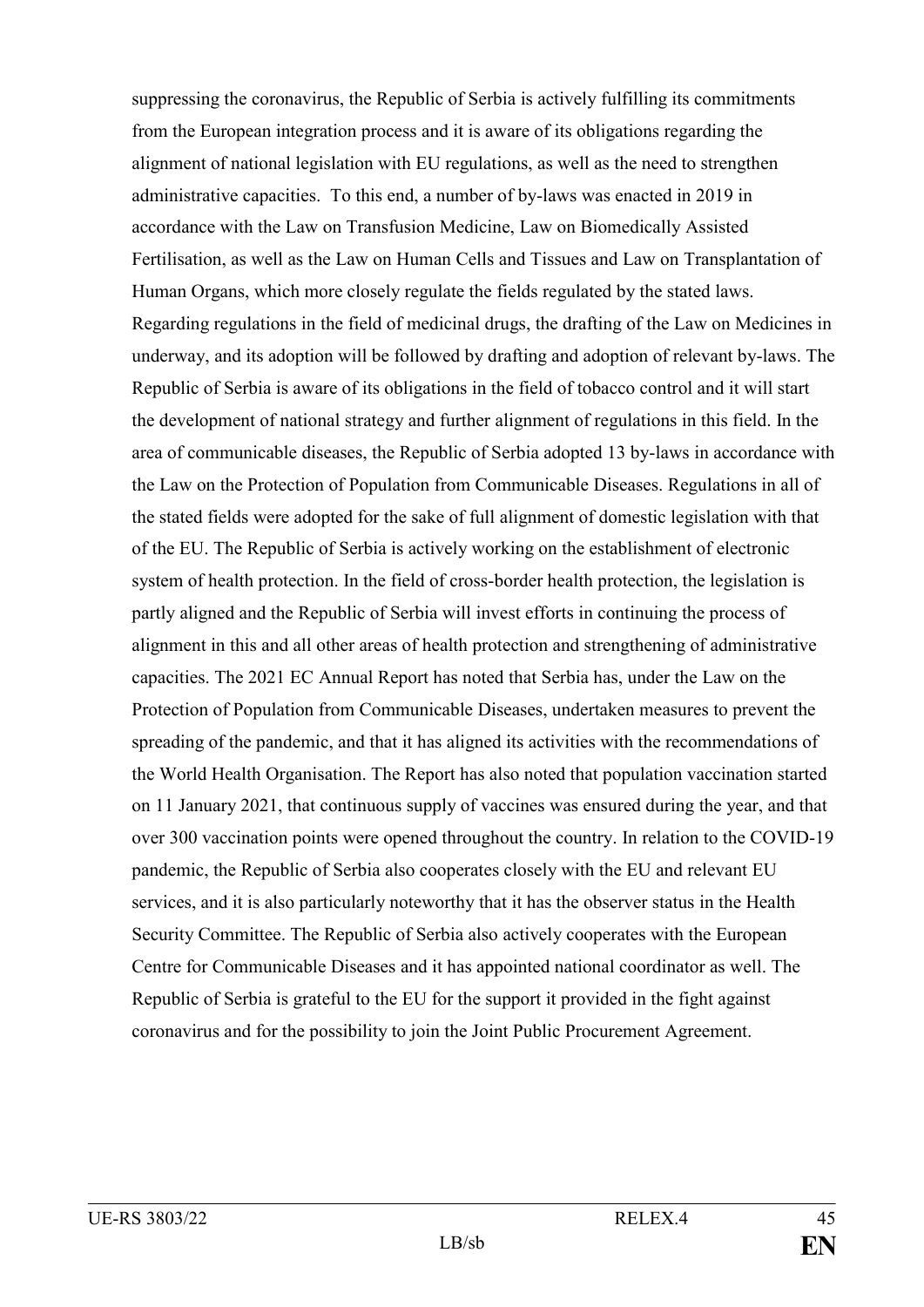119. In the area of customs union, the legislation of the Republic of Serbia is largely aligned with the EU acquis. This Chapter was officially opened at the meeting of the sixth Intergovernmental Conference at the ministerial level on the accession of the Republic of Serbia to the European Union, held in Luxembourg on 20 June 2017. The Republic of Serbia is working on establishing an automated import–export system. For the purpose of further developing customs services, the Business Plan for improving the organisation and work of customs services for the period 2020–2024 was adopted in February 2020, and is aimed at establishing effective customs control procedures, further strengthening of international cooperation and European integration, developing communication and information technologies, strategic management and modernisation, as well as human resources management, their development and improvement of their working conditions. In addition, the Work Plan for the development and use of customs service electronic systems for the period 2020–2024 was adopted, and is aimed at developing a modern, integrated and coherent customs system, improving IT support to business processes of the customs systems and external users, as well as at improving computer skills of employees. Both plans are accompanied by actions plans for their realisation, whose deadlines will be considered and revised, as appropriate, in line with the new circumstances caused by the COVID-19 pandemic. Amendments to the Customs Law were adopted in November 2021, for the purpose of achieving further alignment with the EU acquis. The Republic of Serbia has undertaken all necessary steps for implementing the activities for amending the Stabilisation and Association Agreement by replacing Protocol 3 on definition of the term "products with origin" and methods for administrative cooperation through adoption of the Conclusion of the Government of the Republic of Serbia on temporary application of Decision 1/2021 of the Stabilisation and Association Council, which is applied from 6 December 2021. On 13 January 2022, the Government of the Republic of Serbia adopted a proposal for the law on ratifying Decision 1/2021 in the National Assembly, and it is currently in the parliamentary procedure. The Republic of Serbia ratified the revised rules on the origin of goods with EFTA and CEFTA in July 2021.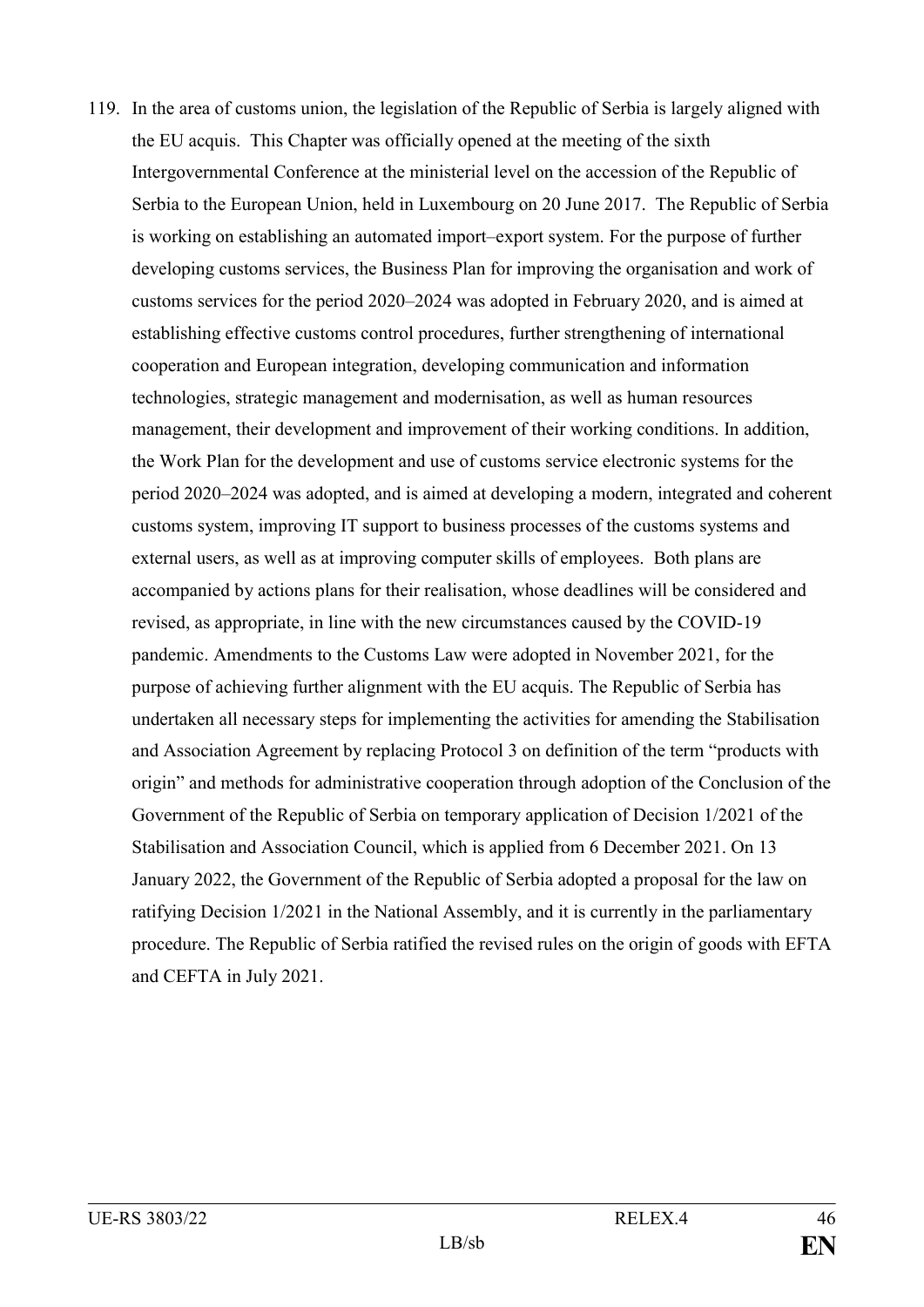- 120. In the area of external relations, the Republic of Serbia achieved a good measure of alignment with the EU acquis within this Chapter, and it has largely aligned its trade policy with the EU and WTO rules. At the meeting of the seventh Intergovernmental Conference at the ministerial level on the accession of the Republic of Serbia to the European Union, held in Brussels on 11 December 2017, this Chapter was officially opened. Since 2019, the Republic of Serbia has been intensively working on preparing a Draft Action Plan for the remaining preparations regarding legislative alignment, alignment of international treaties with the EU acquis and strengthening of administrative and control capacities to ensure the full application of the acquis in this chapter on the day of accession.
- 121. The Republic of Serbia expects the Screening Report for Chapter 31 Foreign, security and defence policy.

Bearing in mind the intensive cooperation between Serbia and the EU in numerous areas, such as the migrant crisis, fight against terrorism, radicalism, all forms of extremism and organized crime, in accordance with Article 10 of the Stabilisation and Association Agreement, political consultations with the European External Action Service have continued both at the bilateral level and in WB6 format. The work on drafting of the Law on Foreign Affairs is in the final stage and it is expected to be sent to further procedure.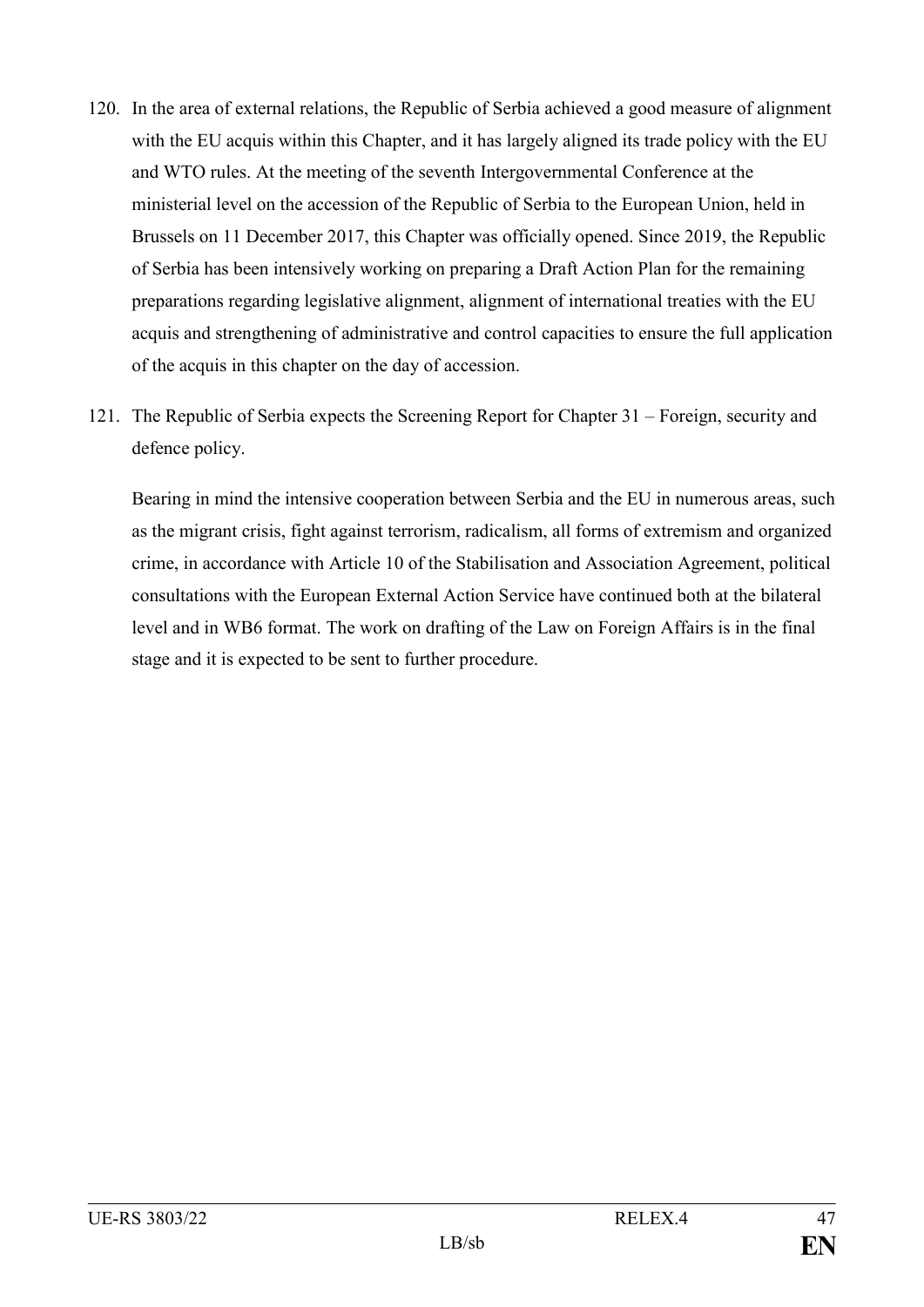- 122. In the area of financial control, the Republic of Serbia adopted the Strategy for the Development of Internal Financial Control in the Public Sector in the Republic of Serbia for the period 2017-2020, which contributes to the fulfilment of one of the closing benchmarks for this chapter. The Republic of Serbia continues to work on improving internal financial control in the public sector. The Strategy for Countering Irregularities and Fraud in Dealing with EU Funds in the Republic of Serbia for the period 2017–2020 and the accompanying Action Plan were adopted. The Republic of Serbia joined the International Convention for the Suppression of Counterfeiting Currency of 1929 (Geneva Convention). In addition, the National Bank of Serbia adopted a Decision on Handling Suspected Counterfeit Money, whereby the domestic legislation was aligned with the EU regulations on the euro-coin authentication and handling of coins unfit for circulation and on the euro-banknotes authentication. One part of the requirements from the closing benchmarks for this chapter has been fulfilled by the adoption of this Decision. In the conclusions of the third monitoring mission, the European Commission has noted that appropriate administrative capacities are currently ensured in the technical analysis centre and that a part of conditions from benchmarks has been fulfilled. The Public Financial Management Reform Program (PFMRP) for the period 2021–2025 with the Action Plan for the same period was adopted, where the whole system of internal financial control in the public sector became one of the specific objectives. Internal financial control in the public sector is now included as a specific objective within the new PFMRP. The Strategic Plan for Fight against Fraud and Management of Irregularities in Dealing with EU Funds in the Republic of Serbia for the period 2021–2023 and the accompanying Action Plan were adopted. EC representatives conducted a monitoring mission for this chapter on 23 and 24 October 2019 so as to monitor the work on meeting the closing benchmarks.
- 123. In the area of financial and budgetary issues, negotiations were opened within this chapter at the eight Intergovernmental Conference in June 2018. The Republic of Serbia is considering possibilities and conducting activities aimed at meeting the closing benchmarks for this chapter.